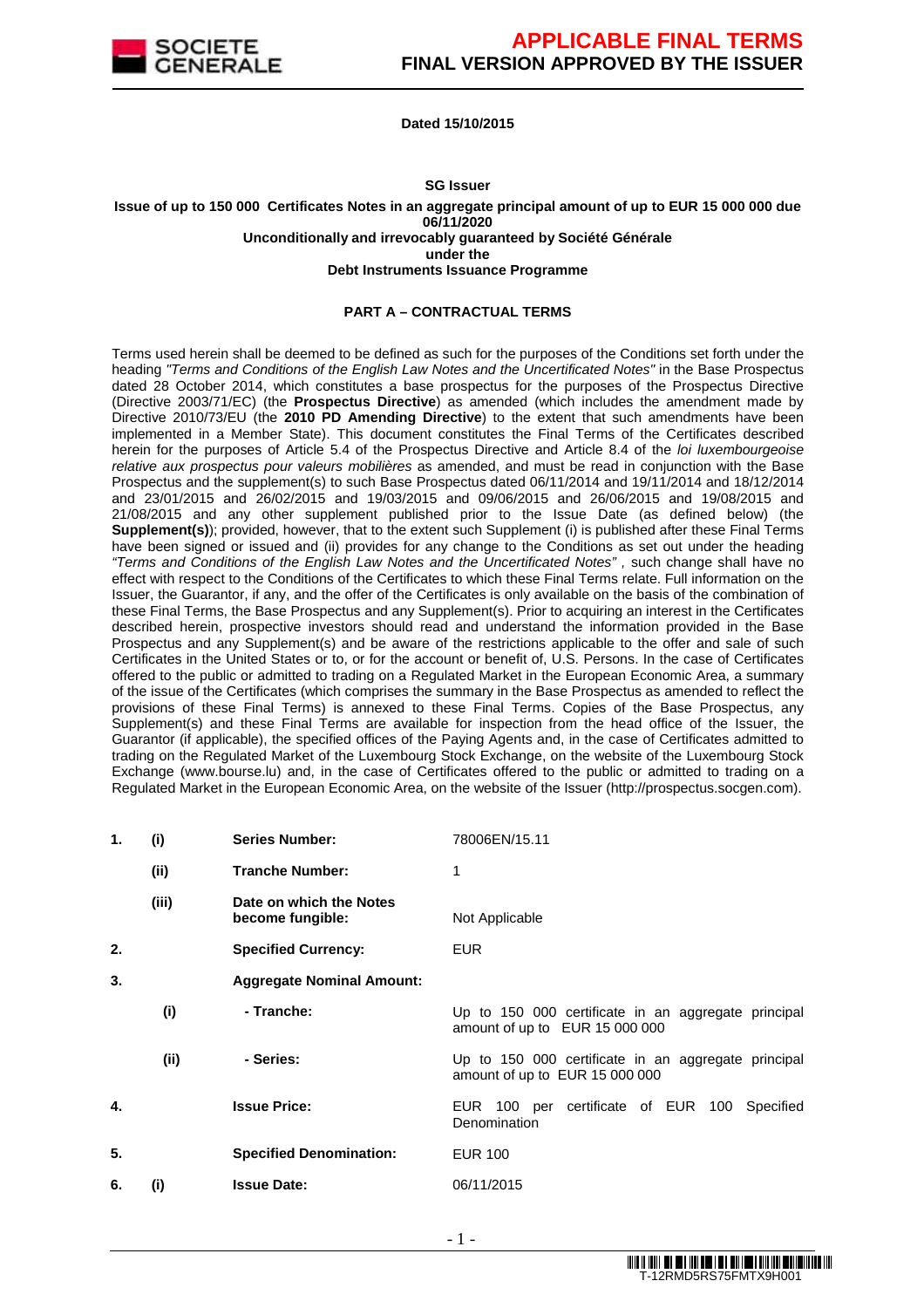

### **(DD/MM/YYYY)**

|     | (ii)  | <b>Interest Commencement</b><br>Date:                                     | Not Applicable                                                                                                                      |
|-----|-------|---------------------------------------------------------------------------|-------------------------------------------------------------------------------------------------------------------------------------|
| 7.  |       | <b>Final Exercise Date:</b><br>(DD/MM/YYYY)                               | 06/11/2020                                                                                                                          |
| 8.  |       | <b>Governing law:</b>                                                     | English law                                                                                                                         |
| 9.  | (i)   | <b>Status of the Notes:</b>                                               | Unsecured                                                                                                                           |
|     | (i)   | Date of corporate<br>authorisation obtained for<br>the issuance of Notes: | Not Applicable                                                                                                                      |
|     | (iii) | <b>Type of Structured Notes:</b>                                          | <b>Share Linked Notes</b>                                                                                                           |
|     |       |                                                                           | The provisions of the following Additional Terms and<br>Conditions apply:<br>Additional Terms and Conditions for Share Linked Notes |
|     | (iv)  | <b>Reference of the Product:</b>                                          | 3.3.4 with Option 4 applicable as described in the<br>Additional Terms and Conditions relating to Formulae                          |
| 10. |       | <b>Interest Basis:</b>                                                    | See section "PROVISIONS RELATING TO INTEREST<br>(IF ANY) PAYABLE" below.                                                            |
| 11. |       | <b>Redemption/Payment Basis:</b>                                          | "PROVISIONS<br><b>RELATING</b><br>See<br>section<br>TO<br>REDEMPTION" below.                                                        |
| 12. |       | Issuer's/Noteholders'<br>redemption option:                               | "PROVISIONS<br><b>RELATING</b><br><b>TO</b><br>section<br>See<br>REDEMPTION" below.                                                 |
|     |       | PROVISIONS RELATING TO INTEREST (IF ANY) PAYABLE                          |                                                                                                                                     |
| 13. |       | <b>Fixed Rate Note Provisions:</b>                                        | Not Applicable                                                                                                                      |
| 14. |       | <b>Floating Rate Note</b><br><b>Provisions:</b>                           | Not Applicable                                                                                                                      |
| 15. |       | <b>Structured Interest Note</b><br><b>Provisions:</b>                     | Not Applicable                                                                                                                      |
| 16. |       | <b>Zero Coupon Note</b><br><b>Provisions:</b>                             | Not Applicable                                                                                                                      |
|     |       | <b>PROVISIONS RELATING TO REDEMPTION</b>                                  |                                                                                                                                     |
| 17. |       | Redemption at the option of<br>the Issuer:                                | Not Applicable                                                                                                                      |
| 18. |       | Redemption at the option of<br>the Noteholders:                           | Not Applicable                                                                                                                      |
| 19. |       | <b>Automatic Early</b><br><b>Redemption:</b>                              | Applicable as per Condition 5.10 of the General Terms<br>and Conditions                                                             |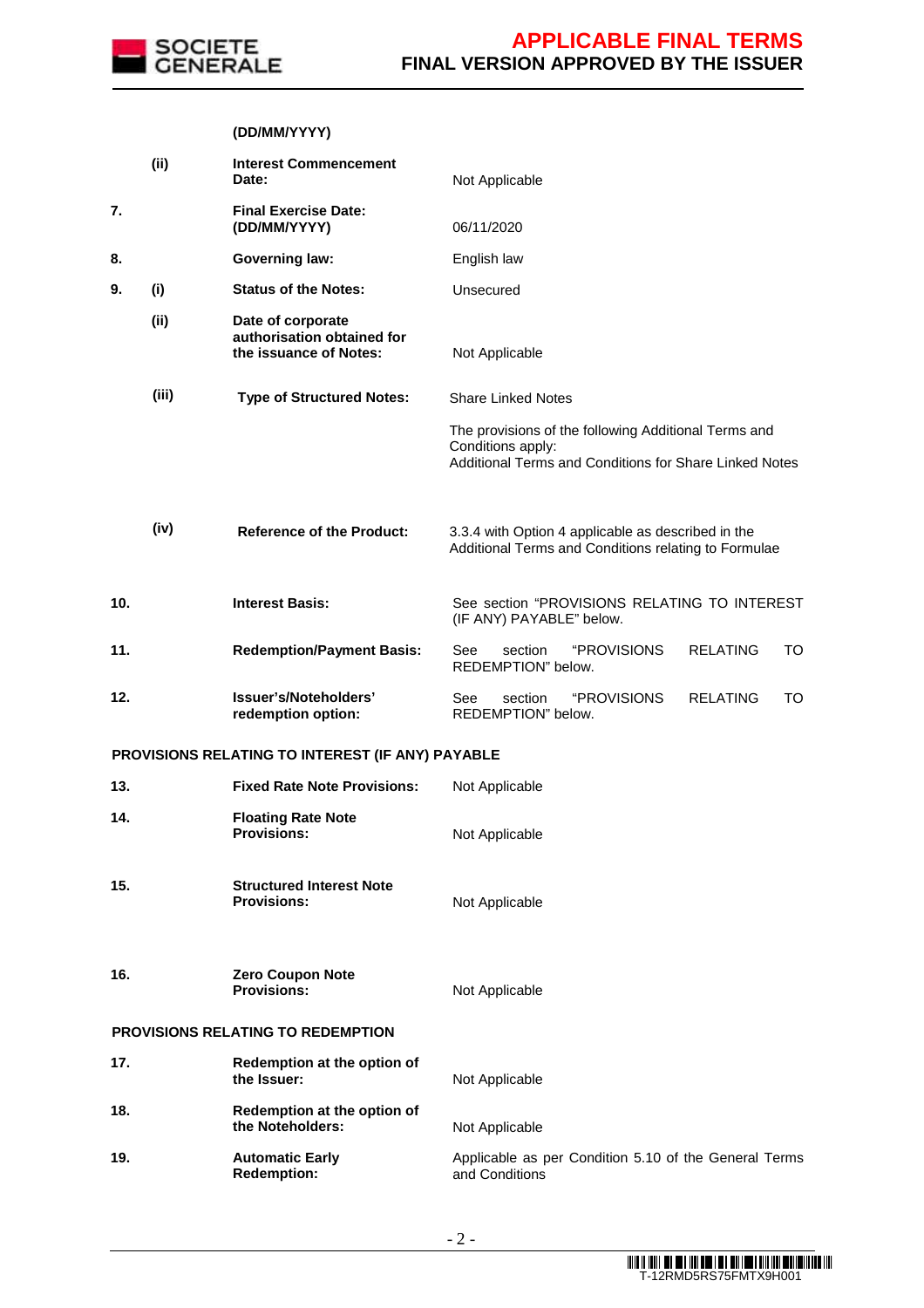

| (i)  | <b>Automatic Early Redemption</b><br>Amount(s):                                           | Unless previously redeemed, if an Automatic Early<br>Redemption Event has occurred, then the Issuer shall<br>redeem early the Certificates on Automatic Early<br>Redemption Date(i) (i from 1 to 9) in accordance with<br>the following provisions in respect of each Certificate: |
|------|-------------------------------------------------------------------------------------------|------------------------------------------------------------------------------------------------------------------------------------------------------------------------------------------------------------------------------------------------------------------------------------|
|      |                                                                                           | Automatic Early Redemption Amount(i) = Specified<br>Denomination x $[(100\% + i \times 4.6\%)]$<br>Definitions relating to the Automatic Early Redemption<br>Amount are set out in paragraph 27(ii) "Definitions                                                                   |
|      |                                                                                           | relating to the Product".                                                                                                                                                                                                                                                          |
| (ii) | <b>Automatic Early</b><br><b>Redemption Date(s):</b><br>(DD/MM/YYYY)                      | Automatic Early Redemption Date(i) (i from 1 to 9):<br>06/05/2016; 07/11/2016; 08/05/2017; 06/11/2017;<br>07/05/2018; 06/11/2018; 06/05/2019; 06/11/2019;<br>06/05/2020                                                                                                            |
| 20.  | <b>Final Exercise Amount:</b>                                                             | Unless previously redeemed, the Issuer shall redeem<br>the Certificates on the Final Exercise Date, in<br>accordance with the following provisions in respect of<br>each Certificate:                                                                                              |
|      |                                                                                           | Scenario 1:<br>If on Valuation Date(10), Performance(10) is higher than<br>or equal to 0%, then:                                                                                                                                                                                   |
|      |                                                                                           | Final Exercise Amount = Specified Denomination x<br>$[(100\% + 10 \times 4.6\%)]$                                                                                                                                                                                                  |
|      |                                                                                           | Scenario 2:<br>If on Valuation Date(10), Performance(10) is lower than<br>0% and Performance(10) is higher than or equal to -<br>30%, then:                                                                                                                                        |
|      |                                                                                           | Final Exercise Amount = Specified Denomination x<br>$[100\%]$                                                                                                                                                                                                                      |
|      |                                                                                           | <b>Scenario 3:</b><br>If on Valuation Date(10), Performance(10) is lower than<br>-30%, then:                                                                                                                                                                                       |
|      |                                                                                           | Final Exercise Amount = Specified Denomination x<br>$(100% + Performance(10))$                                                                                                                                                                                                     |
|      |                                                                                           | Definitions relating to the Final Exercise Amount are set<br>out in paragraph 27(ii) "Definitions relating to the<br>Product".                                                                                                                                                     |
| 21.  | <b>Physical Delivery Note</b><br><b>Provisions:</b>                                       | Not Applicable                                                                                                                                                                                                                                                                     |
| 22.  | <b>Credit Linked Notes</b><br><b>Provisions:</b>                                          | Not Applicable                                                                                                                                                                                                                                                                     |
| 23.  | <b>Bond Linked Notes</b><br><b>Provisions:</b>                                            | Not Applicable                                                                                                                                                                                                                                                                     |
| 24.  | Trigger redemption at the<br>option of the Issuer:                                        | Not Applicable                                                                                                                                                                                                                                                                     |
| 25.  | <b>Early Redemption Amount</b><br>payable on Event of Default<br>or, at the option of the | Market Value                                                                                                                                                                                                                                                                       |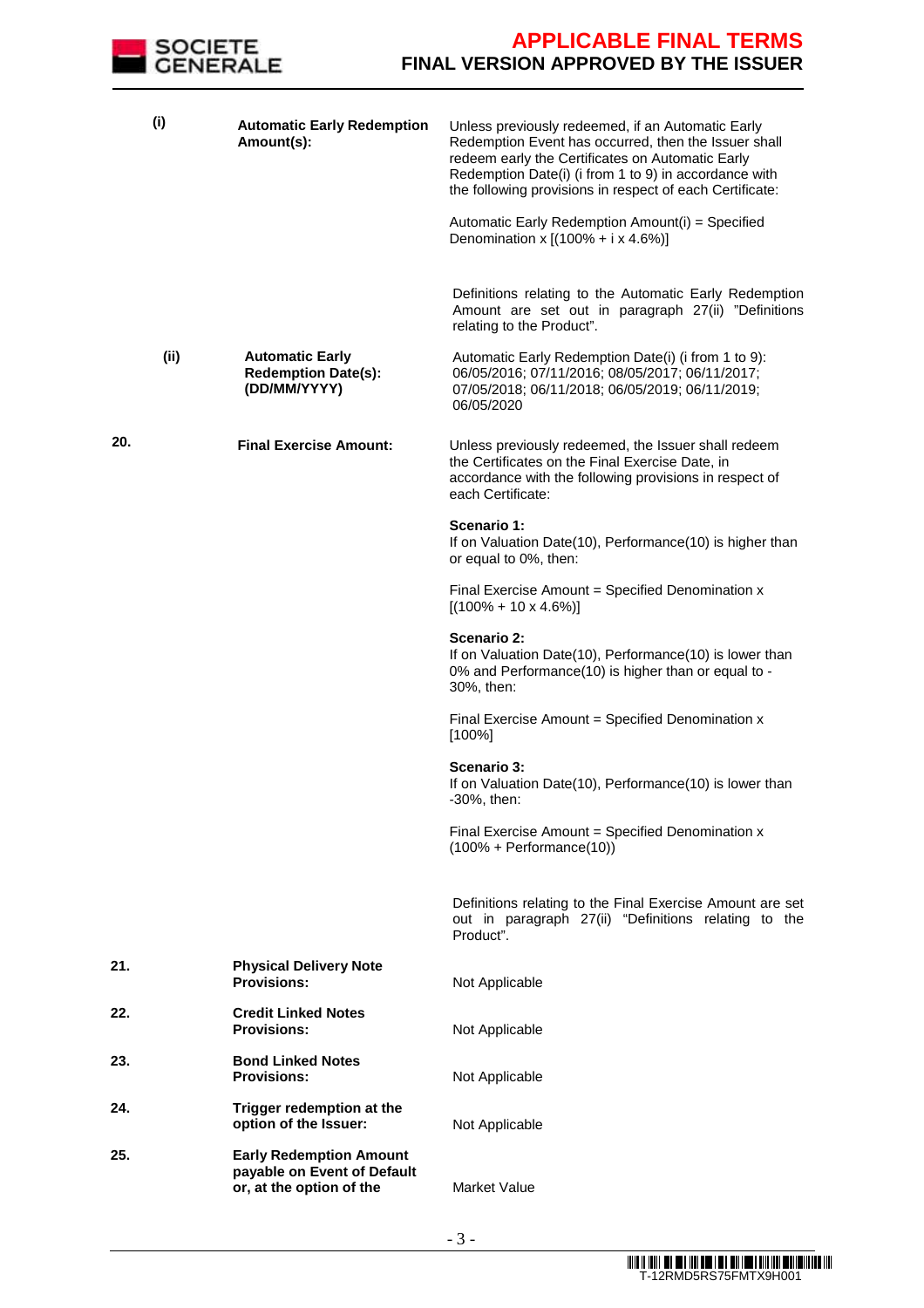

**Issuer, on redemption for taxation or regulatory reasons:** 

### **PROVISIONS APPLICABLE TO THE UNDERLYING(S) IF ANY**

| 26. | (i)                    | Underlying(s): |                                                                                                                                                                                                                                                                                                                                      | The following Share as defined below:                                                                                                                                                                                                                                                                                                                                                                      |                                                                                                                                                                        |
|-----|------------------------|----------------|--------------------------------------------------------------------------------------------------------------------------------------------------------------------------------------------------------------------------------------------------------------------------------------------------------------------------------------|------------------------------------------------------------------------------------------------------------------------------------------------------------------------------------------------------------------------------------------------------------------------------------------------------------------------------------------------------------------------------------------------------------|------------------------------------------------------------------------------------------------------------------------------------------------------------------------|
|     | Company                |                | <b>Bloomberg Ticker</b>                                                                                                                                                                                                                                                                                                              | Exchange                                                                                                                                                                                                                                                                                                                                                                                                   | Website                                                                                                                                                                |
| SpA | Assicurazioni Generali |                | G IM                                                                                                                                                                                                                                                                                                                                 | <b>MILAN STOCK</b><br><b>EXCHANGE</b>                                                                                                                                                                                                                                                                                                                                                                      | www.generali.gr                                                                                                                                                        |
|     | (i)                    |                | Information relating to the<br>past and future<br>performances of the<br>Underlying(s) and volatility:                                                                                                                                                                                                                               | The information relating to the past and future<br>performances of the Underlying(s) and volatility are<br>the case may be, specified in the table above and the<br>volatility can be obtained, upon request, at the specified<br>details of Société Générale for all administrative<br>communications relating to the Certificates), at the office<br>Principal Swiss Paying Agent in Switzerland if any. | available on the website, or Reuters or Bloomberg, as<br>office of Société Générale (see in address and contact<br>of the Agent in Luxembourg and at the office of the |
|     | (iii)                  | Notes:         | Provisions relating, amongst<br>others, to the Market<br><b>Disruption Event(s) and/or</b><br><b>Extraordinary Event(s) and/or</b><br><b>Monetisation until the Maturity</b><br>Date and/or any additional<br>disruption event(s) as<br>described in the relevant<br><b>Additional Terms and</b><br><b>Conditions for Structured</b> | The provisions of the following Additional Terms and<br>Conditions apply:<br>Additional Terms and Conditions for Share Linked Notes                                                                                                                                                                                                                                                                        |                                                                                                                                                                        |
|     | (iv)                   |                | Other information relating<br>to the Underlying(s):                                                                                                                                                                                                                                                                                  | with respect to the Underlying(s), has been extracted<br>other available information.                                                                                                                                                                                                                                                                                                                      | Information or summaries of information included herein<br>from general databases released publicly or by any                                                          |
|     |                        |                |                                                                                                                                                                                                                                                                                                                                      | Each of the Issuer and the Guarantor confirms that such<br>information has been accurately reproduced and that, so<br>far as it is aware and is able to ascertain from<br>information published, no facts have been omitted which<br>would render the reproduced information inaccurate or<br>misleading.                                                                                                  |                                                                                                                                                                        |

### **DEFINITIONS APPLICABLE TO INTEREST (IF ANY), REDEMPTION AND THE UNDERLYING(S) IF ANY**

| 27. | (i)            | Definitions relating to<br>date(s):                           | Applicable                                                                                                                                     |
|-----|----------------|---------------------------------------------------------------|------------------------------------------------------------------------------------------------------------------------------------------------|
|     |                | <b>Valuation Date(0):</b><br>(DD/MM/YYYY)                     | 03/11/2015                                                                                                                                     |
|     |                | <b>Valuation Date(i);</b><br>(i from 1 to 10)<br>(DD/MM/YYYY) | 30/10/2017:<br>29/04/2016:<br>31/10/2016:<br>01/05/2017:<br>29/04/2019:<br>30/10/2019;<br>30/10/2018:<br>30/04/2018:<br>29/04/2020: 30/10/2020 |
|     | (ii)           | Definitions relating to the<br>Product:                       | Applicable, subject to the provisions of the Additional<br>Terms and Conditions relating to Formulae                                           |
|     | Performance(i) |                                                               | means $(S(i) / S(0))$ - 100%, as defined in Condition 4.1                                                                                      |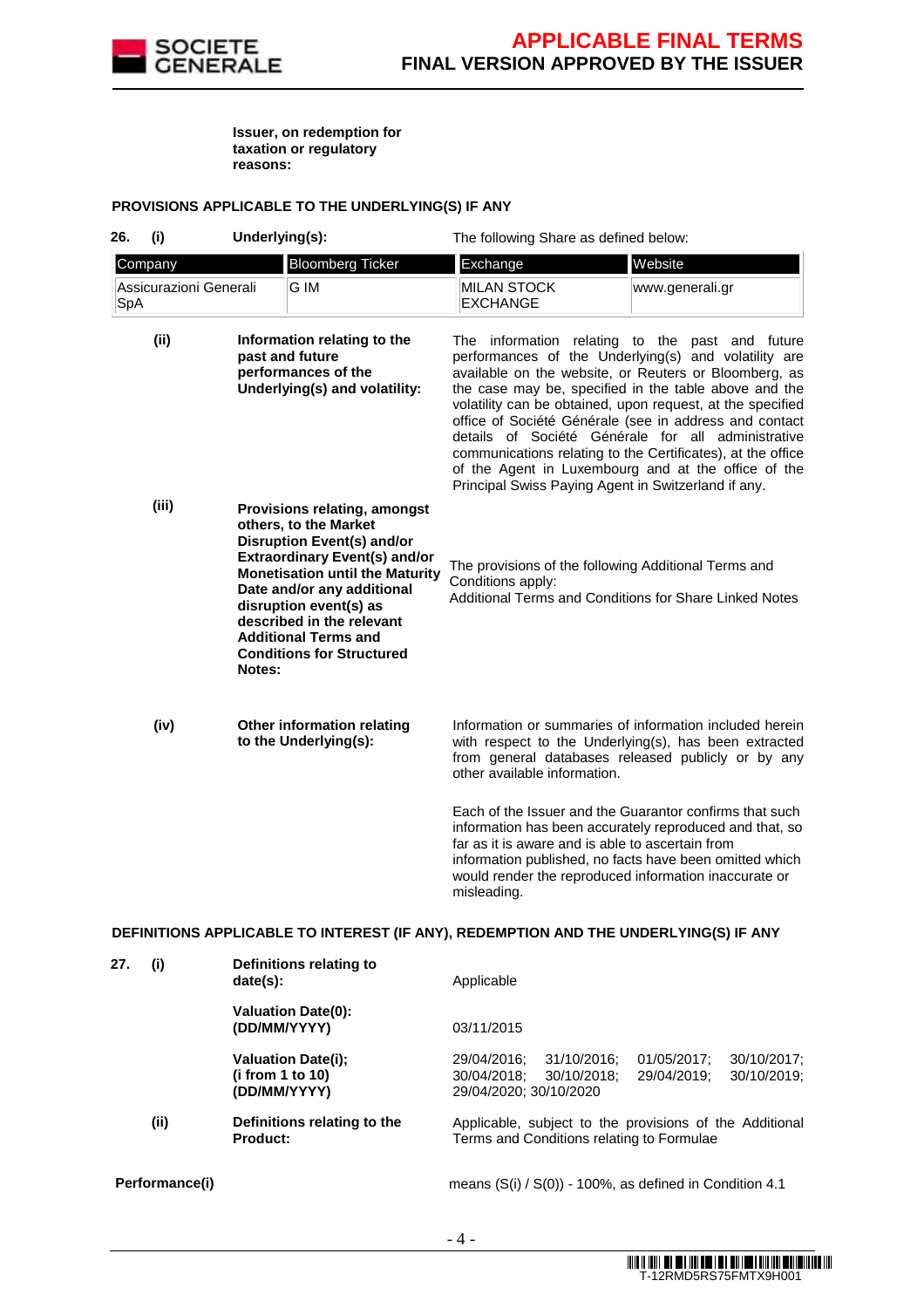

| (i from 1 to 10)                        |  |                                                                                                            | of the Additional Terms and Conditions relating to<br>Formulae.                                                                                                                 |
|-----------------------------------------|--|------------------------------------------------------------------------------------------------------------|---------------------------------------------------------------------------------------------------------------------------------------------------------------------------------|
| S(i)<br>(i from 0 to 10)                |  |                                                                                                            | means in respect of any Valuation Date(i) the Closing<br>Price of the Underlying, as defined in Condition 4.0 of<br>the Additional Terms and Conditions relating to<br>Formulae |
| <b>Automatic Early Redemption Event</b> |  |                                                                                                            | is deemed to have occurred, as determined by the<br>Calculation Agent, if on a Valuation Date(i) (i from 1 to<br>9), Performance(i) is higher than or equal to 0%               |
|                                         |  | <b>PROVISIONS RELATING TO SECURED NOTES</b>                                                                |                                                                                                                                                                                 |
| 28.                                     |  | <b>Secured Notes Provisions:</b>                                                                           | Not Applicable                                                                                                                                                                  |
|                                         |  | <b>GENERAL PROVISIONS APPLICABLE TO THE NOTES</b>                                                          |                                                                                                                                                                                 |
| 29.                                     |  | Provisions applicable to<br>payment date(s):                                                               |                                                                                                                                                                                 |
|                                         |  | - Payment Business Day:                                                                                    | Following Payment Business Day                                                                                                                                                  |
|                                         |  | - Financial Centre(s):                                                                                     | TARGET2                                                                                                                                                                         |
| 30.                                     |  | Form of the Notes:                                                                                         |                                                                                                                                                                                 |
| (i)                                     |  | Form:                                                                                                      | Non-US Registered Global Note registered in the name<br>of a nominee for a common depositary for Euroclear and<br>Clearstream, Luxembourg                                       |
| (ii)                                    |  | New Global Note (NGN -<br>bearer notes) / New<br><b>Safekeeping Structure</b><br>(NSS - registered notes): | No                                                                                                                                                                              |
| 31.                                     |  | <b>Redenomination:</b>                                                                                     | Not Applicable                                                                                                                                                                  |
| 32.                                     |  | <b>Consolidation:</b>                                                                                      | Applicable as per Condition 14.2 of the General Terms<br>and Conditions                                                                                                         |
| 33.                                     |  | <b>Partly Paid Notes</b><br><b>Provisions:</b>                                                             | Not Applicable                                                                                                                                                                  |
| 34.                                     |  | <b>Instalment Notes Provisions:</b>                                                                        | Not Applicable                                                                                                                                                                  |
| 35.                                     |  | Masse:                                                                                                     | Not Applicable                                                                                                                                                                  |
| 36.                                     |  | <b>Dual Currency Note</b><br><b>Provisions:</b>                                                            | Not Applicable                                                                                                                                                                  |
| 37.                                     |  | <b>Additional Amount</b><br><b>Provisions for Italian</b><br><b>Certificates:</b>                          | Not Applicable                                                                                                                                                                  |
| 38.                                     |  | Interest Amount and/or the<br><b>Redemption Amount switch</b><br>at the option of the Issuer:              | Not Applicable                                                                                                                                                                  |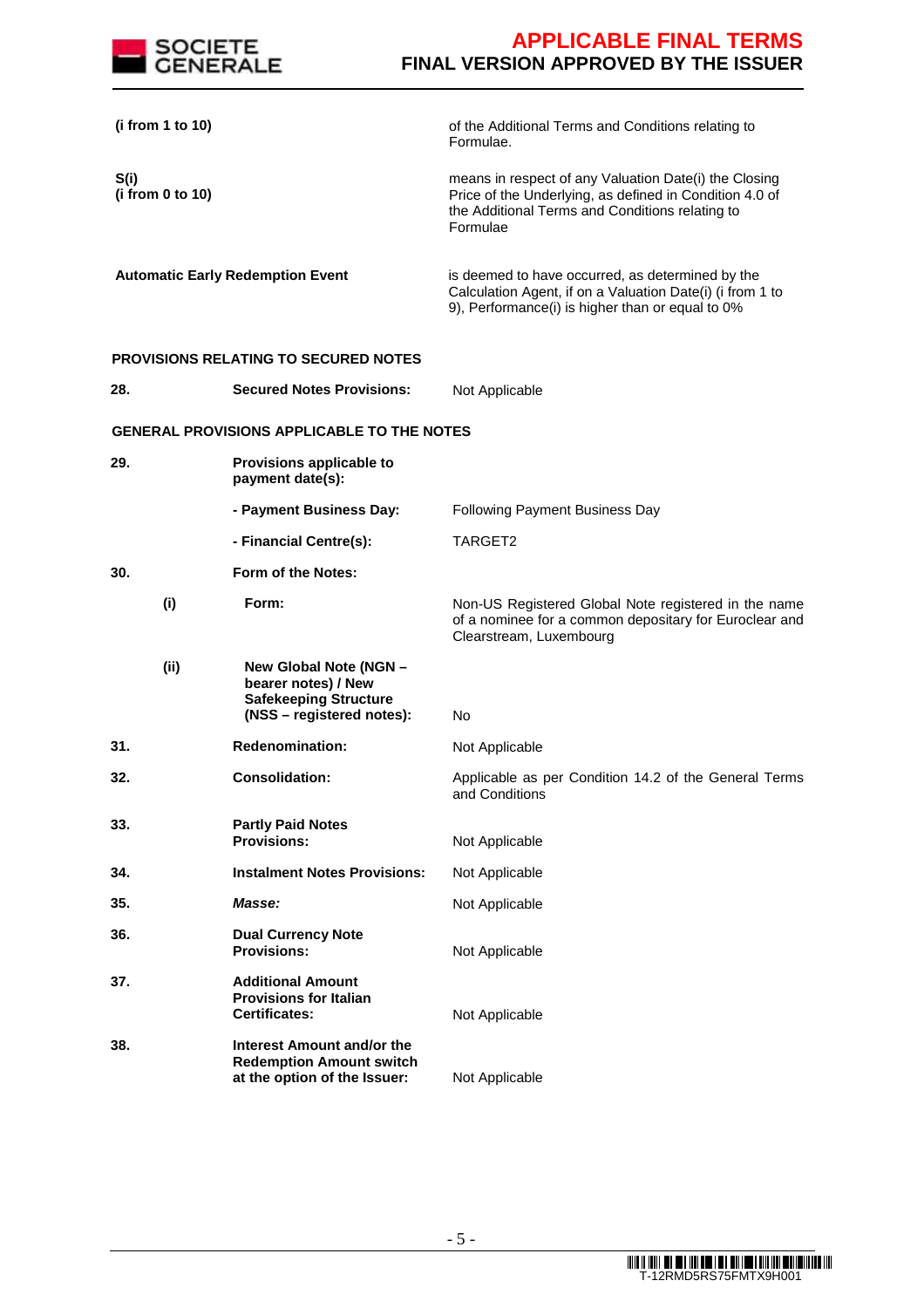

#### **PART B – OTHER INFORMATION**

### **1. LISTING AND ADMISSION TO TRADING**

**(i) Listing:** None **(ii) Admission to trading:**  Application shall be made for the Certificates to be admitted to trading on the Multilateral Trading Facility ("MTF") named EuroTLX organized and managed by EuroTLX Sim S.p.A. with effect from or as soon as practicable after the Issue Date. Société Générale, directly or through a third party appointed by it, will act as specialist for the Certificates, in accordance with the rules and regulations of EuroTLX.

**There can be no assurance that the admission to trading of the Certificates will be approved with effect on the Issue Date or at all, provided that if EuroTLX Sim S.p.A. does not release its decision of admission to trading within the day immediately preceding the Issue Date, Section 10 – paragraph "Conditions to which the offer is subject" of these Final Terms shall apply.**

- **(iii) Estimate of total expenses related to admission to Not Applicable**
- **(iv) Information required for Notes to be listed on SIX Swiss Exchange:** Not Applicable

### **2. RATINGS**

The Certificates to be issued have not been rated.

### **3. INTERESTS OF NATURAL AND LEGAL PERSONS INVOLVED IN THE ISSUE/OFFER**

 Save for fees, if any, payable to the Dealer, and so far as the Issuer is aware, no person involved in the issue of the Certificates has an interest material to the offer.

 The Issuer and Société Générale expect to enter into hedging transactions in order to hedge the Issuer's obligations under the Certificates. Should any conflicts of interest arise between (i) the responsibilities of Société Générale as Calculation Agent for the Certificates and (ii) the responsibilities of Société Générale as counterparty to the above mentioned hedging transactions, the Issuer and Société Générale hereby represent that such conflicts of interest will be resolved in a manner which respects the interests of the Certificateholders.

#### **4. REASONS FOR THE OFFER AND USE OF PROCEEDS, ESTIMATED NET PROCEEDS AND TOTAL EXPENSES**

| (i)  | <b>Reasons for the</b><br>offer and use of<br>proceeds: | The net proceeds from each issue of Certificates will be applied<br>for the general financing purposes of the Société Générale<br>Group, which include making a profit. |
|------|---------------------------------------------------------|-------------------------------------------------------------------------------------------------------------------------------------------------------------------------|
| (ii) | <b>Ectimated net</b>                                    | Not Applicable                                                                                                                                                          |

**(ii) Estimated net** Not Applicable

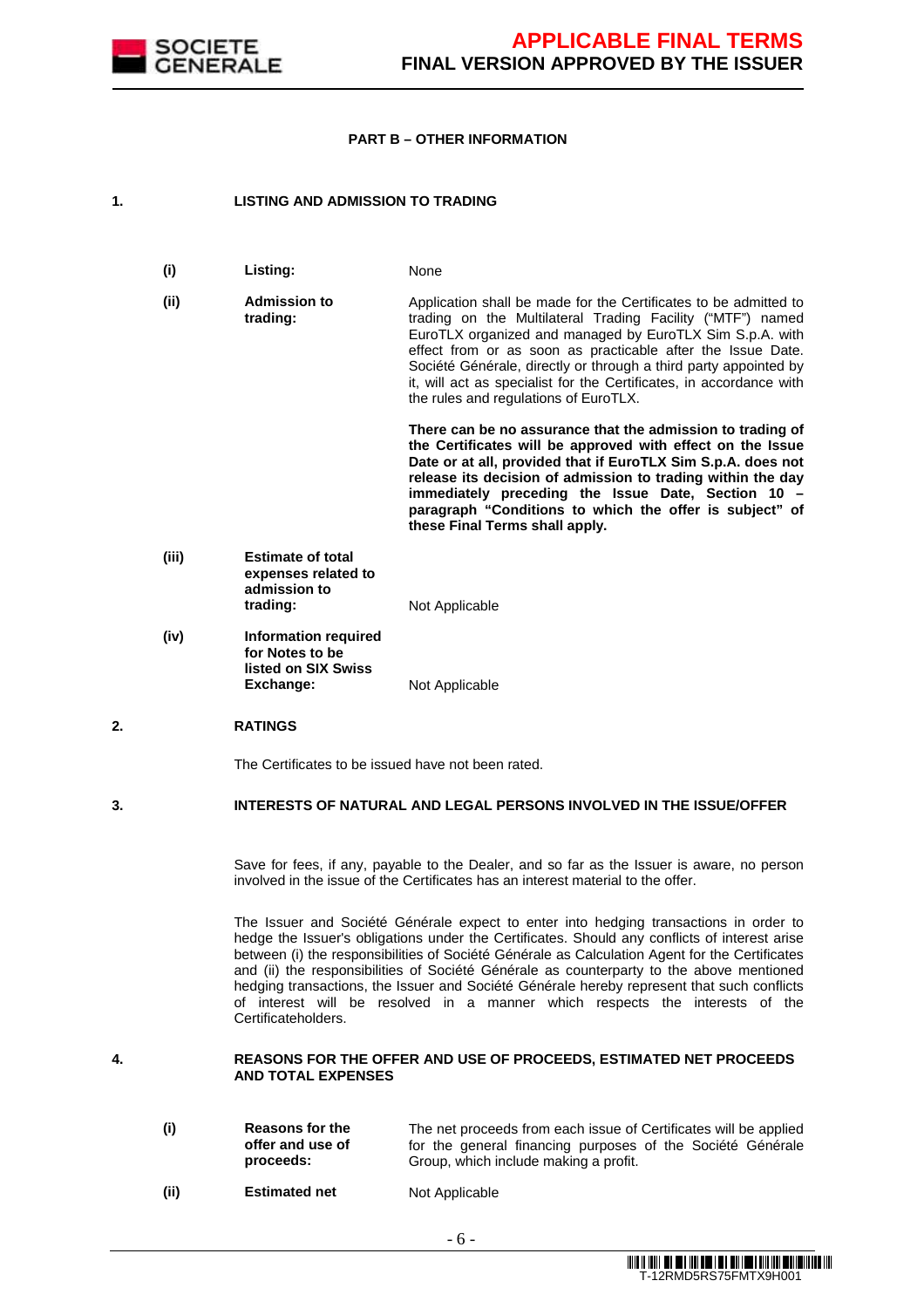

#### **proceeds:**

- **(iii) Estimated total expenses:** Not Applicable
- **5. INDICATION OF YIELD** (Fixed Rate Notes only)

Not Applicable

#### **6. HISTORIC INTEREST RATES** (Floating Rate Notes only)

Not Applicable

#### **7. PERFORMANCE AND EFFECT ON VALUE OF INVESTMENT**

#### **(i) PERFORMANCE OF FORMULA, EXPLANATION OF EFFECT ON VALUE OF INVESTMENT** (Structured Notes only)

 The value of the Certificates, the payment of an automatic early redemption amount on a relevant automatic early redemption date and the payment of a redemption amount to a Certificateholder on the maturity date will depend on the performance of the underlying asset(s), on the relevant valuation date(s).

The value of the Certificates is linked to the positive or negative performance of the underlying instrument. The amounts to be paid are determined on the basis of the condition which is satisfied (or not) if the performance of the underlying instrument is higher than or equal to a predefined barrier performance.

The Certificates may provide for an automatic early redemption linked to a specific event. Therefore, this may prevent the Certificateholders from benefitting from the performance of the underlying instrument(s) over the whole period initially envisaged.

 The terms and conditions of the Certificates may include provisions under which upon the occurrence of certain market disruptions delays in the settlement of the Certificates may be incurred or certain modifications be made. Moreover, in case of occurrence of events affecting the underlying instrument(s), the terms and conditions of the Certificates allow the Issuer to substitute the underlying instrument(s) by new underlying instrument(s), cease the exposure to the underlying asset(s) and apply a reference rate to the proceeds so obtained until the maturity date of the Certificates, postpone the maturity date of the Certificates, early redeem the Certificates on the basis of the market value of these Certificates, or deduct from any due amount the increase cost of hedging, and in each case without the consent of the Certificateholders.

Payments (whether in respect of principal and/or interest and whether at maturity or otherwise) on the Certificates are calculated by reference to certain underlying(s), the return of the Certificates is based on changes in the value of the underlying(s), which may fluctuate. Potential investors should be aware that these Certificates may be volatile and that they may receive no interest and may lose all or a substantial portion of their principal.

 During the lifetime of the Certificates, the market value of these Certificates may be lower than the invested capital. Furthermore, an insolvency of the Issuer and/or the Guarantor may cause a total loss of the

invested capital.

**The attention of the investors is drawn to the fact that they could sustain an entire or a partial loss of their investment.**

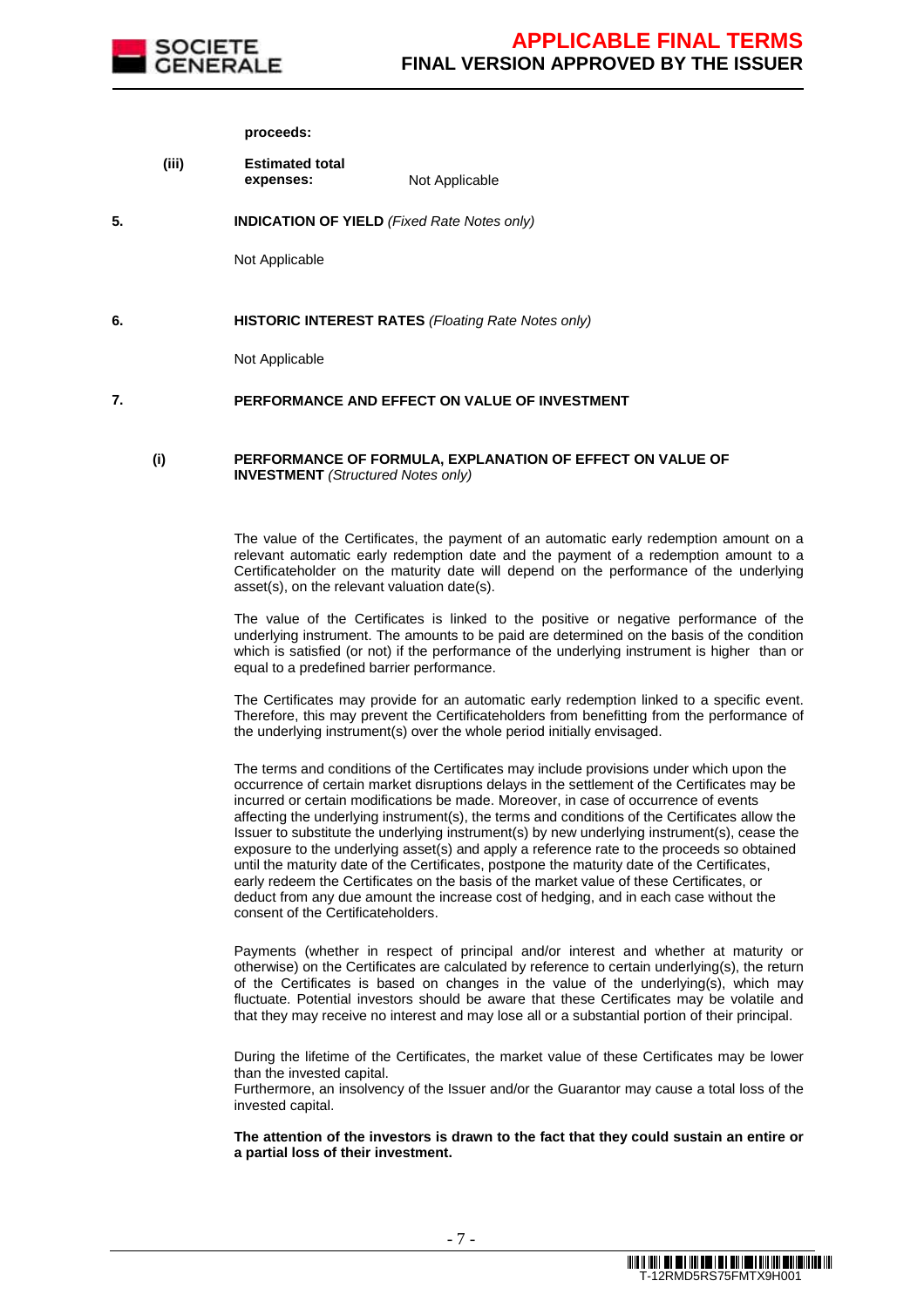

#### **(ii) PERFORMANCE OF RATE[S] OF EXCHANGE AND EXPLANATION OF EFFECT ON VALUE OF INVESTMENT** (Dual Currency Notes only)

Not Applicable

### **8. OPERATIONAL INFORMATION**

|    | (i)   | <b>Security</b><br>identification<br>code(s):                                                                                         |                                                                                                                                                                                                                                |
|----|-------|---------------------------------------------------------------------------------------------------------------------------------------|--------------------------------------------------------------------------------------------------------------------------------------------------------------------------------------------------------------------------------|
|    |       | - ISIN Code:                                                                                                                          | XS1265871043                                                                                                                                                                                                                   |
|    |       | - Common Code:                                                                                                                        | 126587104                                                                                                                                                                                                                      |
|    | (ii)  | <b>Clearing System(s):</b>                                                                                                            | Euroclear Bank S.A/N.V. (Euroclear) / Clearstream Banking<br>société anonyme (Clearstream, Luxembourg)                                                                                                                         |
|    | (iii) | Delivery:                                                                                                                             | Delivery against payment                                                                                                                                                                                                       |
|    | (iv)  | <b>Calculation Agent:</b>                                                                                                             | Société Générale<br>Tour Société Générale<br>17 Cours Valmy<br>92987 Paris La Défense Cedex<br>France                                                                                                                          |
|    | (v)   | Paying Agent(s):                                                                                                                      | Société Générale Bank&Trust<br>11, avenue Emile Reuter<br>2420 Luxembourg<br>Luxembourg                                                                                                                                        |
|    | (vi)  | Eurosystem<br>eligibility of the<br>Notes:                                                                                            | No                                                                                                                                                                                                                             |
|    | (vii) | <b>Address and</b><br>contact details of<br>Société Générale for<br>all administrative<br>communications<br>relating to the<br>Notes: | Société Générale<br>Tour Société Générale<br>17 Cours Valmy<br>92987 Paris La Défense Cedex<br>France<br>Name: Sales Support Services - Derivatives<br>Tel: +33 1 57 29 12 12 (Hotline)<br>Email: clientsupport-deai@sgcib.com |
| 9. |       | <b>DISTRIBUTION</b>                                                                                                                   |                                                                                                                                                                                                                                |
|    | (i)   | Method of<br>distribution:                                                                                                            | Non-syndicated                                                                                                                                                                                                                 |
|    |       | - Dealer(s):                                                                                                                          | Société Générale<br>Tour Société Générale<br>17 Cours Valmy<br>92987 Paris La Défense Cedex<br>France                                                                                                                          |
|    | (ii)  | <b>Total commission and</b><br>concession:                                                                                            | There is no commission and/or concession paid by the Issuer to<br>the Dealer or the Managers.                                                                                                                                  |
|    |       |                                                                                                                                       | Société Générale shall pay to the person(s) mentioned below<br>(each an "Interested Party") the following remunerations for the                                                                                                |
|    |       |                                                                                                                                       |                                                                                                                                                                                                                                |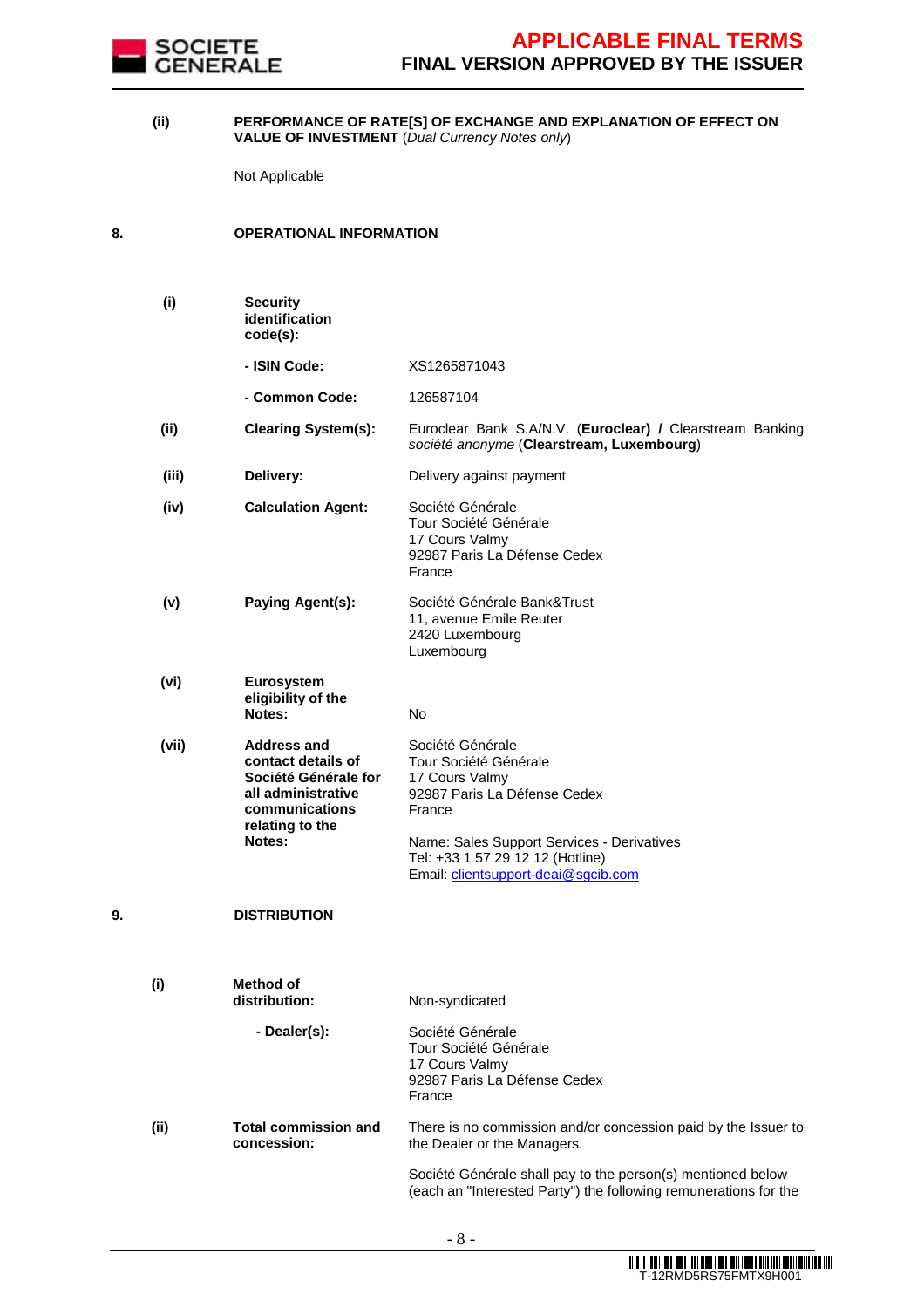

services provided by such Interested Party to Société Générale in the capacity set out below:

to Deutsche Bank SpA an upfront remuneration of up to 4.00% of the nominal amount amount of Certificates effectively placed on the Issue Date.

- (iii) TEFRA rules: Not Applicable
- **(iv) Permanently Restricted Notes:** Yes
- 

**(v) Non-exempt Offer:** A Non-exempt offer of the Certificates may be made by the Dealer and any **Initial Authorised Offeror** below mentioned, any **Additional Authorised Offeror**, the name and address of whom will be published on the website of the Issuer (http://prospectus.socgen.com) in the public offer jurisdiction(s) (**Public Offer Jurisdiction(s)**) during the offer period (**Offer Period**) as specified in the paragraph "Public Offers in European Economic Area" below.

> **- Individual Consent / Name(s) and addresse(s) of any Initial Authorised Offeror:**

Applicable / Deutsche Bank S.p.A., Piazza del Calendario, 3, 20126, Milano

**- General Consent/ Other conditions to** 

**consent:** Not Applicable

### **10. PUBLIC OFFERS IN EUROPEAN ECONOMIC AREA**

| - Public Offer<br>Jurisdiction(s):                | Italy                                                                                                                                                                                                                                                                                                                                                                                                                |
|---------------------------------------------------|----------------------------------------------------------------------------------------------------------------------------------------------------------------------------------------------------------------------------------------------------------------------------------------------------------------------------------------------------------------------------------------------------------------------|
| - Offer Period:                                   | From 19/10/2015 to 02/11/2015, save in case of early<br>termination.                                                                                                                                                                                                                                                                                                                                                 |
|                                                   | The Offer Period for the Certificates placed in Italy through<br>"door-to-door selling" (pursuant to Article 30 of the Legislative<br>Decree n. 58 dated 24.02.1998, as amended, the "Italian<br>Financial Service Act") shall be from and including 19/10/2015<br>to and including 29/10/2015, save in case of early termination.                                                                                   |
|                                                   | Pursuant to Article 30, paragraph 6, of the Italian Financial Act,<br>the validity and enforceability of the subscriptions through<br>"door-to-door selling" are suspended for a period of seven days<br>from the date of the subscription. During such period, investors<br>have the right to withdraw from the subscription without any<br>charge or commissions, by means of communication to the<br>distributor. |
| - Offer Price:                                    | The Certificates will be offered at the Issue Price of which up to<br>a maximum of 4% is represented by distribution fee payable<br>upfront by the Issuer to the Distributor[s]. The Issue Price is<br>also increased by fees, if any, as mentioned below.                                                                                                                                                           |
| - Conditions to<br>which the offer is<br>subject: | Offers of the Certificates are conditional on their issue and, on<br>any additional conditions set out in the standard terms of<br>business of the financial intermediaries, notified to investors by<br>financial<br>intermediaries.<br>such<br>relevant                                                                                                                                                            |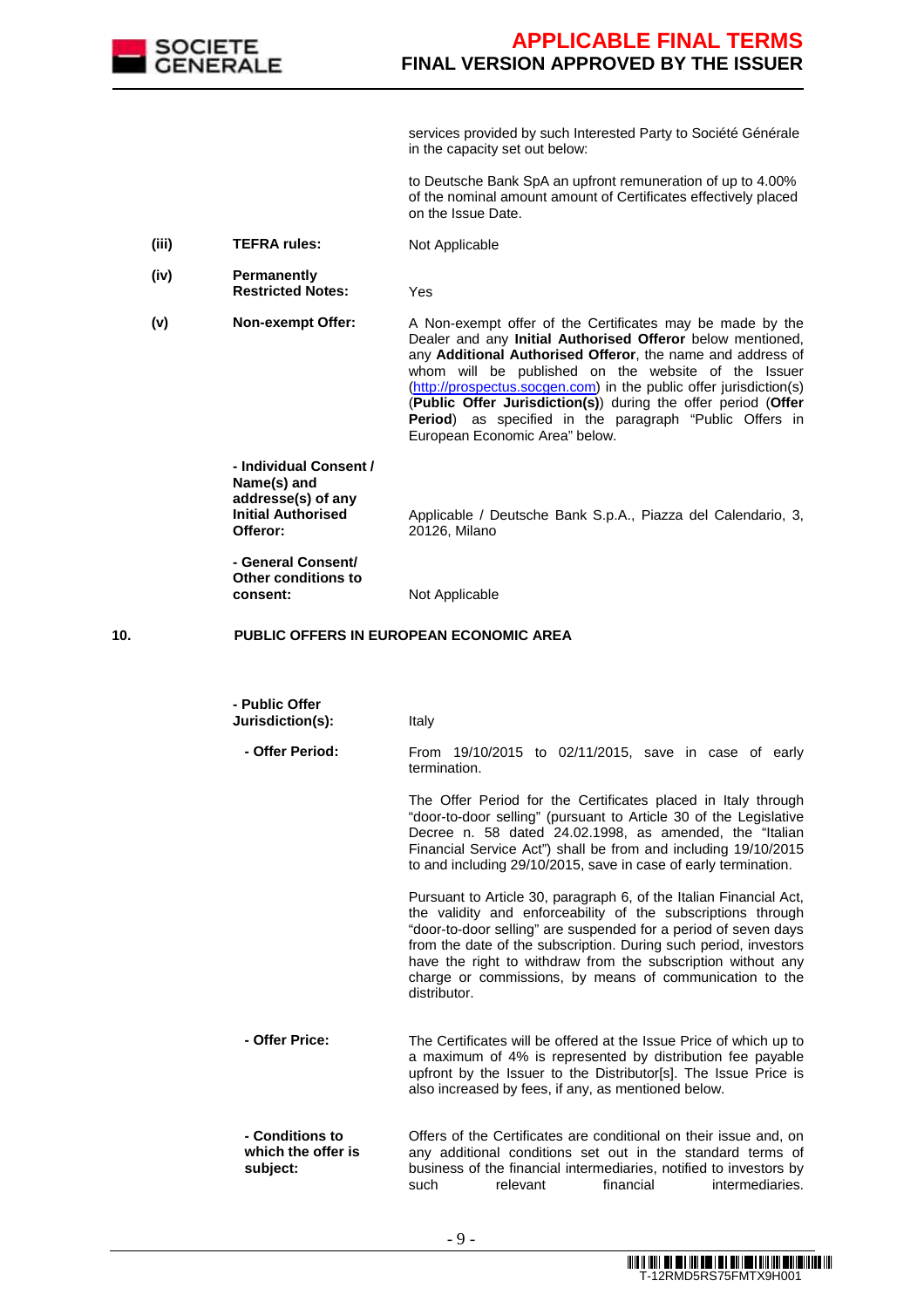

The Issuer reserves the right to close the Offer Period prior to its stated expiry for any reason.

The Issuer reserves the right to withdraw the offer and cancel the issuance of the Certificates for any reason at any time on or prior to the Issue Date. For the avoidance of doubt, if any application has been made by a potential investor and the Issuer exercises such right, no potential investor shall be entitled to subscribe or otherwise acquire the Certificates.

The validity of the offer is subject to the condition that the decision of admission to trading on EuroTLX is released by EuroTLX Sim S.p.A. by not later than on the day immediately preceding the Issue Date; otherwise, the offer will be deemed withdrawn and the issuance cancelled. The Issuer undertakes to file the relevant application with EuroTLX in due time to allow EuroTLX to release a decision, according to its rules, within the day immediately preceding the Issue Date.

In each case, a notice to the investors on the early termination or the withdrawal, as applicable, will be published on the website of the Issuer (http://prospectus.socgen.com).

**- Description of the application process:** The distribution activity will be carried out in accordance with the financial intermediary's usual procedures. Prospective investors will not be required to enter into any contractual arrangements directly with the Issuer in relation to the subscription of the Certificates.

**manner for refunding excess amount paid by applicants:** Not Applicable

**- Description of possibility to reduce subscriptions and** 

**- Details of the minimum and/or maximum amount of** 

**- Details of the method and time limits for paying up and delivering the** 

**Notes:** 

**public:** 

**application:** Minimum amount of application : EUR 100 (i.e. 1 Certificates)

The Certificates will be issued on the Issue Date against payment to the Issuer of the net subscription moneys. However, the settlement and delivery of the Certificates will be executed through the Dealer mentioned above. Investors will be notified by the relevant financial intermediary of their allocations of Certificates and the settlement arrangements in respect thereof.

The settlement and the delivery of the securities will be executed through the Dealer mentioned above only for technical reasons. However, the Issuer will be the only offeror and as such will assume all the responsibilities in connection with the information contained in the Final Terms together with the Base Prospectus.

**- Manner and date in which results of the offer are to be made**  Publication on the website of the Issuer (http://prospectus.socgen.com) and in a daily newspaper of general circulation in the relevant place(s) of listing and/or public offer at the end of the subscription period if required by local regulation.

**- Procedure for exercise of any right of pre-emption, negotiability of Mot Applicable**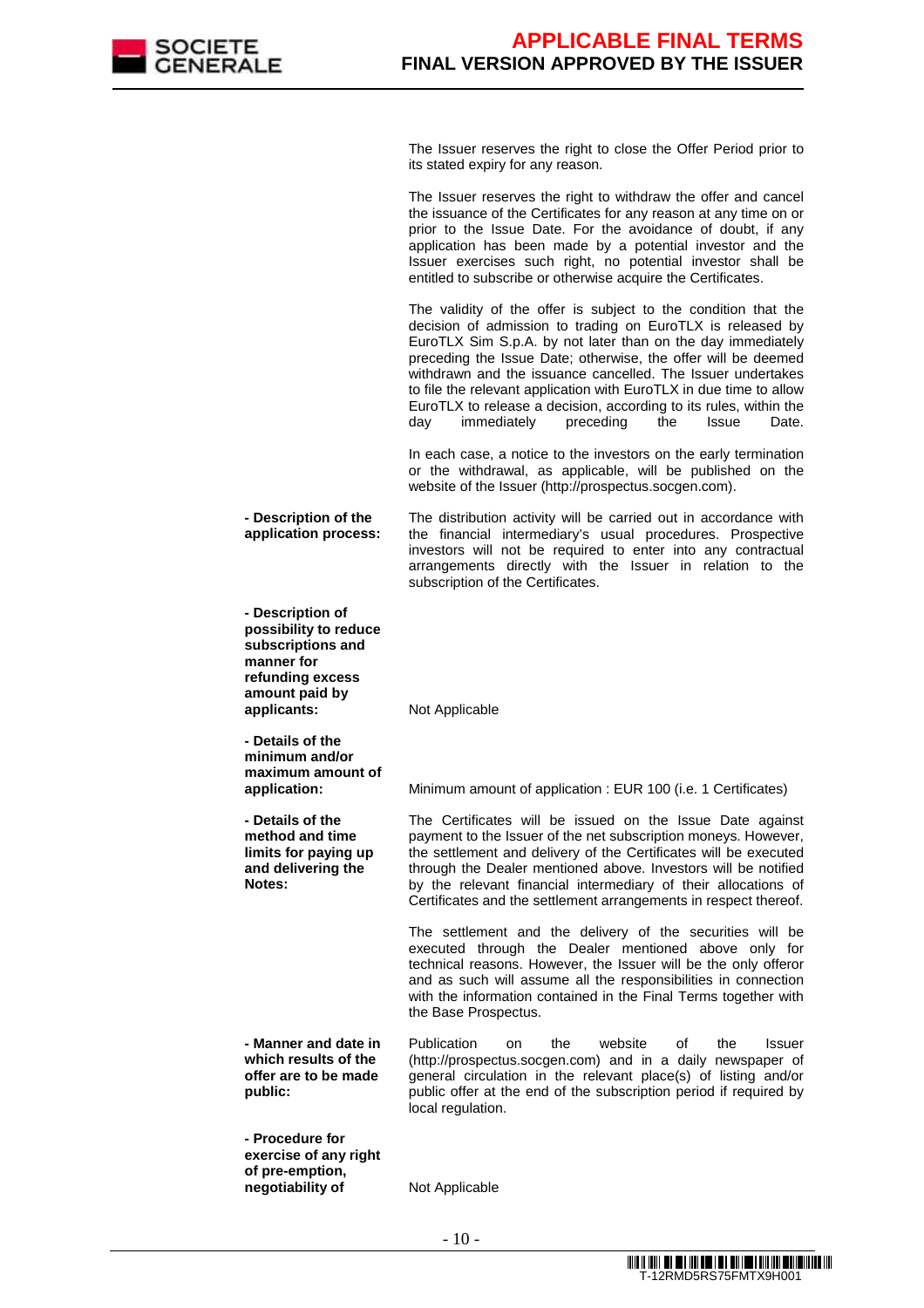

**subscription rights and treatment of subscription rights not exercised:** 

**- Whether tranche(s) has/have been reserved for certain countries:** Not Applicable

**- Process for notification to applicants of the amount allotted and the indication whether dealing may begin before notification is made:** Not Applicable

**- Amount of any expenses and taxes specifically charged to the subscriber or**  Taxes charged in connection with the subscription, transfer, purchase or holding of the Certificates must be paid by the Certificateholders and neither the Issuer nor the Guarantor shall have any obligation in relation thereto; in that respect, Certificateholders shall consult professional tax advisers to determine the tax regime applicable to their own situation. The Certificateholders shall also consult the Taxation section in the Base **Prospectus.** 

Subscription fees or purchases fees: None

### **11. ADDITIONAL INFORMATION**

**purchaser:** 

| - Minimum Investment<br>in the Notes:                                                                                                                        | EUR 100 (i.e. 1 Certificates)                             |
|--------------------------------------------------------------------------------------------------------------------------------------------------------------|-----------------------------------------------------------|
| - Minimum Trading:                                                                                                                                           | EUR 100 (i.e. 1 Certificates)                             |
| - Location where the<br>Prospectus, any<br><b>Supplements thereto</b><br>and the Final Terms<br>can be collected or<br>inspected free of<br>charge in Italy: | Société Générale,<br>Via Olona n.2, 20123 Milano<br>Italy |

### **12. PUBLIC OFFERS IN OR FROM SWITZERLAND**

Not Applicable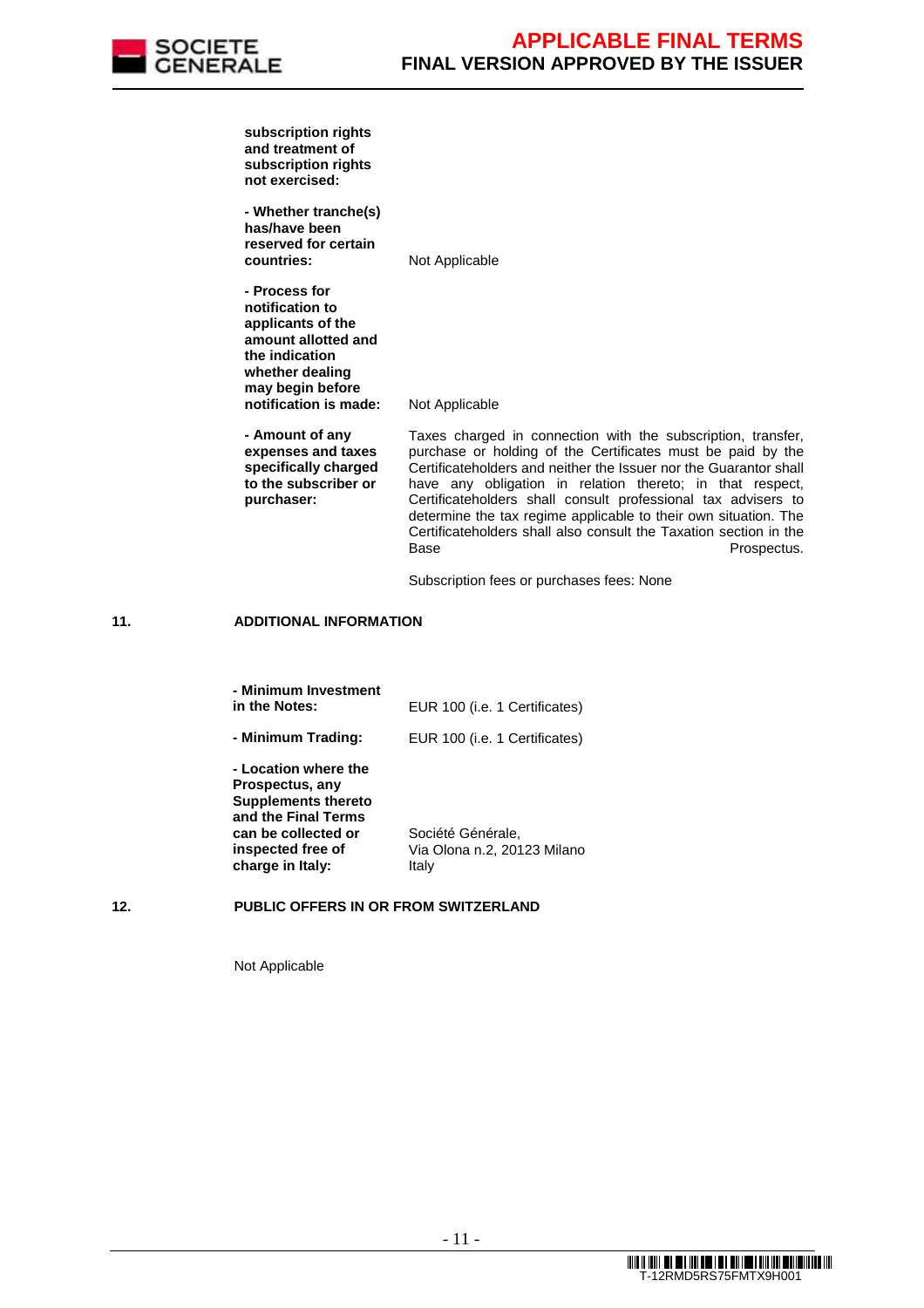

### **ISSUE SPECIFIC SUMMARY**

|     | Section A - Introduction and warnings                  |                                                                                                                                                                                                                                                                                                                                                                                                                                                                                                                                                                                                                                                                                                                                                                                                                                                                                   |  |  |
|-----|--------------------------------------------------------|-----------------------------------------------------------------------------------------------------------------------------------------------------------------------------------------------------------------------------------------------------------------------------------------------------------------------------------------------------------------------------------------------------------------------------------------------------------------------------------------------------------------------------------------------------------------------------------------------------------------------------------------------------------------------------------------------------------------------------------------------------------------------------------------------------------------------------------------------------------------------------------|--|--|
| A.1 | Warning                                                | This summary must be read as an introduction to the Base Prospectus.                                                                                                                                                                                                                                                                                                                                                                                                                                                                                                                                                                                                                                                                                                                                                                                                              |  |  |
|     |                                                        | Any decision to invest in the Certificates should be based on a consideration<br>of the Base Prospectus.<br>Where a claim relating to the information contained in the Base Prospectus<br>is brought before a court, the plaintiff investor might, under the national<br>legislation of the Member States, have to bear the costs of translating the<br>Base Prospectus before the legal proceedings are initiated.<br>Civil liability attaches only to those persons who have tabled this summary,<br>including any translation thereof, but only if the summary is misleading,<br>inaccurate or inconsistent when read together with the other parts of the<br>Base Prospectus or it does not provide, when read together with the other<br>parts of this Base Prospectus, key information in order to aid investors when<br>considering whether to invest in the Certificates. |  |  |
| A.2 | Consent to the use<br>of the Base<br><b>Prospectus</b> | The Issuer consents to the use of this Base Prospectus in connection with a<br>resale or placement of Certificates in circumstances where a prospectus is<br>required to be published under the Prospectus Directive (a Non-exempt<br>Offer) subject to the following conditions:                                                                                                                                                                                                                                                                                                                                                                                                                                                                                                                                                                                                 |  |  |
|     |                                                        | - the consent is only valid during the offer period from 19/10/2015 to<br>02/11/2015 and, in respect of Certificates placed in Italy through "door-to-<br>door selling", from 19/10/2015 to 29/10/2015 (the Offer Period);                                                                                                                                                                                                                                                                                                                                                                                                                                                                                                                                                                                                                                                        |  |  |
|     |                                                        | - the consent given by the Issuer for the use of the Base Prospectus to<br>make the Non-exempt Offer is an individual consent (an Individual<br>Consent) in respect of Deutsche Bank SpA, Piazza del Calendario, 3,<br>20126, Milano (the Initial Authorised Offeror) and if the Issuer appoints<br>any additional financial intermediaries after 15/10/2015 and publishes<br>details of them on its website http://.prospectus.socgen.com, each financial<br>intermediary whose details are so published (each an Additional<br><b>Authorised Offeror);</b>                                                                                                                                                                                                                                                                                                                      |  |  |
|     |                                                        | - the consent only extends to the use of this Base Prospectus to make Non-<br>exempt Offers of the Certificates in Italy.                                                                                                                                                                                                                                                                                                                                                                                                                                                                                                                                                                                                                                                                                                                                                         |  |  |
|     |                                                        | The information relating to the conditions of the Non-exempt Offer<br>shall be provided to the investors by any Initial Authorised Offeror<br>where the offer will be made.                                                                                                                                                                                                                                                                                                                                                                                                                                                                                                                                                                                                                                                                                                       |  |  |

|                  | Section B - Issuer and Guarantor                                                   |                                                                                                                                                                                                                                                  |  |  |
|------------------|------------------------------------------------------------------------------------|--------------------------------------------------------------------------------------------------------------------------------------------------------------------------------------------------------------------------------------------------|--|--|
| B.1              | Legal and<br>commercial name<br>of the issuer                                      | SG Issuer (or the Issuer)                                                                                                                                                                                                                        |  |  |
| B.2              | Domicile, legal<br>form, legislation<br>and country of<br>incorporation            | Domicile: 33, boulevard Prince Henri, L-1724 Luxembourg, Luxembourg.<br>Legal form: Public limited liability company (société anonyme).<br>Legislation under which the Issuer operates: Luxembourg law.<br>Country of incorporation: Luxembourg. |  |  |
| B.4 <sub>b</sub> | Known trends<br>affecting the issuer<br>and the industries<br>in which it operates | The Issuer expects to continue its activity in accordance with its corporate<br>objects over the course of 2015.                                                                                                                                 |  |  |
| B.5              | Description of the                                                                 | The Group offers a wide range of advisory services and tailored financial                                                                                                                                                                        |  |  |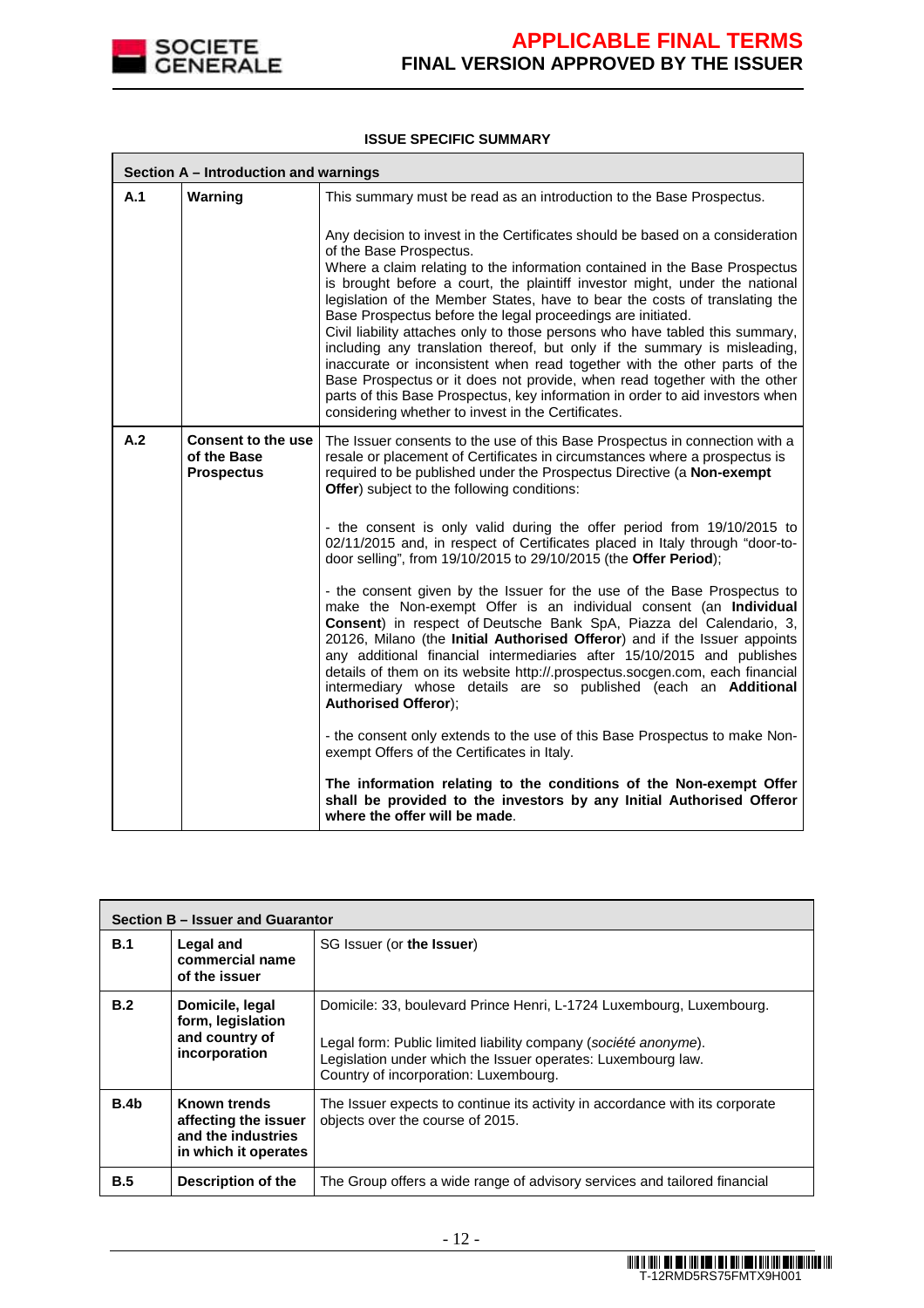

| <b>B.9</b><br><b>B.10</b> | Issuer's group and<br>the issuer's<br>position within the<br>group<br><b>Figure of profit</b><br>forecast or<br>estimate of the<br>issuer<br>Nature of any<br>qualifications in<br>the audit report on<br>the historical<br>financial | solutions to individual customers, large corporate and institutional investors.<br>The Group relies on three complementary core businesses:<br>• French Retail Banking;<br>• International Retail Banking, Financial Services and Insurance and<br>• Corporate and Investment Banking, Private Banking, Asset and Wealth<br>Management and Securities Services.<br>The Issuer is a subsidiary of the Société Générale Group and has no<br>subsidiaries.<br>Not applicable. The Issuer does not make any figure of profit forecast or<br>estimate.<br>Not applicable. The audit reports do not include any qualification. |  |                                                                          |                                                                          |  |
|---------------------------|---------------------------------------------------------------------------------------------------------------------------------------------------------------------------------------------------------------------------------------|--------------------------------------------------------------------------------------------------------------------------------------------------------------------------------------------------------------------------------------------------------------------------------------------------------------------------------------------------------------------------------------------------------------------------------------------------------------------------------------------------------------------------------------------------------------------------------------------------------------------------|--|--------------------------------------------------------------------------|--------------------------------------------------------------------------|--|
| <b>B.12</b>               | information<br><b>Selected historical</b><br>key financial<br>information<br>regarding the<br>issuer                                                                                                                                  | (in K€)<br><b>Operating Revenues</b><br><b>Profit from operations</b><br><b>Profit from continuing</b><br>operations<br><b>Total Assets</b>                                                                                                                                                                                                                                                                                                                                                                                                                                                                              |  | December 31,<br>2014<br>(audited)<br>110 027<br>209<br>209<br>23 567 256 | December 31,<br>2013<br>(audited)<br>109 588<br>482<br>482<br>21 349 619 |  |
|                           | <b>No Material</b><br>adverse change in<br>the prospects of<br>the issuer since the<br>date of its last<br>published audited<br>financial<br>statements                                                                               | There has been no material adverse change in the prospects of the Issuer<br>since 31 December 2014.                                                                                                                                                                                                                                                                                                                                                                                                                                                                                                                      |  |                                                                          |                                                                          |  |
|                           | Significant<br>changes in the<br>financial or trading<br>position<br>subsequent to the<br>period covered by<br>the historical<br>financial<br>information                                                                             | Not Applicable. There has been no significant change in the Issuer's financial<br>or trading position of the Issuer since 31 December 2014.                                                                                                                                                                                                                                                                                                                                                                                                                                                                              |  |                                                                          |                                                                          |  |
| <b>B.13</b>               | <b>Recent events</b><br>particular to the<br>issuer which are to<br>a material extent<br>relevant to the<br>evaluation of the<br><b>Issuer's solvency</b>                                                                             | Not Applicable. There has been no recent event particular to the Issuer which<br>is to a material extent relevant to the evaluation of the Issuer's solvency.                                                                                                                                                                                                                                                                                                                                                                                                                                                            |  |                                                                          |                                                                          |  |
| <b>B.14</b>               | <b>Statement as to</b><br>whether the issuer<br>is dependent upon                                                                                                                                                                     | See Element B.5 above for the Issuers' position within the Group.<br>SG Issuer is dependent upon Société Générale Bank & Trust within the Group.                                                                                                                                                                                                                                                                                                                                                                                                                                                                         |  |                                                                          |                                                                          |  |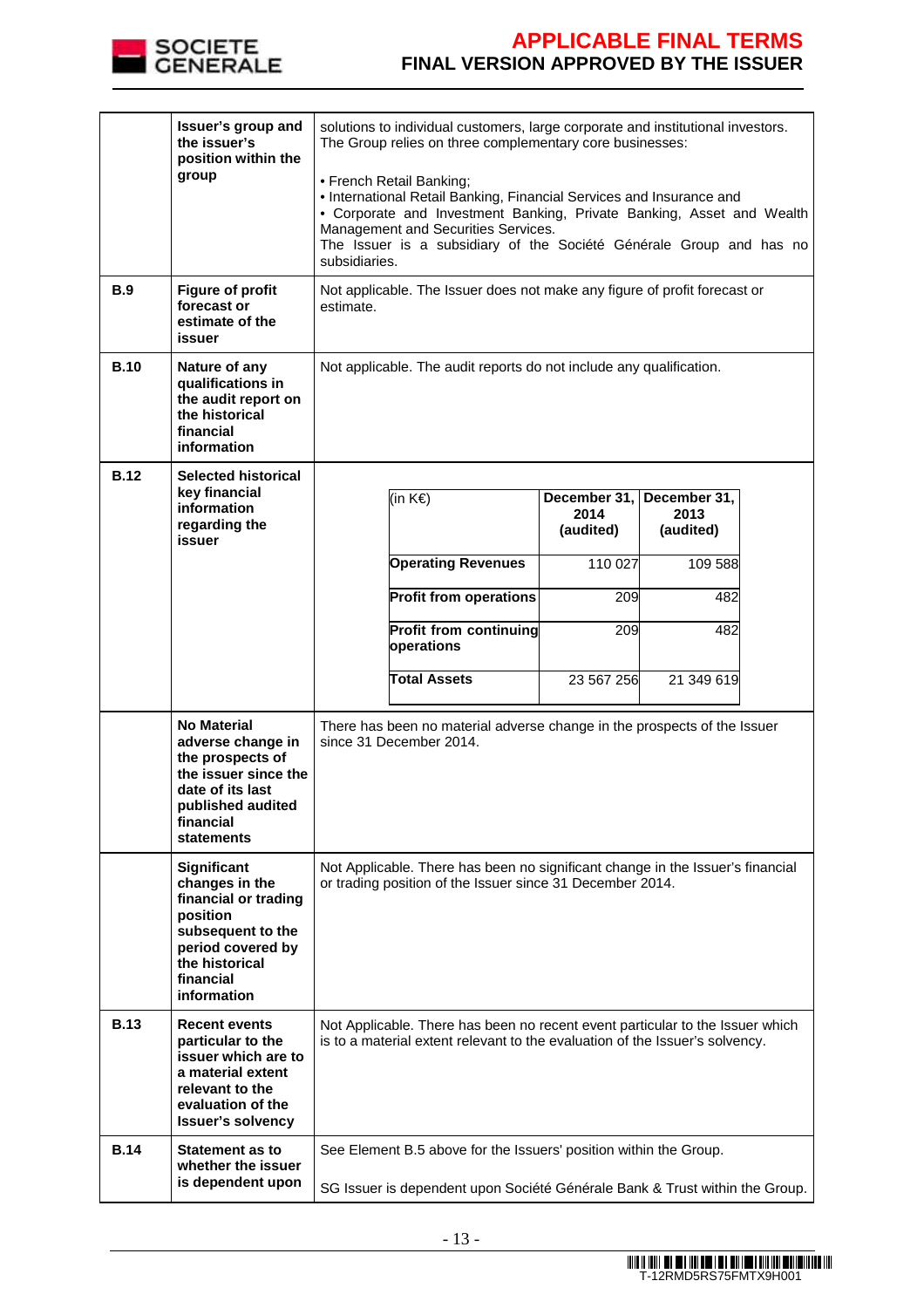

|             | other entities<br>within the group                                                                                                                               |                                                                                                                                                                                                                                                                                                                                                                                                                                                                                                                                                                                                                                                                                                                                                                                                                                                                                                                                                                                                                                                                                                                                                                                                                                                                                                                                                                                                                                                                                                                                                                                                                                                                                                                                                                                                                                                                                                                                                                                                                                                                                                                               |
|-------------|------------------------------------------------------------------------------------------------------------------------------------------------------------------|-------------------------------------------------------------------------------------------------------------------------------------------------------------------------------------------------------------------------------------------------------------------------------------------------------------------------------------------------------------------------------------------------------------------------------------------------------------------------------------------------------------------------------------------------------------------------------------------------------------------------------------------------------------------------------------------------------------------------------------------------------------------------------------------------------------------------------------------------------------------------------------------------------------------------------------------------------------------------------------------------------------------------------------------------------------------------------------------------------------------------------------------------------------------------------------------------------------------------------------------------------------------------------------------------------------------------------------------------------------------------------------------------------------------------------------------------------------------------------------------------------------------------------------------------------------------------------------------------------------------------------------------------------------------------------------------------------------------------------------------------------------------------------------------------------------------------------------------------------------------------------------------------------------------------------------------------------------------------------------------------------------------------------------------------------------------------------------------------------------------------------|
| <b>B.15</b> | Description of the<br>issuer's principal<br>activities                                                                                                           | The principal activity of SG Issuer is raising finance by the issuance of debt<br>securities designed to be placed to institutional customers or retail customers<br>through the distributors associated with Société Générale. The financing<br>obtained through the issuance of such debt securities is then lent to Société<br>Générale and to other members of the Group.                                                                                                                                                                                                                                                                                                                                                                                                                                                                                                                                                                                                                                                                                                                                                                                                                                                                                                                                                                                                                                                                                                                                                                                                                                                                                                                                                                                                                                                                                                                                                                                                                                                                                                                                                 |
| <b>B.16</b> | To the extent<br>known to the<br>issuer, whether the<br>issuer is directly or<br>indirectly owned or<br>controlled and by<br>whom, and nature<br>of such control | SG Issuer is a 100 per cent. owned subsidiary of Société Générale Bank &<br>Trust S.A. which is itself a 100 per cent. owned subsidiary of Société Générale<br>and is a fully consolidated company.                                                                                                                                                                                                                                                                                                                                                                                                                                                                                                                                                                                                                                                                                                                                                                                                                                                                                                                                                                                                                                                                                                                                                                                                                                                                                                                                                                                                                                                                                                                                                                                                                                                                                                                                                                                                                                                                                                                           |
| <b>B.18</b> | Nature and scope<br>of the guarantee                                                                                                                             | The Certificates are unconditionally and irrevocably guaranteed by Société<br>Générale (the Guarantor) pursuant to the Guarantee dated 28 October 2014.<br>The Guarantee constitutes a direct, unconditional, unsecured and general<br>obligation of the Guarantor and ranks and will rank pari passu with all other<br>existing and future direct, unconditional, unsecured and general obligations of<br>the Guarantor, including those in respect of deposits.                                                                                                                                                                                                                                                                                                                                                                                                                                                                                                                                                                                                                                                                                                                                                                                                                                                                                                                                                                                                                                                                                                                                                                                                                                                                                                                                                                                                                                                                                                                                                                                                                                                             |
| <b>B.19</b> | <b>Information about</b><br>the guarantor as if<br>it were the issuer<br>of the same type of<br>security that is<br>subject of the<br>guarantee                  | The information about Société Générale as if it were the Issuer of the same<br>type of Certificates that is subject of the Guarantee is set out in accordance<br>with Elements B.19 / B.1, B.19 / B.2, B.19 / B.4b, B.19 / B.5, B.19 / B.9, B.19 /<br>B.10, B.19 / B.12, B.19 / B.13, B.19 / B.14, B.19 / B.15, B.19 / B.16 below,<br>respectively:                                                                                                                                                                                                                                                                                                                                                                                                                                                                                                                                                                                                                                                                                                                                                                                                                                                                                                                                                                                                                                                                                                                                                                                                                                                                                                                                                                                                                                                                                                                                                                                                                                                                                                                                                                           |
|             |                                                                                                                                                                  | B.19/ B.1: Société Générale                                                                                                                                                                                                                                                                                                                                                                                                                                                                                                                                                                                                                                                                                                                                                                                                                                                                                                                                                                                                                                                                                                                                                                                                                                                                                                                                                                                                                                                                                                                                                                                                                                                                                                                                                                                                                                                                                                                                                                                                                                                                                                   |
|             |                                                                                                                                                                  | B.19/ B.2: Domicile: 29, boulevard Haussmann, 75009 Paris, France. Legal<br>form: Public limited liability company (société anonyme). Legislation under<br>which the Issuer operates: French law. Country of incorporation: France.<br>B.19/ B.4b:<br>2014 was another challenging year for the economy, with global activity<br>posting only moderate growth that varied by region. This trend is expected to<br>carry over into 2015, which is shaping up to deliver a weaker-than-expected<br>global economic recovery amid myriad uncertainties both on the geopolitical<br>front and on the commodity and forex markets.<br>The euro zone is struggling to return to more dynamic growth, thus slowing the<br>reduction of public deficits. Interest rates should remain at record lows, but the<br>deflationary risk should be kept under control by the intervention of the ECB<br>which has announced the implementation of a more accommodative monetary<br>policy and the use of its balance sheet to support growth. The depreciation of<br>the euro and falling oil prices should help boost exports and stimulate domestic<br>demand. The US economy should stay on a positive track and the Fed is<br>expected to begin tightening its monetary policy mid-year. Emerging countries<br>have entered a phase of more moderate growth, in particular China. Russia's<br>economy is struggling with the consequences of the Ukrainian crisis coupled<br>with the drop in commodity prices.<br>From a regulatory standpoint, 2014 saw the implementation of the Banking<br>Union. The European Central Bank took the helm of the Single Supervisory<br>Mechanism, overseeing some 130 euro zone banks, with the aim of<br>strengthening the banking system, restoring the confidence of economic<br>operators, harmonising banking supervision rules and reducing the link<br>between banks and their national authorities.<br>In terms of regulatory ratios, the Group can already meet the new<br>requirements.<br><b>B.19/ B.5:</b><br>The Group offers a wide range of advisory services and tailored financial |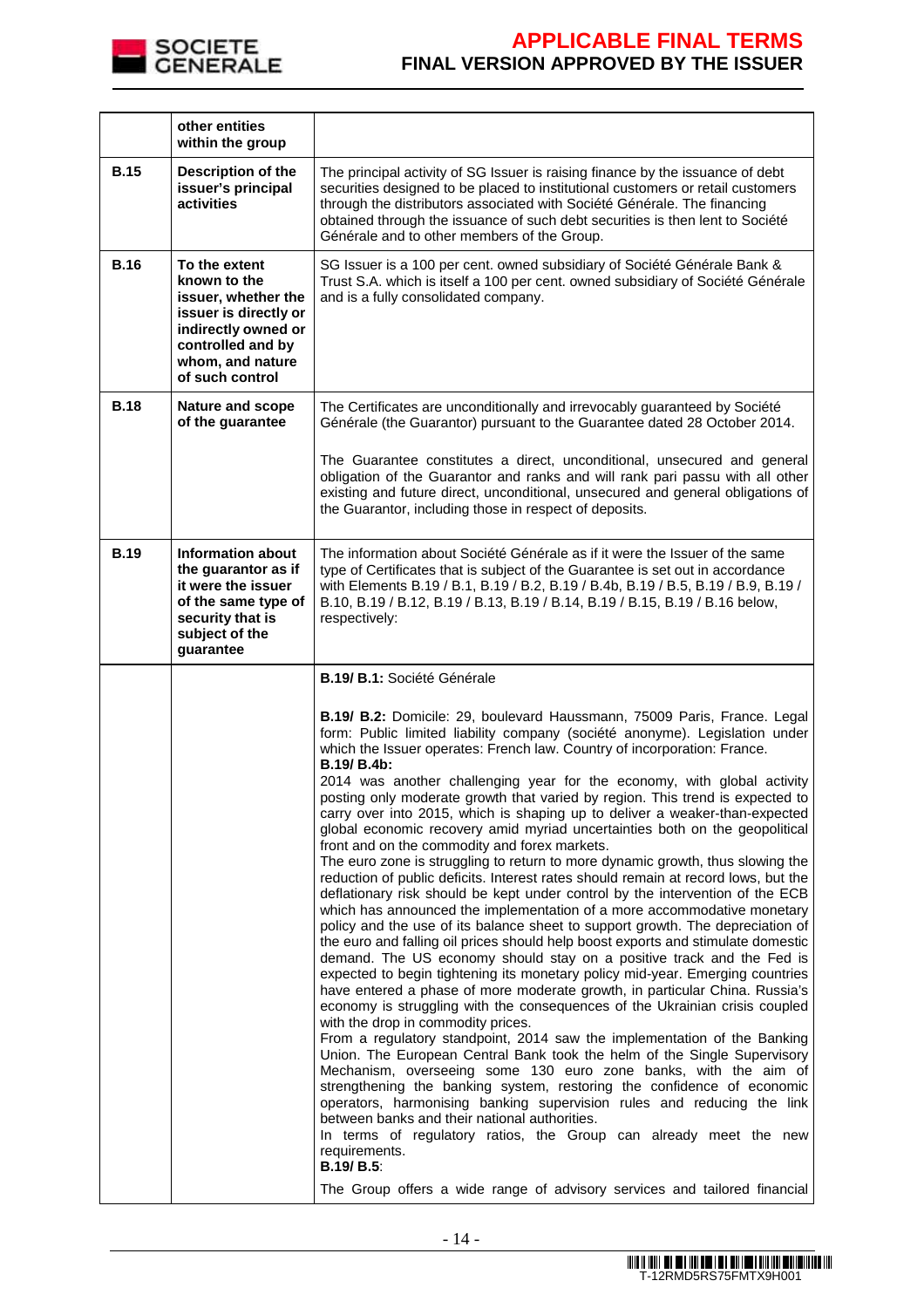

|  | solutions to individual customers, large corporate and institutional investors.<br>The Group relies on three complementary core businesses:<br>• French Retail Banking;<br>• International Retail Banking, Financial Services and Insurance and<br>• Corporate and Investment Banking, Private Banking, Asset and Wealth<br>Management and Securities Services.<br>Société Générale is the parent company of the Société Générale Group.<br>B.19/ B.9: Not Applicable. The Issuer does not make any figure of profit<br>forecast or estimate.<br><b>B.19/B.10:</b><br>Not applicable. The audit report does not include any qualification.<br>B.19/B.12: |                                                 |                                                                              |                                                          |                                           |  |
|--|----------------------------------------------------------------------------------------------------------------------------------------------------------------------------------------------------------------------------------------------------------------------------------------------------------------------------------------------------------------------------------------------------------------------------------------------------------------------------------------------------------------------------------------------------------------------------------------------------------------------------------------------------------|-------------------------------------------------|------------------------------------------------------------------------------|----------------------------------------------------------|-------------------------------------------|--|
|  |                                                                                                                                                                                                                                                                                                                                                                                                                                                                                                                                                                                                                                                          | <b>Quarter 2</b><br>$-2015$<br>(non<br>audited) | Year ended<br>2014<br>(audited,<br>except as<br>mentionned<br>otherwise (*)) | <b>Quarter 2</b><br>$-2014$<br>(non<br>audited)<br>$(*)$ | Year<br>ended<br>2013<br>(audited)<br>(1) |  |
|  | Results (in EUR M)                                                                                                                                                                                                                                                                                                                                                                                                                                                                                                                                                                                                                                       |                                                 |                                                                              |                                                          |                                           |  |
|  | Net Banking Income                                                                                                                                                                                                                                                                                                                                                                                                                                                                                                                                                                                                                                       | 13,222                                          | 23,561                                                                       | 11,556                                                   | 22,433                                    |  |
|  | Operating income                                                                                                                                                                                                                                                                                                                                                                                                                                                                                                                                                                                                                                         | 3,319                                           | 4,557 $(*)$                                                                  | $2,232$ (*)                                              | 2,336                                     |  |
|  | Net<br>before<br>income<br>controlling<br>non<br>interests                                                                                                                                                                                                                                                                                                                                                                                                                                                                                                                                                                                               | 2,421                                           | $2,978$ (*)                                                                  | $1,404$ (*)                                              | 2,394                                     |  |
|  | Net income                                                                                                                                                                                                                                                                                                                                                                                                                                                                                                                                                                                                                                               | 2,219                                           | $2,679$ (*)                                                                  | $1, 248 (*)$                                             | 2,044                                     |  |
|  | French<br>Retail<br>Banking                                                                                                                                                                                                                                                                                                                                                                                                                                                                                                                                                                                                                              | 692                                             | $1,204 (*)$                                                                  | 639 (*)                                                  | 1,196                                     |  |
|  | International<br>Retail<br>Banking & Financial<br><b>Services</b>                                                                                                                                                                                                                                                                                                                                                                                                                                                                                                                                                                                        | 451                                             | 370 (*)                                                                      | $(9)(*)$                                                 | 983                                       |  |
|  | Global Banking and<br><b>Investor Solutions</b>                                                                                                                                                                                                                                                                                                                                                                                                                                                                                                                                                                                                          | 1,213                                           | $1,909$ (*)                                                                  | $1,031$ $(*)$                                            | 1,206                                     |  |
|  | Corporate Centre                                                                                                                                                                                                                                                                                                                                                                                                                                                                                                                                                                                                                                         | (137)                                           | $(804)$ (*)                                                                  | $(413)$ $(*)$                                            | (1, 341)                                  |  |
|  | Net cost of risk                                                                                                                                                                                                                                                                                                                                                                                                                                                                                                                                                                                                                                         | (1, 337)                                        | (2,967)                                                                      | (1, 419)                                                 | (4,050)                                   |  |
|  | Cost/income ratio (2)                                                                                                                                                                                                                                                                                                                                                                                                                                                                                                                                                                                                                                    | 64.8%                                           | 68% (*)                                                                      | 66.2% (*)                                                | 67.0%                                     |  |
|  | ROE after tax (3)                                                                                                                                                                                                                                                                                                                                                                                                                                                                                                                                                                                                                                        | 9.1%                                            | 5.3%                                                                         | 5.1%                                                     | 4.1%                                      |  |
|  | Tier 1 Ratio                                                                                                                                                                                                                                                                                                                                                                                                                                                                                                                                                                                                                                             | 12.7%                                           | 12.6%                                                                        | 12.5%                                                    | 11.8%                                     |  |
|  | <b>Activity</b> (in EUR bn)                                                                                                                                                                                                                                                                                                                                                                                                                                                                                                                                                                                                                              |                                                 |                                                                              |                                                          |                                           |  |
|  | Total<br>assets<br>and<br>liabilities                                                                                                                                                                                                                                                                                                                                                                                                                                                                                                                                                                                                                    | 1,359.5                                         | 1,308.2                                                                      | 1,322.6                                                  | 1,214.2                                   |  |
|  | <b>Customer loans</b>                                                                                                                                                                                                                                                                                                                                                                                                                                                                                                                                                                                                                                    | 370.2                                           | 344.4                                                                        | 336.2                                                    | 332.7                                     |  |
|  | Customer deposits                                                                                                                                                                                                                                                                                                                                                                                                                                                                                                                                                                                                                                        | 377.2                                           | 349.7                                                                        | 341.8                                                    | 334.2                                     |  |
|  | Equity (in billions of<br>euros)                                                                                                                                                                                                                                                                                                                                                                                                                                                                                                                                                                                                                         |                                                 |                                                                              |                                                          |                                           |  |
|  | shareholders'<br>Group                                                                                                                                                                                                                                                                                                                                                                                                                                                                                                                                                                                                                                   | 56.1                                            | 55.2                                                                         | 53.3                                                     | 50.9                                      |  |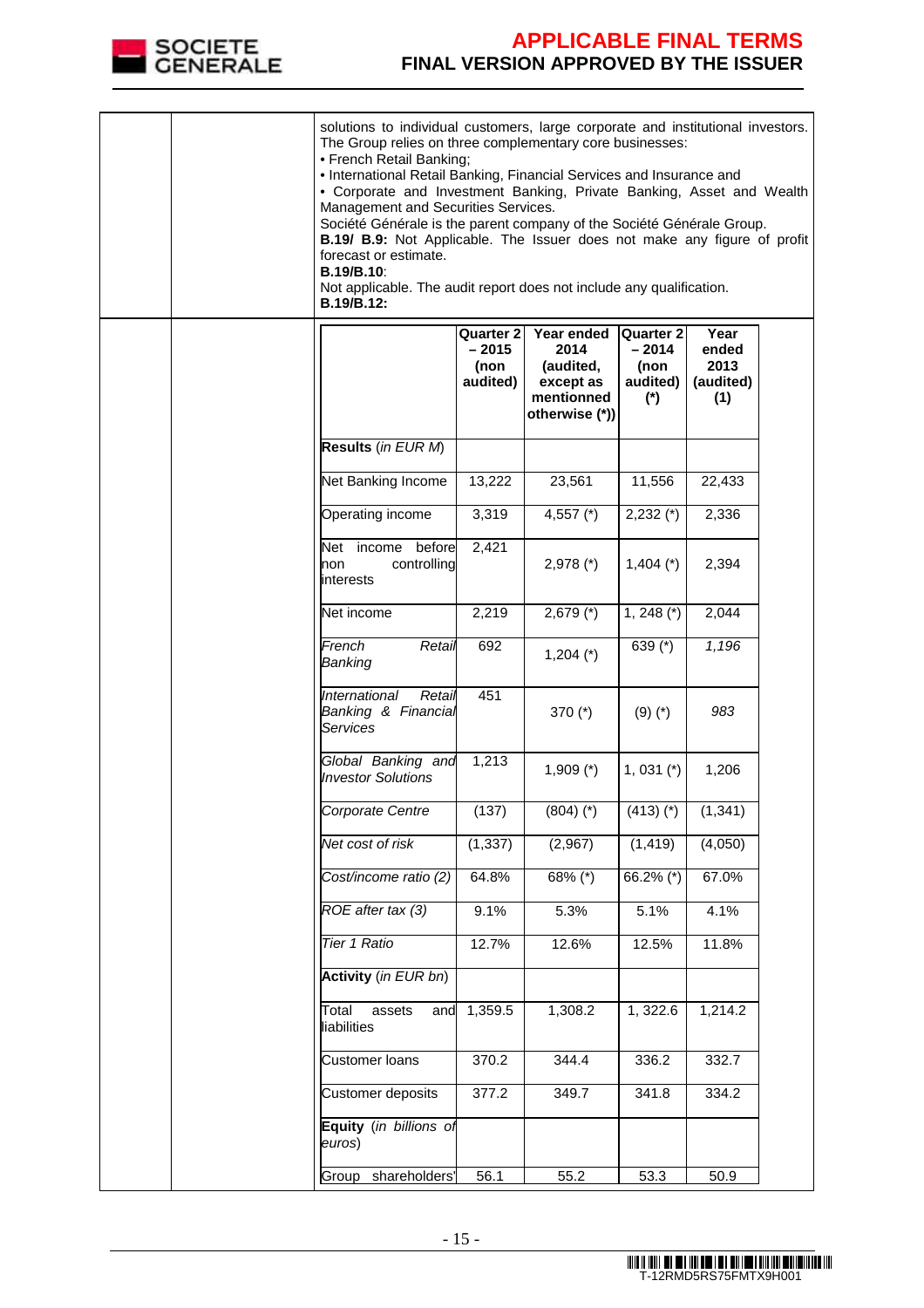

| equity                                                                                                                                                                                                                                                                                                                                                                                                                                                                                                                                                                                                                                                                                                                                                                                                                                                                                                                                                                                                                                                                                                                                                                                                                                                                                                                                                                                                                                                                                                                                                                                                                                                                   |        |           |           |       |  |
|--------------------------------------------------------------------------------------------------------------------------------------------------------------------------------------------------------------------------------------------------------------------------------------------------------------------------------------------------------------------------------------------------------------------------------------------------------------------------------------------------------------------------------------------------------------------------------------------------------------------------------------------------------------------------------------------------------------------------------------------------------------------------------------------------------------------------------------------------------------------------------------------------------------------------------------------------------------------------------------------------------------------------------------------------------------------------------------------------------------------------------------------------------------------------------------------------------------------------------------------------------------------------------------------------------------------------------------------------------------------------------------------------------------------------------------------------------------------------------------------------------------------------------------------------------------------------------------------------------------------------------------------------------------------------|--------|-----------|-----------|-------|--|
| consolidated<br>Total<br>equity                                                                                                                                                                                                                                                                                                                                                                                                                                                                                                                                                                                                                                                                                                                                                                                                                                                                                                                                                                                                                                                                                                                                                                                                                                                                                                                                                                                                                                                                                                                                                                                                                                          | 59.6   | 58.8      | 55.9      | 54.0  |  |
| Cash<br>flow<br><b>statements</b><br>(in<br>billions of euros)                                                                                                                                                                                                                                                                                                                                                                                                                                                                                                                                                                                                                                                                                                                                                                                                                                                                                                                                                                                                                                                                                                                                                                                                                                                                                                                                                                                                                                                                                                                                                                                                           |        |           |           |       |  |
| Net inflow (outflow) in<br>cash<br>and<br>cash<br>equivalents                                                                                                                                                                                                                                                                                                                                                                                                                                                                                                                                                                                                                                                                                                                                                                                                                                                                                                                                                                                                                                                                                                                                                                                                                                                                                                                                                                                                                                                                                                                                                                                                            | 22,255 | (10, 183) | (13, 148) | (981) |  |
| (1) Items relating to the results for 2013 have been restated due to the<br>implementation of IFRS 10 & 11.                                                                                                                                                                                                                                                                                                                                                                                                                                                                                                                                                                                                                                                                                                                                                                                                                                                                                                                                                                                                                                                                                                                                                                                                                                                                                                                                                                                                                                                                                                                                                              |        |           |           |       |  |
| (2) Excluding the revaluation of own financial liabilities and DVA, PEL/CEL and<br>50% IFRIC 21.<br>(3) Group ROE calculated excluding non-economic items, collective provision<br>for litigation issues, PEL/CEL and adjusted for the effect of IFRIC 21. The<br>adjustment relating to IFRIC 21 corrects, for each quarter, 25% of the taxes<br>borne in their entirety in H1 in respect of the financial year. ROE in absolute<br>terms in H1 14: 5.1%, in Q2 14: 9.3%.<br>(*) Note that the data for the 2014 financial year have been restated, due to the<br>implementation on January 1 <sup>st</sup> , 2015 of the IFRIC 21 standard resulting in the<br>publication of adjusted data for the previous financial year.<br>There has been no material adverse change in the prospects of the Issuer<br>since 31 December 2014.<br>Not Applicable. There has been no significant change in the Issuer's financial<br>or trading position of the Issuer since 30 June 2015.<br>B.19/B.13:<br>Not Applicable. There has been no recent event particular to the Issuer which is<br>to a material extent relevant to the evaluation of the Issuer's solvency.<br>B.19/ B.14:<br>See Element B.5 above for the Issuer's position within the Group.<br>Société Générale is the ultimate holding company of the Group. However,<br>Société Générale operates its own business; it does not act as a simple<br>holding company vis-à-vis its subsidiaries.<br>B.19/ B.15:<br>See Element B.19/ B.5 above.<br>B.19/ B.16:<br>Not Applicable. To its knowledge, Société Générale is not owned or controlled,<br>directly or indirectly (under French law) by another entity. |        |           |           |       |  |

|     | <b>Section C - Securities</b>                                                                                                                    |                                                                                                                    |  |  |  |  |
|-----|--------------------------------------------------------------------------------------------------------------------------------------------------|--------------------------------------------------------------------------------------------------------------------|--|--|--|--|
| C.1 | Type and the class<br>of the securities<br>being offered<br>and/or admitted to<br>trading, including<br>any security<br>identification<br>number | The Certificates are derivative instruments indexed on share.<br>ISIN code: XS1265871043<br>Common Code: 126587104 |  |  |  |  |
| C.2 | <b>Currency of the</b><br>securities issue                                                                                                       | <b>EUR</b>                                                                                                         |  |  |  |  |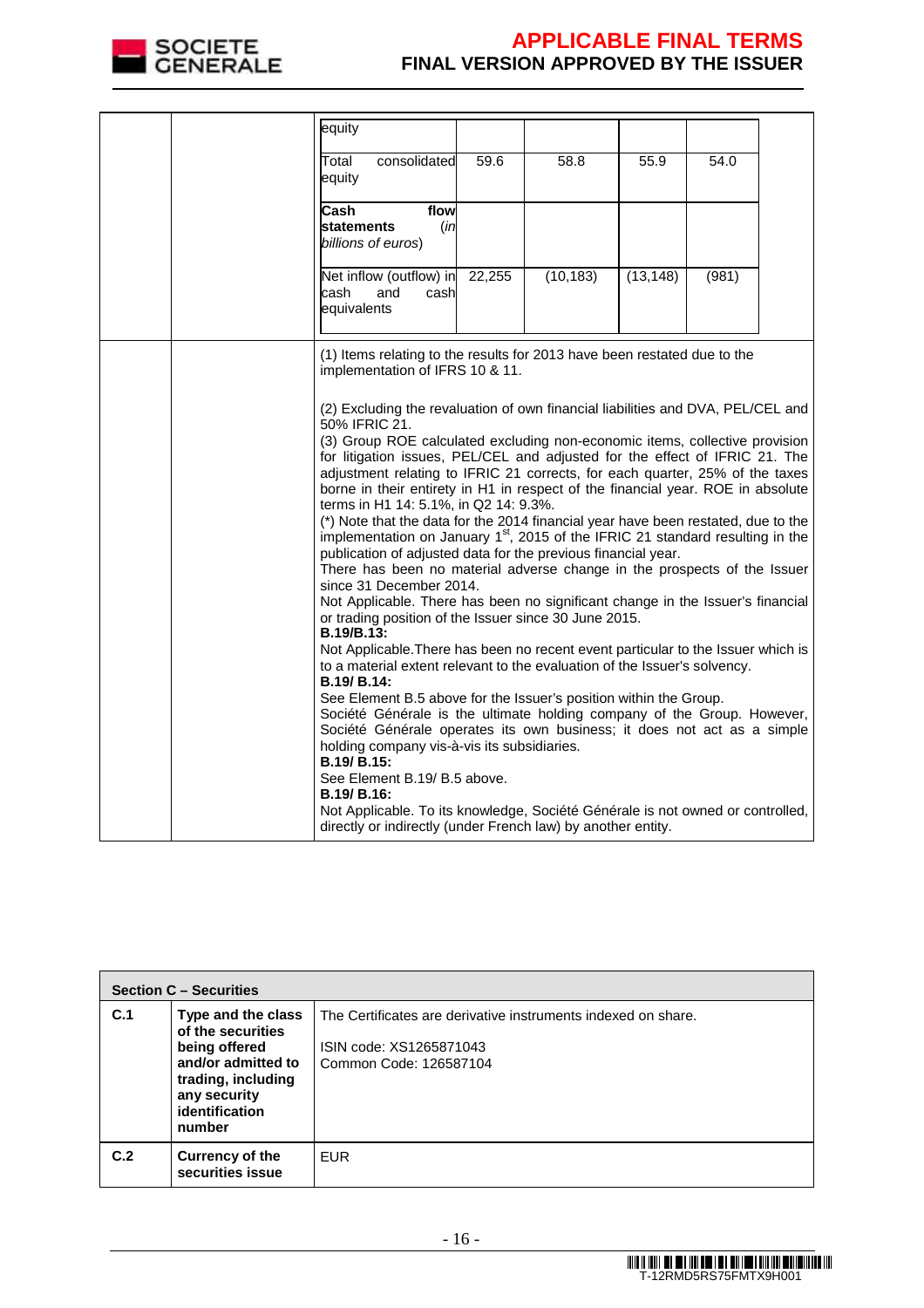

| C.5 | Description of any<br>restrictions on the<br>free transferability<br>of the securities                                                                           | There is no restriction on the free transferability of the Certificates, subject to<br>selling and transfer restrictions which may apply in certain jurisdictions.                                                                                                                                                                                                                                                                                                                                                                                                                                                                                                                                                                                                                                                                                                                                                                                                                                                                                                                                                                                                                                                                                                                                                                                                                                                                                                                                                                                      |
|-----|------------------------------------------------------------------------------------------------------------------------------------------------------------------|---------------------------------------------------------------------------------------------------------------------------------------------------------------------------------------------------------------------------------------------------------------------------------------------------------------------------------------------------------------------------------------------------------------------------------------------------------------------------------------------------------------------------------------------------------------------------------------------------------------------------------------------------------------------------------------------------------------------------------------------------------------------------------------------------------------------------------------------------------------------------------------------------------------------------------------------------------------------------------------------------------------------------------------------------------------------------------------------------------------------------------------------------------------------------------------------------------------------------------------------------------------------------------------------------------------------------------------------------------------------------------------------------------------------------------------------------------------------------------------------------------------------------------------------------------|
| C.8 | <b>Rights attached to</b><br>the securities,<br>including ranking<br>and limitations to<br>those rights and<br>procedures for the<br>exercise of those<br>rights | Rights attached to the securities:                                                                                                                                                                                                                                                                                                                                                                                                                                                                                                                                                                                                                                                                                                                                                                                                                                                                                                                                                                                                                                                                                                                                                                                                                                                                                                                                                                                                                                                                                                                      |
|     |                                                                                                                                                                  | Unless the Certificates are previously redeemed, the Certificates will entitle<br>each holder of the Certificates (a Certificateholder) to receive a redemption<br>amount which may be lower than, equal to or higher than the amount initially<br>invested (see Element C.18).                                                                                                                                                                                                                                                                                                                                                                                                                                                                                                                                                                                                                                                                                                                                                                                                                                                                                                                                                                                                                                                                                                                                                                                                                                                                         |
|     |                                                                                                                                                                  | A Certificateholder will be entitled to claim the immediate and due payment of<br>any sum in case:                                                                                                                                                                                                                                                                                                                                                                                                                                                                                                                                                                                                                                                                                                                                                                                                                                                                                                                                                                                                                                                                                                                                                                                                                                                                                                                                                                                                                                                      |
|     |                                                                                                                                                                  | - the Issuer fails to pay or to perform its other obligations under the<br>Certificates<br>- the Guarantor fails to perform its obligations under the Guarantee or in the<br>event that the guarantee of Société Générale stops being valid;<br>- of insolvency or bankruptcy proceeding(s) affecting the Issuer.                                                                                                                                                                                                                                                                                                                                                                                                                                                                                                                                                                                                                                                                                                                                                                                                                                                                                                                                                                                                                                                                                                                                                                                                                                       |
|     |                                                                                                                                                                  | The Certificateholders' consent shall have to be obtained to amend the<br>contractual terms of the Certificates pursuant to the provisions of an agency<br>agreement, made available to a Certificateholder upon request to the Issuer.                                                                                                                                                                                                                                                                                                                                                                                                                                                                                                                                                                                                                                                                                                                                                                                                                                                                                                                                                                                                                                                                                                                                                                                                                                                                                                                 |
|     |                                                                                                                                                                  | - The Issuer accepts the exclusive competence of the courts of England in<br>benefit of the Certificateholders in relation to any dispute against the Issuer but<br>accepts that such Certificateholders may bring their action before any other<br>competent court.                                                                                                                                                                                                                                                                                                                                                                                                                                                                                                                                                                                                                                                                                                                                                                                                                                                                                                                                                                                                                                                                                                                                                                                                                                                                                    |
|     |                                                                                                                                                                  | Ranking:                                                                                                                                                                                                                                                                                                                                                                                                                                                                                                                                                                                                                                                                                                                                                                                                                                                                                                                                                                                                                                                                                                                                                                                                                                                                                                                                                                                                                                                                                                                                                |
|     |                                                                                                                                                                  | The Certificates will be direct, unconditional, unsecured and unsubordinated<br>obligations of the Issuer and will rank equally with all other outstanding direct,<br>unconditional, unsecured and unsubordinated obligations of the Issuer,<br>present and future.<br>Limitations to rights attached to the securities:<br>- in the case of adjustments affecting the underlying instrument(s), the Issuer<br>may amend the terms and conditions or in the case of the occurrence of<br>extraordinary events affecting the underlying instrument(s), the Issuer may<br>substitute the underlying instrument(s) by new underlying instrument(s),<br>monetise all or part of the due amounts until the maturity date of the<br>Certificates, postpone the maturity date of the Certificates, redeem early the<br>Certificates on the basis of the market value of these Certificates, or deduct<br>from any due amount the increase cost of hedging, and in each case without<br>the consent of the Certificateholders:<br>- the Issuer may redeem early the Certificates on the basis of the market value<br>of these Certificates for tax or regulatory reasons;<br>- the rights to payment of principal and interest will be prescribed within a<br>period of ten years (in the case of principal) and five years (in the case of<br>interest) from the date on which the payment of these amounts has become<br>due for the first time and has remained unpaid.<br>- In the case of a payment default by the Issuer, Certificateholders shall not be |
|     |                                                                                                                                                                  | entitled to take any steps or proceedings to procure the winding-up,<br>administration or liquidation (or any other analogous proceeding) of the Issuer.<br>Nevertheless, Certificateholders will continue to be able to claim against the<br>Guarantor in respect of any unpaid amount                                                                                                                                                                                                                                                                                                                                                                                                                                                                                                                                                                                                                                                                                                                                                                                                                                                                                                                                                                                                                                                                                                                                                                                                                                                                 |

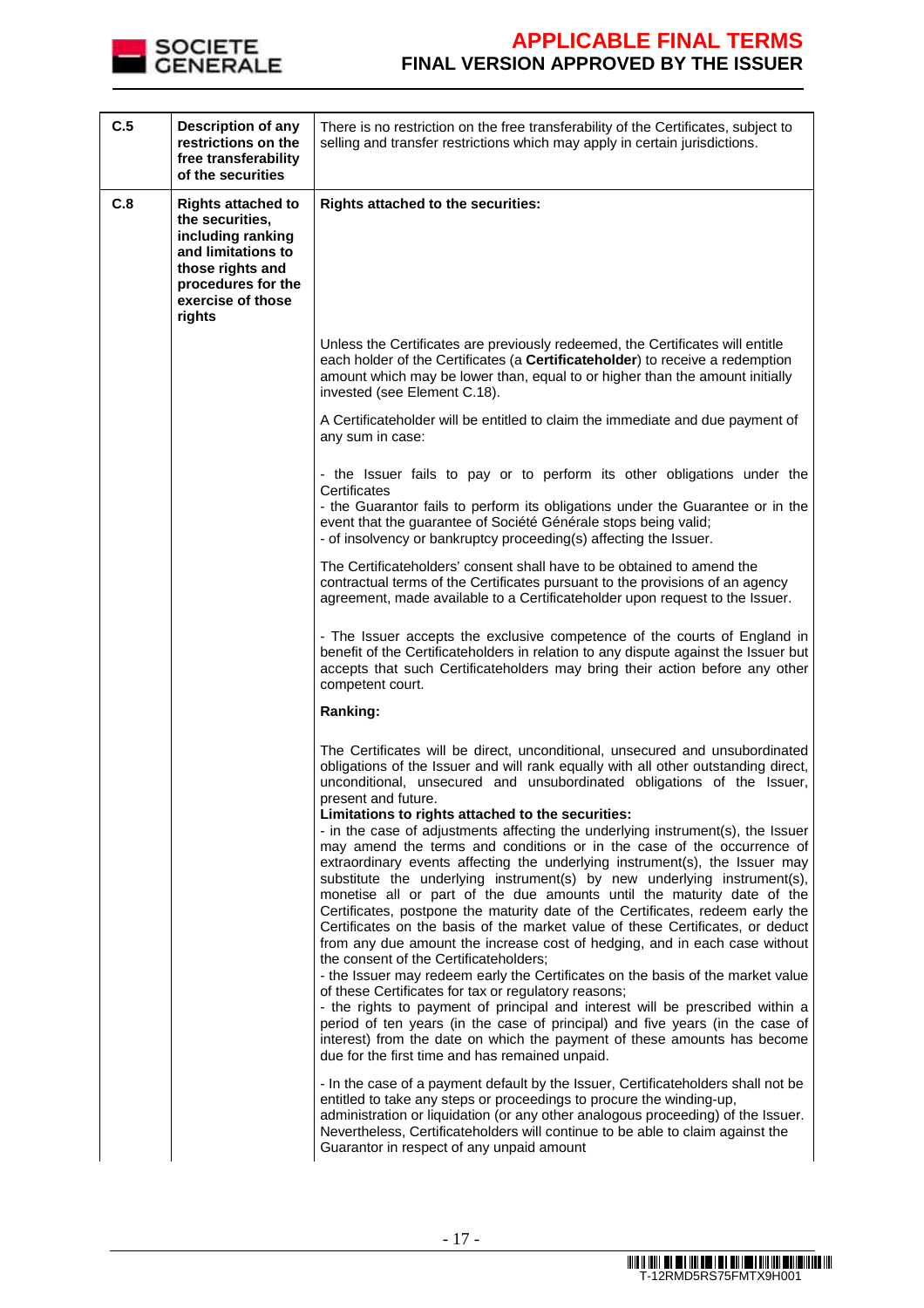

|      |                                                                                                                                                                                                                                                                            | <b>Taxation</b>                                                                                                                                                                                                                                                                                                                                                                                                                                                                                                                                                                                                                                                                                                                                                                                                                                                                                                                                                                                    |
|------|----------------------------------------------------------------------------------------------------------------------------------------------------------------------------------------------------------------------------------------------------------------------------|----------------------------------------------------------------------------------------------------------------------------------------------------------------------------------------------------------------------------------------------------------------------------------------------------------------------------------------------------------------------------------------------------------------------------------------------------------------------------------------------------------------------------------------------------------------------------------------------------------------------------------------------------------------------------------------------------------------------------------------------------------------------------------------------------------------------------------------------------------------------------------------------------------------------------------------------------------------------------------------------------|
|      |                                                                                                                                                                                                                                                                            | All payments in respect of Certificates, Receipts and Coupons or under the<br>Guarantee shall be made free and clear of, and without withholding or<br>deduction for or on account of, any present or future taxes, duties,<br>assessments or governmental charges of whatever nature imposed, levied,<br>collected, withheld or assessed by or on behalf of any Tax Jurisdiction unless<br>such withholding or deduction is required by law.<br>In the event that any amounts are required to be deducted or withheld for, or<br>on behalf of, any Tax Jurisdiction, the relevant Issuer or, as the case may be,<br>the Guarantor shall (except in certain circumstances), to the fullest extent<br>permitted by law, pay such additional amount as may be necessary, in order<br>that each Certificateholder, Receiptholder or Couponholder, after deduction or<br>withholding of such taxes, duties, assessments or governmental charges, will<br>receive the full amount then due and payable. |
|      |                                                                                                                                                                                                                                                                            | <b>Governing law</b>                                                                                                                                                                                                                                                                                                                                                                                                                                                                                                                                                                                                                                                                                                                                                                                                                                                                                                                                                                               |
|      |                                                                                                                                                                                                                                                                            | The Certificates and any non-contractual obligations arising out of or in<br>connection with the Certificates will be governed by, and shall be construed in<br>accordance with English law.                                                                                                                                                                                                                                                                                                                                                                                                                                                                                                                                                                                                                                                                                                                                                                                                       |
| C.11 | Whether the<br>securities offered<br>are or will be the<br>object of an<br>application for<br>admission to<br>trading, with a view<br>to their distribution<br>in a regulated<br>market or other<br>equivalent markets<br>with indication of<br>the markets in<br>question | Application will be made for the Certificates to be admitted to trading on<br>EuroTLX, a Multilateral Trading Facility organized and managed by EuroTLX<br>Sim S.p.A                                                                                                                                                                                                                                                                                                                                                                                                                                                                                                                                                                                                                                                                                                                                                                                                                               |
| C.15 | How the value of<br>the investment is<br>affected by the<br>value of the<br>underlying<br>instrument(s)                                                                                                                                                                    | The value of the Certificates, the payment of an automatic early redemption<br>amount on a relevant automatic early redemption date and the payment of a<br>redemption amount to a Certificateholder on the maturity date will depend on<br>the performance of the underlying asset(s), on the relevant valuation date(s).<br>The value of the Certificates is linked to the positive or negative performance<br>of the underlying instrument. The amounts to be paid are determined on the<br>basis of the condition which is satisfied (or not) if the performance of the<br>underlying instrument is higher than or equal to a predefined barrier<br>performance.                                                                                                                                                                                                                                                                                                                               |
| C.16 | The maturity date<br>and the final<br>reference date                                                                                                                                                                                                                       | The maturity date of the Certificates will be 06/11/2020, and the final reference<br>date will be the last valuation date.<br>The maturity date may be modified pursuant to the provisions of Element C.8<br>above and Element C.18 below.                                                                                                                                                                                                                                                                                                                                                                                                                                                                                                                                                                                                                                                                                                                                                         |
| C.17 | <b>Settlement</b><br>procedure of the<br>derivative<br>securities                                                                                                                                                                                                          | Cash delivery                                                                                                                                                                                                                                                                                                                                                                                                                                                                                                                                                                                                                                                                                                                                                                                                                                                                                                                                                                                      |
| C.18 | How the return on<br>derivative<br>securities takes                                                                                                                                                                                                                        | Unless previously redeemed, the return on the derivative securities will take<br>place as follows:                                                                                                                                                                                                                                                                                                                                                                                                                                                                                                                                                                                                                                                                                                                                                                                                                                                                                                 |
|      | place                                                                                                                                                                                                                                                                      | Specified Denomination: EUR 100                                                                                                                                                                                                                                                                                                                                                                                                                                                                                                                                                                                                                                                                                                                                                                                                                                                                                                                                                                    |
|      |                                                                                                                                                                                                                                                                            | <b>Automatic Early Redemption</b><br>Unless previously redeemed, if an                                                                                                                                                                                                                                                                                                                                                                                                                                                                                                                                                                                                                                                                                                                                                                                                                                                                                                                             |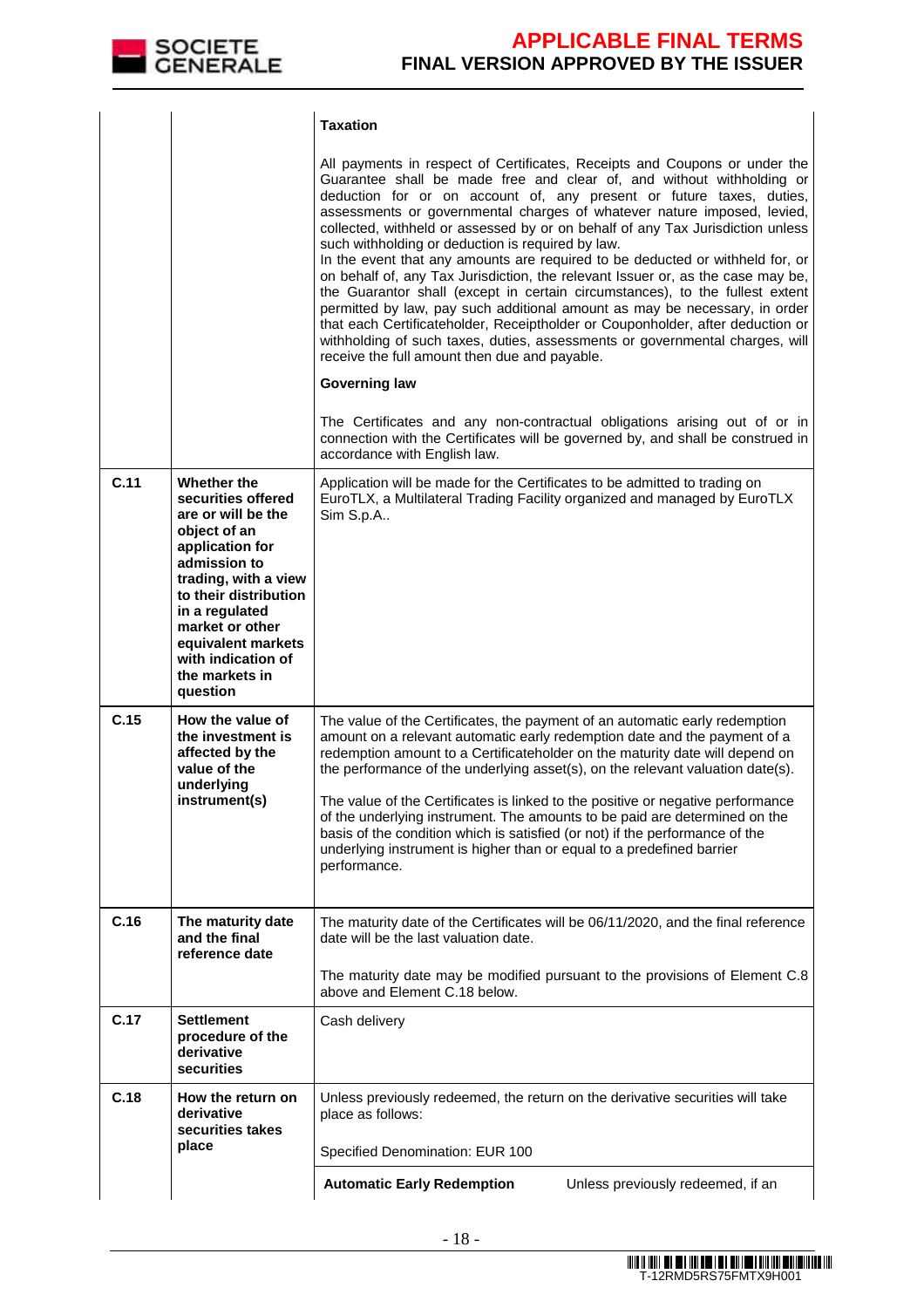

| Amount(s):                                                    | <b>Automatic Early Redemption Event</b><br>has occurred, then the Issuer shall<br>redeem early the Certificates on<br>Automatic Early Redemption Date(i) (i<br>from 1 to 9) in accordance with the<br>following provisions in respect of each<br>Certificate:<br><b>Automatic Early Redemption</b><br>$Amount(i) = Specificd Denominator x$<br>$[(100\% + i \times 4.6\%)]$ |
|---------------------------------------------------------------|-----------------------------------------------------------------------------------------------------------------------------------------------------------------------------------------------------------------------------------------------------------------------------------------------------------------------------------------------------------------------------|
|                                                               |                                                                                                                                                                                                                                                                                                                                                                             |
| <b>Automatic Early Redemption</b><br>Date(s):<br>(DD/MM/YYYY) | Automatic Early Redemption Date(i) (i<br>from 1 to 9): 06/05/2016; 07/11/2016;<br>08/05/2017; 06/11/2017; 07/05/2018;<br>06/11/2018; 06/05/2019; 06/11/2019;<br>06/05/2020                                                                                                                                                                                                  |
| <b>Final Exercise Amount:</b>                                 | Unless previously redeemed, the<br>Issuer shall redeem the Certificates<br>on the Final Exercise Date, in<br>accordance with the following<br>provisions in respect of each<br>Certificate:                                                                                                                                                                                 |
|                                                               | Scenario 1:<br>If on Valuation Date(10),<br>Performance(10) is higher than or<br>equal to 0%, then:                                                                                                                                                                                                                                                                         |
|                                                               | Final Exercise Amount = Specified<br>Denomination x [(100% + 10 x 4.6%)]                                                                                                                                                                                                                                                                                                    |
|                                                               | Scenario 2:<br>If on Valuation Date(10),<br>Performance(10) is lower than 0%<br>and Performance(10) is higher than or<br>equal to -30%, then:                                                                                                                                                                                                                               |
|                                                               | Final Exercise Amount = Specified<br>Denomination x [100%]                                                                                                                                                                                                                                                                                                                  |
|                                                               | Scenario 3:<br>If on Valuation Date(10),<br>Performance(10) is lower than -30%,<br>then:                                                                                                                                                                                                                                                                                    |
|                                                               | Final Exercise Amount = Specified<br>Denomination x (100% +<br>Performance(10))                                                                                                                                                                                                                                                                                             |
| Definitions relating to date(s):                              |                                                                                                                                                                                                                                                                                                                                                                             |
| <b>Valuation Date(0):</b><br>(DD/MM/YYYY)                     | 03/11/2015                                                                                                                                                                                                                                                                                                                                                                  |
| <b>Valuation Date(i);</b><br>(i from 1 to 10)<br>(DD/MM/YYYY) | 29/04/2016; 31/10/2016; 01/05/2017;<br>30/10/2017; 30/04/2018; 30/10/2018;<br>29/04/2019; 30/10/2019; 29/04/2020;<br>30/10/2020                                                                                                                                                                                                                                             |
|                                                               | Definitions relating to the Product: Applicable, subject to the provisions                                                                                                                                                                                                                                                                                                  |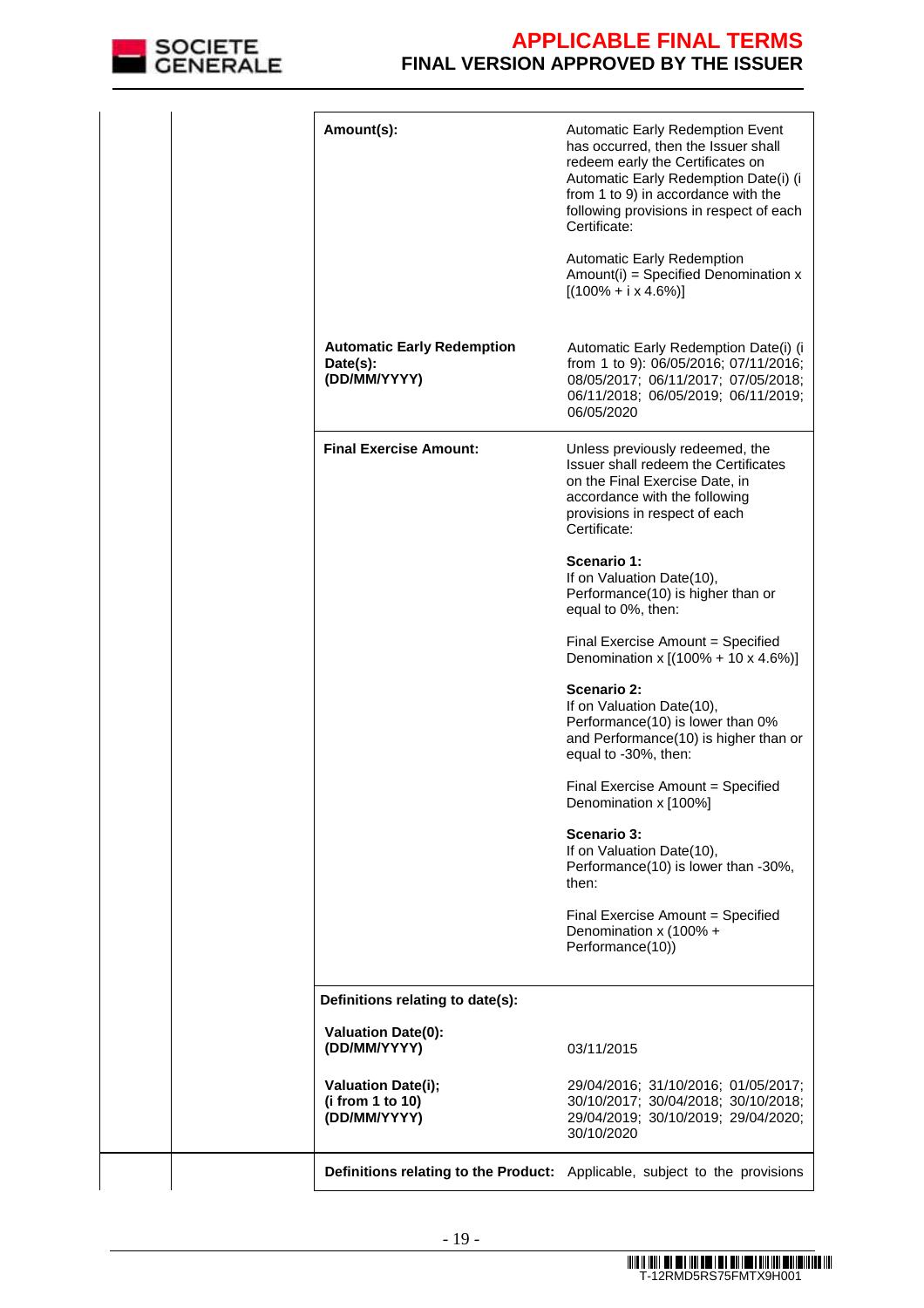

|      |                                                                                                |                                                                                                                                                                                                                                                 |                                   | Additional<br>Ωf<br>the<br>Conditions relating to Formulae                                                                            | Terms<br>and                                                                                                                                    |  |
|------|------------------------------------------------------------------------------------------------|-------------------------------------------------------------------------------------------------------------------------------------------------------------------------------------------------------------------------------------------------|-----------------------------------|---------------------------------------------------------------------------------------------------------------------------------------|-------------------------------------------------------------------------------------------------------------------------------------------------|--|
|      |                                                                                                | Performance(i)<br>(i from 1 to 10)                                                                                                                                                                                                              |                                   | Formulae.                                                                                                                             | means $(S(i) / S(0))$ - 100%, as defined<br>in Condition 4.1 of the Additional<br>Terms and Conditions relating to                              |  |
|      |                                                                                                | S(i)<br>(i from 0 to 10)                                                                                                                                                                                                                        |                                   | Conditions relating to Formulae                                                                                                       | means in respect of any Valuation<br>Date(i) the Closing Price of the<br>Underlying, as defined in Condition<br>4.0 of the Additional Terms and |  |
|      |                                                                                                | Automatic Early Redemption Event is deemed to have occurred, as                                                                                                                                                                                 |                                   | determined by the Calculation Agent,<br>if on a Valuation Date(i) (i from 1 to 9),<br>Performance(i) is higher than or equal<br>to 0% |                                                                                                                                                 |  |
| C.19 | The final reference<br>price of the                                                            | See Element C.18 above.                                                                                                                                                                                                                         |                                   |                                                                                                                                       |                                                                                                                                                 |  |
|      | underlying                                                                                     | Final reference price: the value of the underlying instrument(s) on the relevant<br>valuation date(s) for the redemption, subject to the occurrence of certain<br>extraordinary events and adjustments affecting such underlying instrument(s). |                                   |                                                                                                                                       |                                                                                                                                                 |  |
| C.20 | Type of the<br>underlying and<br>where the<br>information on the<br>underlying can be<br>found | The type of underlying is: share.<br>Information about the underlying is available on the following website(s), if any,<br>or upon simple request to Société Générale.                                                                          |                                   |                                                                                                                                       |                                                                                                                                                 |  |
|      |                                                                                                | Company<br>Assicurazioni<br>Generali SpA                                                                                                                                                                                                        | Bloomberg Ticker Exchange<br>G IM | <b>MILAN STOCK</b><br><b>EXCHANGE</b>                                                                                                 | Website<br>www.generali.com                                                                                                                     |  |

|     | Section D - Risks                                  |                                                                                                                                                                                                                                                                                                                                                      |  |  |  |  |
|-----|----------------------------------------------------|------------------------------------------------------------------------------------------------------------------------------------------------------------------------------------------------------------------------------------------------------------------------------------------------------------------------------------------------------|--|--|--|--|
| D.2 | Key information on<br>the key risks that           | The Group is exposed to the risks inherent in its core businesses.                                                                                                                                                                                                                                                                                   |  |  |  |  |
|     | are specific to the<br>issuer and the<br>guarantor | The Group's risk management focuses on the following main categories of<br>risks, any of which could materially adversely affect the Group's business,<br>results of operations and financial condition:                                                                                                                                             |  |  |  |  |
|     |                                                    | <b>Credit and counterparty risk (including country risk):</b> risk of losses arising<br>from the inability of the Group's customers, issuers or other counterparties to<br>meet their financial commitments. Credit risk includes counterparty risk linked<br>to market transactions (replacement risk) and as well as securitisation<br>activities. |  |  |  |  |
|     |                                                    | <b>Market risk:</b> risk of a loss of value on financial instruments arising from<br>changes in market parameters, volatility of these parameters and correlations<br>between them.                                                                                                                                                                  |  |  |  |  |
|     |                                                    | <b>Operational risks:</b> risk of losses or sanctions due to inadequacies or failures<br>in internal procedures or systems, human error or external events;                                                                                                                                                                                          |  |  |  |  |
|     |                                                    | <b>Structural interest and exchange rate risk:</b> risk of loss or of write-downs in<br>the Group's assets arising from variations in interest or exchange rates.                                                                                                                                                                                    |  |  |  |  |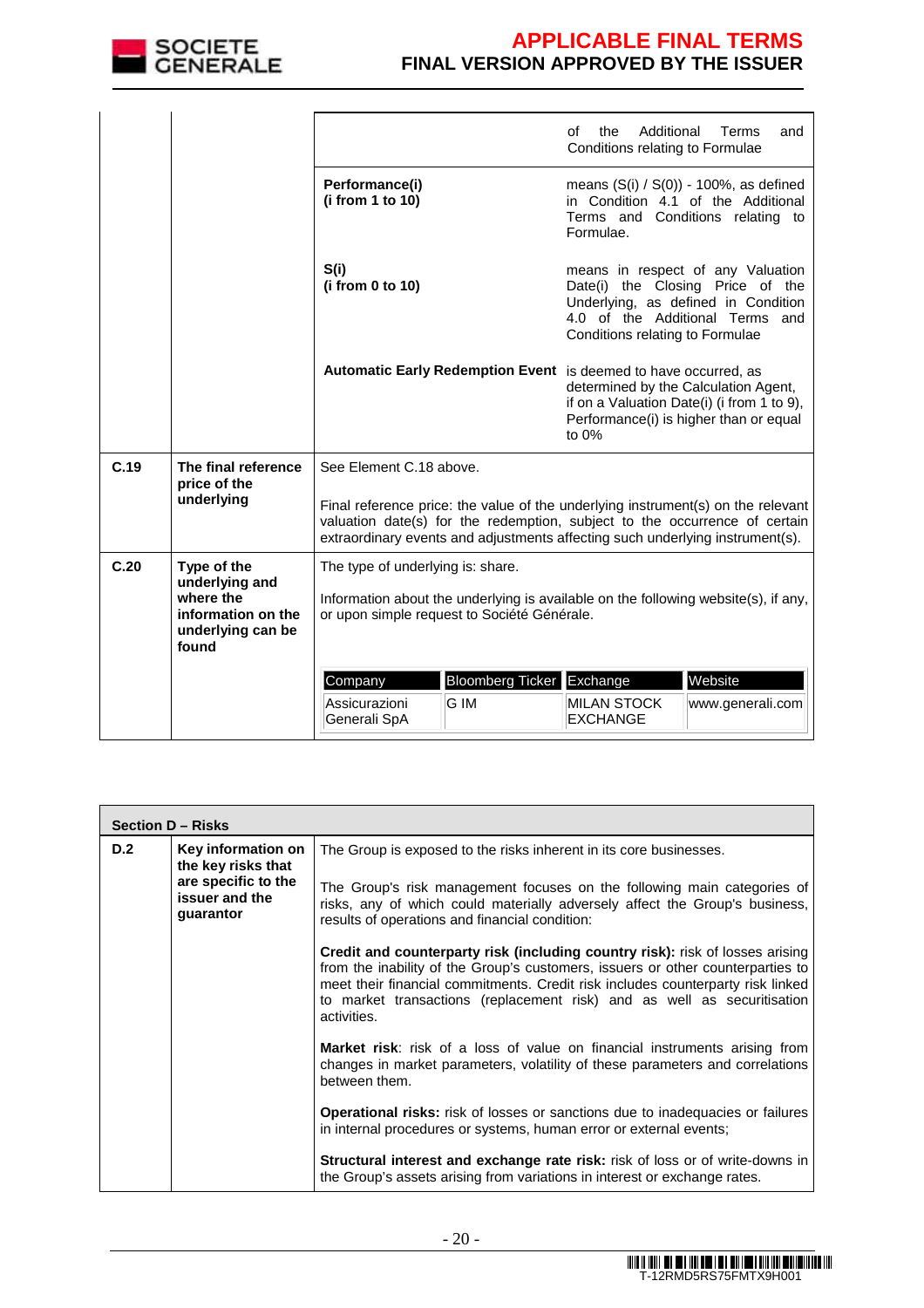

|     |                                                                                                                                                                     | Liquidity risk: risk of the Group not being able to meet its cash or collateral<br>requirements as they arise and at a reasonable cost.                                                                                                                                                                                                                                                                                                                                                                                                                                           |
|-----|---------------------------------------------------------------------------------------------------------------------------------------------------------------------|-----------------------------------------------------------------------------------------------------------------------------------------------------------------------------------------------------------------------------------------------------------------------------------------------------------------------------------------------------------------------------------------------------------------------------------------------------------------------------------------------------------------------------------------------------------------------------------|
|     |                                                                                                                                                                     | The Guarantee constitutes a general and unsecured contractual obligation of<br>the Guarantor and no other person, any payments on the Certificates are also<br>dependent on the creditworthiness of the Guarantor.                                                                                                                                                                                                                                                                                                                                                                |
|     |                                                                                                                                                                     | Prospective investors in Certificates benefiting from the Guarantee should note<br>that in case of payment default of an Issuer the entitlement of the<br>Certificateholder will be limited to the sums obtained by making a claim under<br>the Guarantee, and the relevant provisions of the Guarantee and they shall<br>have no right to institute any proceeding, judicial or otherwise, or otherwise<br>assert a claim against the Issuer and, in relation to Secured Certificates only,<br>from the sums obtained following enforcement of the relevant Pledge<br>Agreement. |
|     |                                                                                                                                                                     | The Guarantee is a payment guarantee only and not a guarantee of the<br>performance by the relevant Issuer or any of its other obligations under the<br>Certificates benefiting from the Guarantee.                                                                                                                                                                                                                                                                                                                                                                               |
|     |                                                                                                                                                                     | The Guarantee may cover only part of the relevant Issuer's payment<br>obligations under the relevant Series of Certificates. In such a case,<br>Certificateholders may retain the risk that payments under the Guarantee are<br>less than the amounts due by the Issuer under the Certificates.                                                                                                                                                                                                                                                                                   |
|     |                                                                                                                                                                     | Société Générale will act as issuer under the Programme, as the Guarantor of<br>the Certificates issued by the Issuer and also as provider of hedging<br>instruments to the Issuer. As a result, investors will be exposed not only to the<br>credit risk of the Guarantor but also operational risks arising from the lack of<br>independence of the Guarantor, in assuming its duties and obligations as the<br>Guarantor and provider of the hedging instruments.                                                                                                              |
|     |                                                                                                                                                                     | The potential conflicts of interests and operational risks arising from such lack<br>of independence are in part intended to be mitigated by the fact that different<br>divisions within the Guarantor will be responsible for implementing the<br>Guarantee and providing the hedging instruments and that each division is run<br>as a separate operational unit, segregated by Chinese walls (information<br>barriers) and run by different management teams.                                                                                                                  |
|     |                                                                                                                                                                     | The Issuer and the Guarantor and any of their subsidiaries and/or their<br>affiliates, in connection with their other business activities, may possess or<br>acquire material information about the underlying assets. Such activities and<br>information may cause consequences adverse to Certificateholders.                                                                                                                                                                                                                                                                   |
|     |                                                                                                                                                                     | The Issuer and the Guarantor and any of their subsidiaries and/or their<br>affiliates may act in other capacities with regard to the Certificates, such as<br>market maker, calculation agent or agent. Therefore, a potential conflict of<br>interests may arise.                                                                                                                                                                                                                                                                                                                |
|     |                                                                                                                                                                     | In connection with the offering of the Certificates, the Issuer and the Guarantor<br>and/or their affiliates may enter into one or more hedging transaction(s) with<br>respect to a reference asset(s) or related derivatives, which may affect the<br>market price, liquidity or value of the Certificates.                                                                                                                                                                                                                                                                      |
| D.6 | Key information on<br>the key risks that<br>are specific to the<br>securities and risk<br>warning to the<br>effect that<br>investors may lose<br>the value of their |                                                                                                                                                                                                                                                                                                                                                                                                                                                                                                                                                                                   |
|     | entire investment<br>or part of it                                                                                                                                  | The Certificates may provide for an automatic early redemption linked to a                                                                                                                                                                                                                                                                                                                                                                                                                                                                                                        |
|     |                                                                                                                                                                     |                                                                                                                                                                                                                                                                                                                                                                                                                                                                                                                                                                                   |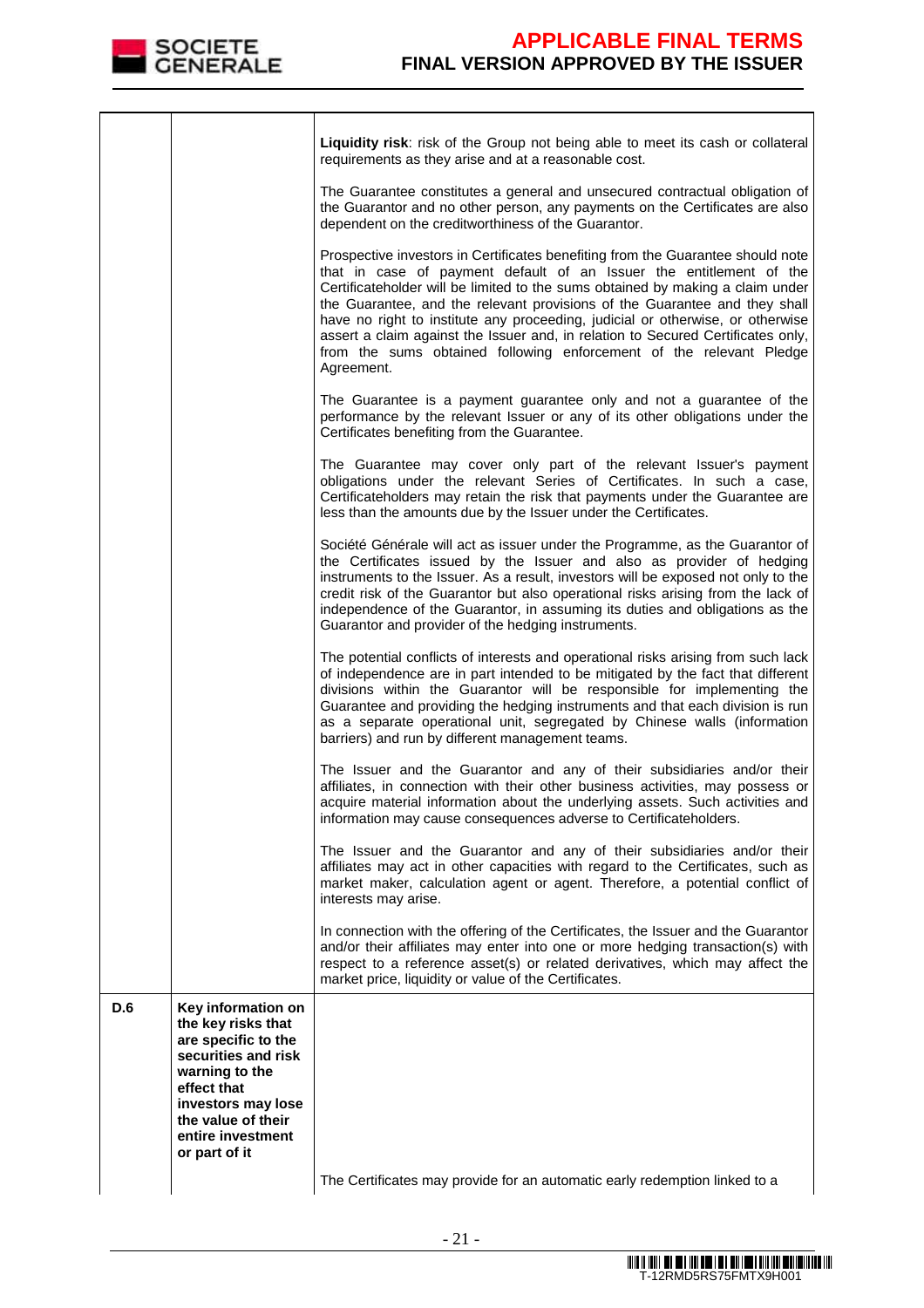| SOCIETE<br>CENERALE | <b>APPLICABLE FINAL TERMS</b><br><b>FINAL VERSION APPROVED BY THE ISSUER</b>                                                                                                                                                                                                                                                                                                                                                                                                                                                                                                                                                                                                                                                                                                                                                                                                                                      |
|---------------------|-------------------------------------------------------------------------------------------------------------------------------------------------------------------------------------------------------------------------------------------------------------------------------------------------------------------------------------------------------------------------------------------------------------------------------------------------------------------------------------------------------------------------------------------------------------------------------------------------------------------------------------------------------------------------------------------------------------------------------------------------------------------------------------------------------------------------------------------------------------------------------------------------------------------|
|                     | specific event. Therefore, this may prevent the Certificateholders from<br>benefitting from the performance of the underlying instrument(s) over the<br>whole period initially envisaged.                                                                                                                                                                                                                                                                                                                                                                                                                                                                                                                                                                                                                                                                                                                         |
|                     | The terms and conditions of the Certificates may include provisions under<br>which upon the occurrence of certain market disruptions delays in the<br>settlement of the Certificates may be incurred or certain modifications be<br>made. Moreover, in case of occurrence of events affecting the underlying<br>instrument(s), the terms and conditions of the Certificates allow the Issuer to<br>substitute the underlying instrument(s) by new underlying instrument(s), cease<br>the exposure to the underlying asset(s) and apply a reference rate to the<br>proceeds so obtained until the maturity date of the Certificates, postpone the<br>maturity date of the Certificates, early redeem the Certificates on the basis of<br>the market value of these Certificates, or deduct from any due amount the<br>increase cost of hedging, and in each case without the consent of the<br>Certificateholders. |
|                     | Payments (whether in respect of principal and/or interest and whether at<br>maturity or otherwise) on the Certificates are calculated by reference to certain<br>underlying(s), the return of the Certificates is based on changes in the value of<br>the underlying(s), which may fluctuate. Potential investors should be aware<br>that these Certificates may be volatile and that they may receive no interest<br>and may lose all or a substantial portion of their principal.                                                                                                                                                                                                                                                                                                                                                                                                                               |
|                     | During the lifetime of the Certificates, the market value of these Certificates<br>may be lower than the invested capital. Furthermore, an insolvency of the<br>Issuer and/or the Guarantor may cause a total loss of the invested capital.                                                                                                                                                                                                                                                                                                                                                                                                                                                                                                                                                                                                                                                                       |
|                     | The attention of the investors is drawn to the fact that they could sustain<br>an entire or a partial loss of their investment.                                                                                                                                                                                                                                                                                                                                                                                                                                                                                                                                                                                                                                                                                                                                                                                   |

|       | <b>Section E - Offer</b>                                      |                                                                                                                                                                                                                                                                                                                                                                                                                                                                                                                                                                                                                                                                                                                                                                                                                                                                                                                                                                                                                                                                                                                                                                                                                                                                      |  |  |  |  |  |
|-------|---------------------------------------------------------------|----------------------------------------------------------------------------------------------------------------------------------------------------------------------------------------------------------------------------------------------------------------------------------------------------------------------------------------------------------------------------------------------------------------------------------------------------------------------------------------------------------------------------------------------------------------------------------------------------------------------------------------------------------------------------------------------------------------------------------------------------------------------------------------------------------------------------------------------------------------------------------------------------------------------------------------------------------------------------------------------------------------------------------------------------------------------------------------------------------------------------------------------------------------------------------------------------------------------------------------------------------------------|--|--|--|--|--|
| E.2.b | <b>Reasons for the</b><br>offer and use of<br>proceeds        | The net proceeds from each issue of Certificates will be applied for the general<br>financing purposes of the Société Générale Group, which include making a<br>profit.                                                                                                                                                                                                                                                                                                                                                                                                                                                                                                                                                                                                                                                                                                                                                                                                                                                                                                                                                                                                                                                                                              |  |  |  |  |  |
| E.3   | Description of the<br>terms and<br>conditions of the<br>offer | <b>Public Offer Jurisdiction(s): Italy</b><br><b>Offer Period:</b> from 19/10/2015 to 02/11/2015, save in case of early<br>termination.<br>The Offer Period for the Certificates placed in Italy through "door-to-door<br>selling" (pursuant to Article 30 of the Legislative Decree n. 58 dated<br>24.02.1998, as amended, the "Italian Financial Service Act") shall be<br>from and including 19/10/2015 to and including 29/10/2015, save in<br>case of early termination.<br>Pursuant to Article 30, paragraph 6, of the Italian Financial Act, the validity and<br>enforceability of the subscriptions through "door-to-door selling" are suspended<br>for a period of seven days from the date of the subscription. During such<br>period, investors have the right to withdraw from the subscription without any<br>charge or commissions, by means of communication to the distributor.<br><b>Offer Price:</b> The Certificates will be offered at the Issue Price of which up to a<br>maximum of 4% is represented by distribution fee payable upfront by the<br>Issuer to the Distributor[s]. The Issue Price is also increased by fees, if any, as<br>mentioned below.<br><b>Conditions to which the offer is subject:</b> Offers of the Certificates are |  |  |  |  |  |
|       |                                                               | conditional on their issue and, on any additional conditions set out in the                                                                                                                                                                                                                                                                                                                                                                                                                                                                                                                                                                                                                                                                                                                                                                                                                                                                                                                                                                                                                                                                                                                                                                                          |  |  |  |  |  |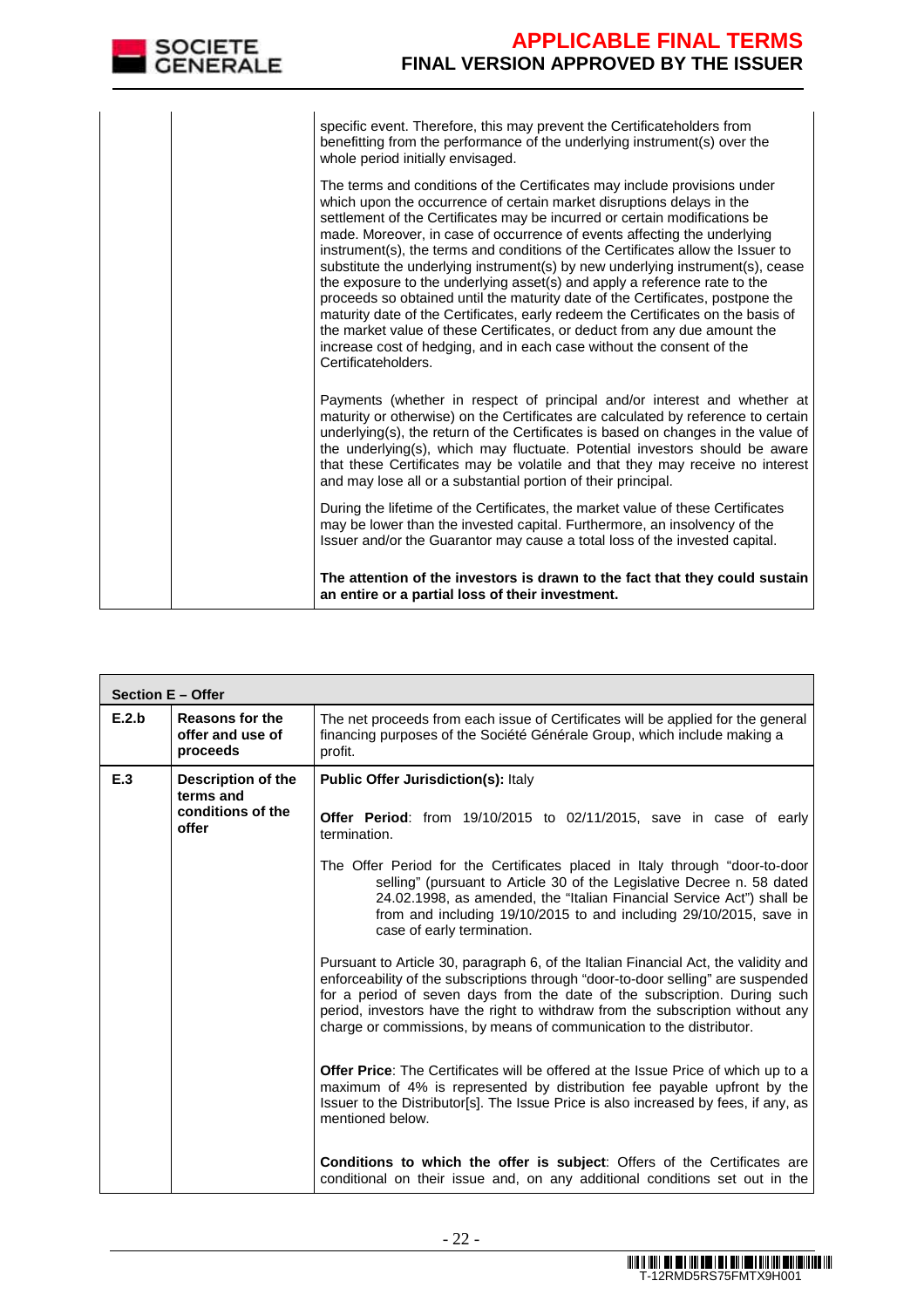

|     |                                                                                                                   | standard terms of business of the financial intermediaries, notified to investors<br>by such relevant financial intermediaries.<br>The Issuer reserves the right to close the Offer Period prior to its stated expiry<br>for any reason.<br>The Issuer reserves the right to withdraw the offer and cancel the issuance of<br>the Certificates for any reason at any time on or prior to the Issue Date. For the<br>avoidance of doubt, if any application has been made by a potential investor<br>and the Issuer exercises such right, no potential investor shall be entitled to<br>subscribe or otherwise acquire the Certificates.<br>The validity of the offer is subject to the condition that the decision of<br>admission to trading on EuroTLX is released by EuroTLX Sim S.p.A. by not<br>later than on the day immediately preceding the Issue Date; otherwise, the<br>offer will be deemed withdrawn and the issuance cancelled. The Issuer<br>undertakes to file the relevant application with EuroTLX in due time to allow<br>EuroTLX to release a decision, according to its rules, within the day<br>immediately preceding the Issue Date.<br>In each case, a notice to the investors on the early termination or the<br>withdrawal, as applicable, will be published on the website of the Issuer |
|-----|-------------------------------------------------------------------------------------------------------------------|---------------------------------------------------------------------------------------------------------------------------------------------------------------------------------------------------------------------------------------------------------------------------------------------------------------------------------------------------------------------------------------------------------------------------------------------------------------------------------------------------------------------------------------------------------------------------------------------------------------------------------------------------------------------------------------------------------------------------------------------------------------------------------------------------------------------------------------------------------------------------------------------------------------------------------------------------------------------------------------------------------------------------------------------------------------------------------------------------------------------------------------------------------------------------------------------------------------------------------------------------------------------------------------------------------------------|
|     |                                                                                                                   | (http://prospectus.socgen.com).                                                                                                                                                                                                                                                                                                                                                                                                                                                                                                                                                                                                                                                                                                                                                                                                                                                                                                                                                                                                                                                                                                                                                                                                                                                                                     |
| E.4 | Description of any<br>interest that is<br>material to the<br>issue/offer<br>including<br>conflicting<br>interests | Save for any fees payable to the dealer, so far as the Issuer is aware, no<br>person involved in the issue of the Certificates has an interest material to the<br>offer.                                                                                                                                                                                                                                                                                                                                                                                                                                                                                                                                                                                                                                                                                                                                                                                                                                                                                                                                                                                                                                                                                                                                            |
| E.7 | <b>Estimated</b><br>expenses charged<br>to the investor by<br>the Issuer or the<br>offeror                        | Not Applicable. No expenses are charged to the investor by the Issuer or the<br>offeror.                                                                                                                                                                                                                                                                                                                                                                                                                                                                                                                                                                                                                                                                                                                                                                                                                                                                                                                                                                                                                                                                                                                                                                                                                            |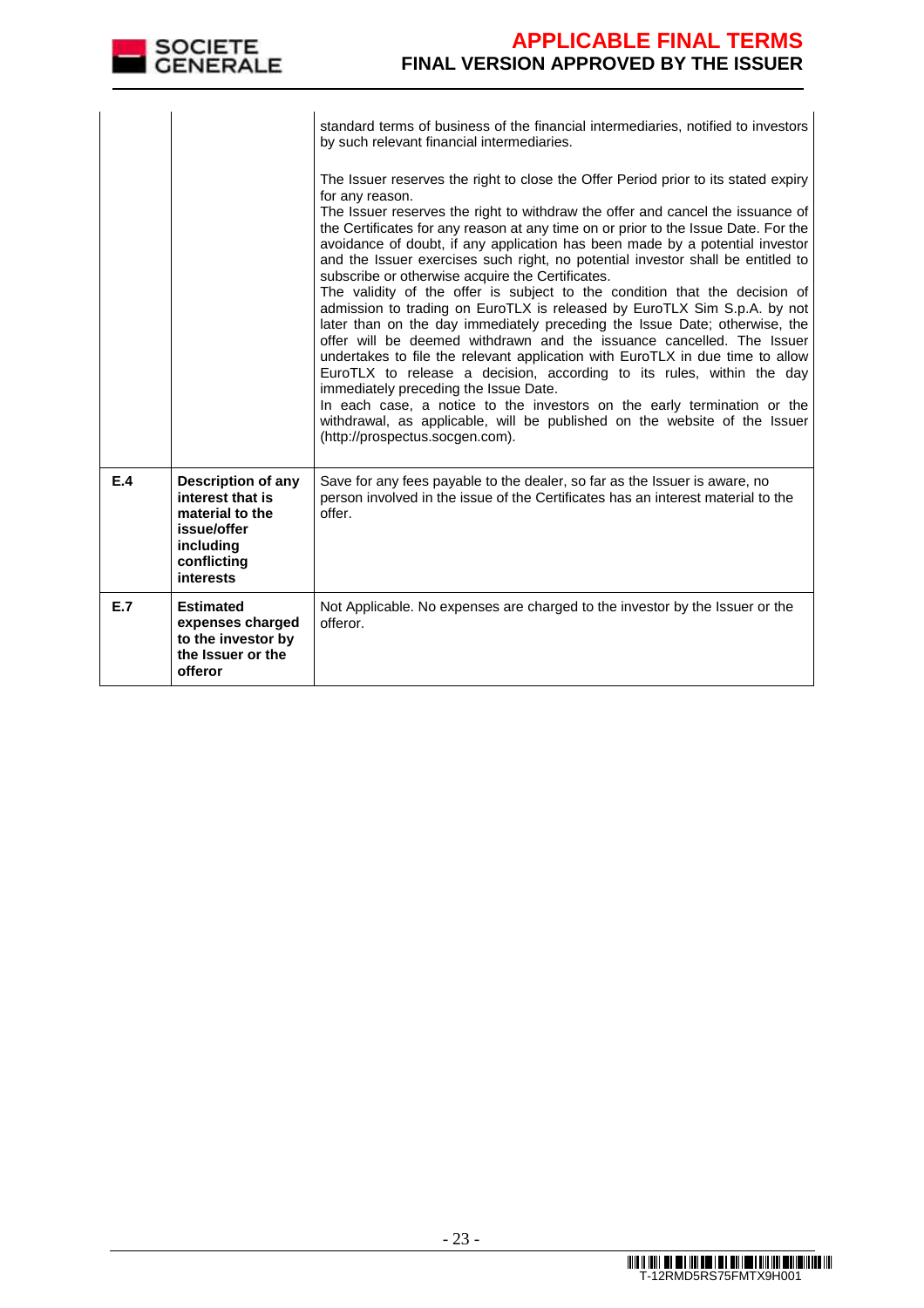

### **NOTA DI SINTESI SPECIFICA DELL'EMISSIONE**

| Sezione A - Introduzione e avvertenze |                                                   |                                                                                                                                                                                                                                                                                                                                                                                                                                                                                                                                                                                                                             |  |  |  |
|---------------------------------------|---------------------------------------------------|-----------------------------------------------------------------------------------------------------------------------------------------------------------------------------------------------------------------------------------------------------------------------------------------------------------------------------------------------------------------------------------------------------------------------------------------------------------------------------------------------------------------------------------------------------------------------------------------------------------------------------|--|--|--|
| A.1                                   | Avvertenza                                        | La presente nota di sintesi deve essere letta come introduzione al<br>Prospetto di Base.                                                                                                                                                                                                                                                                                                                                                                                                                                                                                                                                    |  |  |  |
|                                       |                                                   | Qualsivoglia decisione da parte dell'investitore in merito all'investimento<br>nei Certificati deve basarsi su una valutazione complessiva del Prospetto<br>di Base.                                                                                                                                                                                                                                                                                                                                                                                                                                                        |  |  |  |
|                                       |                                                   | Qualora sia proposto un ricorso dinanzi all'autorità giudiziaria in merito<br>alle informazioni contenute nel Prospetto di Base, il ricorrente potrebbe<br>essere tenuto a sostenere i costi della traduzione del Prospetto di Base<br>prima dell'inizio del procedimento, ai sensi della legislazione nazionale<br>degli Stati Membri.                                                                                                                                                                                                                                                                                     |  |  |  |
|                                       |                                                   | Nessun soggetto che ha provveduto alla predisposizione della presente<br>nota di sintesi, compresa l'eventuale traduzione, potrà essere ritenuto<br>responsabile civilmente, salvo che questa risulti fuorviante, imprecisa o<br>incoerente se letta congiuntamente alle altre parti del Prospetto di Base,<br>o non offra, se letta congiuntamente alle altre parti del presente Prospetto<br>di Base, informazioni essenziali volte ad agevolare la decisione<br>dell'investitore di investire nei Certificati.                                                                                                           |  |  |  |
| A.2                                   | all'utilizzo<br>Consenso<br>del Prospetto di Base | L'Emittente acconsente all'utilizzo del presente Prospetto di Base in<br>relazione alla rivendita o al collocamento dei Certificati nel caso in cui sia<br>richiesta la pubblicazione di un prospetto ai sensi delle Direttiva Prospetti<br>(una Offerta Non Esente) subordinatamente alle seguenti condizioni:<br>- il consenso è valido solamente durante il periodo di offerta dal<br>19/10/2015 al 2/11/2015 e, con riferimento ai Certificati distribuiti in Italia<br>mediante "offerta fuori sede", dal 19/10/2015 al 29/10/2015 (il Periodo di<br>Offerta);                                                         |  |  |  |
|                                       |                                                   | - il consenso fornito dall'Emittente per l'utilizzo del Prospetto di Base ai<br>fini dell'Offerta Non Esente è un consenso individuale (un Consenso<br>Individuale) in relazione a Deutsche Bank S.p.A., Piazza del Calendario,<br>3, 20126 Milano (l'Offerente Autorizzato Iniziale) e, qualora l'Emittente<br>nomini eventuali intermediari finanziari aggiuntivi successivamente al<br>15/10/2015 e pubblichi i relativi dettagli sul proprio sito web<br>http://.prospectus.socgen.com, ciascun intermediario finanziario i cui<br>dettagli vengono così pubblicati (ciascuno, un Offerente Autorizzato<br>Aggiuntivo); |  |  |  |
|                                       |                                                   | - il consenso si applica esclusivamente all'utilizzo del presente Prospetto<br>di Base ai fini delle Offerte Non Esenti di Certificati in Italia.                                                                                                                                                                                                                                                                                                                                                                                                                                                                           |  |  |  |
|                                       |                                                   | Le informazioni relative alle condizioni dell'Offerta Non Esente<br>saranno fornite agli investitori da qualunque Offerente Autorizzato<br>Iniziale nella giurisdizione in cui sarà effettuata l'offerta.                                                                                                                                                                                                                                                                                                                                                                                                                   |  |  |  |

| Sezione B - Emittente e Garante |                                           |                           |
|---------------------------------|-------------------------------------------|---------------------------|
| <b>B.1</b>                      | Ragione<br>sociale e<br>denominazion<br>е | SG Issuer (o l'Emittente) |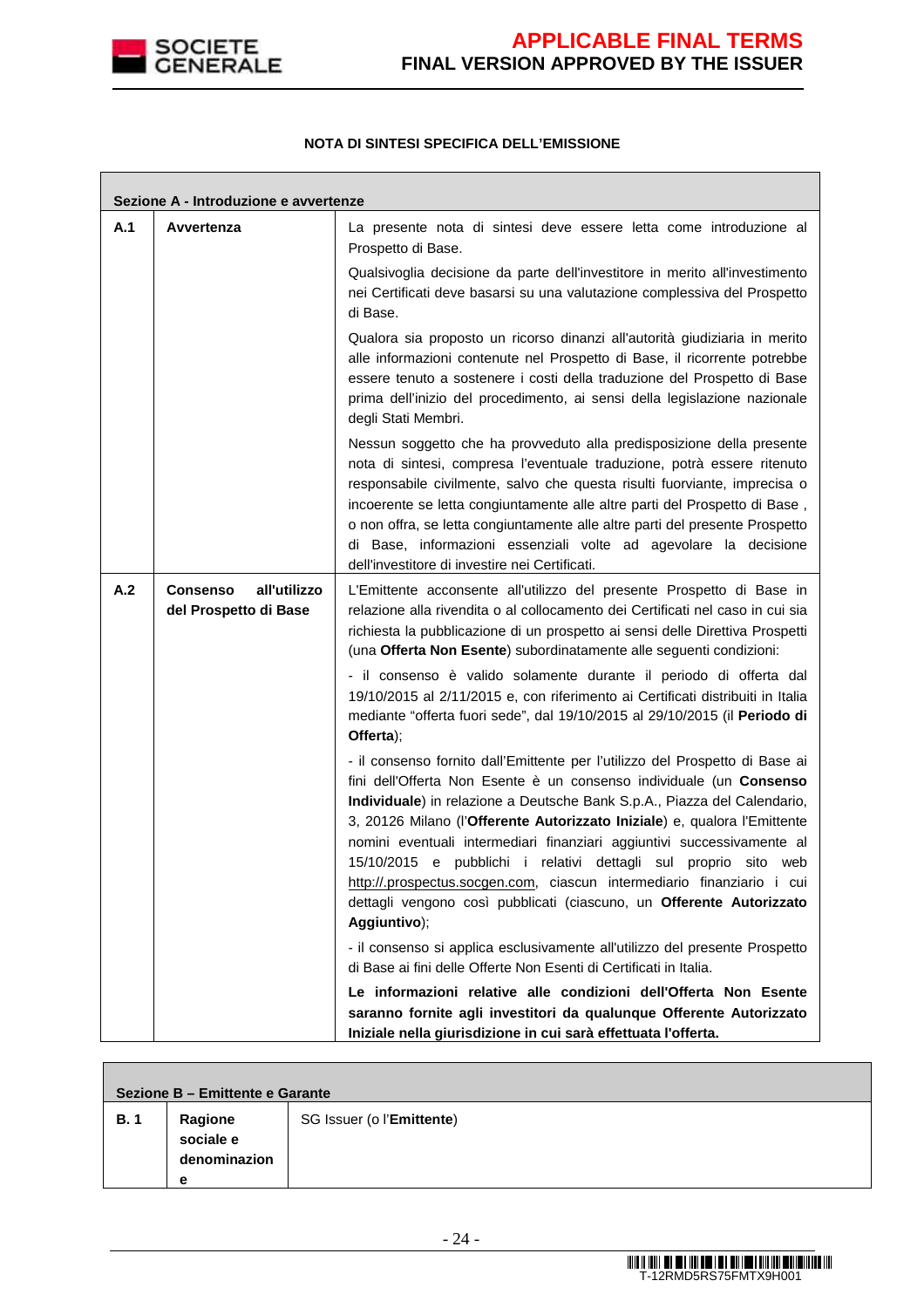

|             | commerciale<br>dell'emittente                                                                                                                                 |                                                                                                                                                                                                                                                                                                                                                                                                                                                                                                                                                                 |                                      |                                      |                                                                                            |
|-------------|---------------------------------------------------------------------------------------------------------------------------------------------------------------|-----------------------------------------------------------------------------------------------------------------------------------------------------------------------------------------------------------------------------------------------------------------------------------------------------------------------------------------------------------------------------------------------------------------------------------------------------------------------------------------------------------------------------------------------------------------|--------------------------------------|--------------------------------------|--------------------------------------------------------------------------------------------|
| B.2         | Sede legale,<br>forma<br>giuridica,<br>legislazione e<br>paese di<br>costituzione                                                                             | Sede legale: 33, boulevard Prince Henri, L-1724 Lussemburgo, Lussemburgo.<br>Forma giuridica: Società per azioni a responsabilità limitata (société anonyme).<br>Legislazione di riferimento dell'Emittente: diritto lussemburghese.<br>Paese di costituzione: Lussemburgo.                                                                                                                                                                                                                                                                                     |                                      |                                      |                                                                                            |
| <b>B.4b</b> | <b>Tendenze</b><br>note<br>suscettibili di<br>influire<br>sull'emittente<br>e sui settori in<br>cui opera                                                     | relativo oggetto sociale.                                                                                                                                                                                                                                                                                                                                                                                                                                                                                                                                       |                                      |                                      | Nel corso del 2015, l'Emittente prevede di proseguire la propria attività in conformità al |
| B.5         | <b>Descrizione</b><br>del gruppo e<br>della<br>posizione<br>dell'emittente<br>all'interno del<br>gruppo                                                       | Il Gruppo offre una vasta gamma di servizi di consulenza e soluzioni finanziarie su misura<br>destinate a clienti privati, grandi aziende e investitori istituzionali. Il Gruppo si basa su tre<br>attività core complementari:<br>attività di Retail Banking in Francia;<br>International Retail Banking, Financial Services and Insurance; e<br>Corporate and Investment Banking, Private Banking, Asset and Wealth Management<br>e Securities Services.<br>L'Emittente è una controllata del Gruppo Société Générale e non ha alcuna società<br>controllata. |                                      |                                      |                                                                                            |
| <b>B.9</b>  | Previsioni o<br>stime relative<br>agli utili<br>dell'emittente                                                                                                | Non Applicabile. L'Emittente non effettua alcuna previsione o stima in relazione agli utili.                                                                                                                                                                                                                                                                                                                                                                                                                                                                    |                                      |                                      |                                                                                            |
| <b>B.10</b> | <b>Natura</b><br>di<br>eventuali<br>riserve<br>espresse<br>nella<br>relazione<br>della società<br>di revisione in<br>merito ai dati<br>storico-<br>finanziari | Non Applicabile. La relazione della società di revisione non contiene alcuna riserva.                                                                                                                                                                                                                                                                                                                                                                                                                                                                           |                                      |                                      |                                                                                            |
| <b>B.12</b> | Principali dati<br>storico-<br>finanziari<br>selezionati                                                                                                      | (in migliaia di EUR)                                                                                                                                                                                                                                                                                                                                                                                                                                                                                                                                            | 31 Dicembre<br>2014<br>(certificato) | 31 Dicembre<br>2013<br>(certificato) |                                                                                            |
|             | relativi<br>all'emittente                                                                                                                                     | Ricavi di esercizio                                                                                                                                                                                                                                                                                                                                                                                                                                                                                                                                             | 110.027                              | 109.588                              |                                                                                            |
|             |                                                                                                                                                               | Utile di gestione                                                                                                                                                                                                                                                                                                                                                                                                                                                                                                                                               | 209                                  | 482                                  |                                                                                            |
|             |                                                                                                                                                               | Utile da operatività<br>corrente                                                                                                                                                                                                                                                                                                                                                                                                                                                                                                                                | 209                                  | 482                                  |                                                                                            |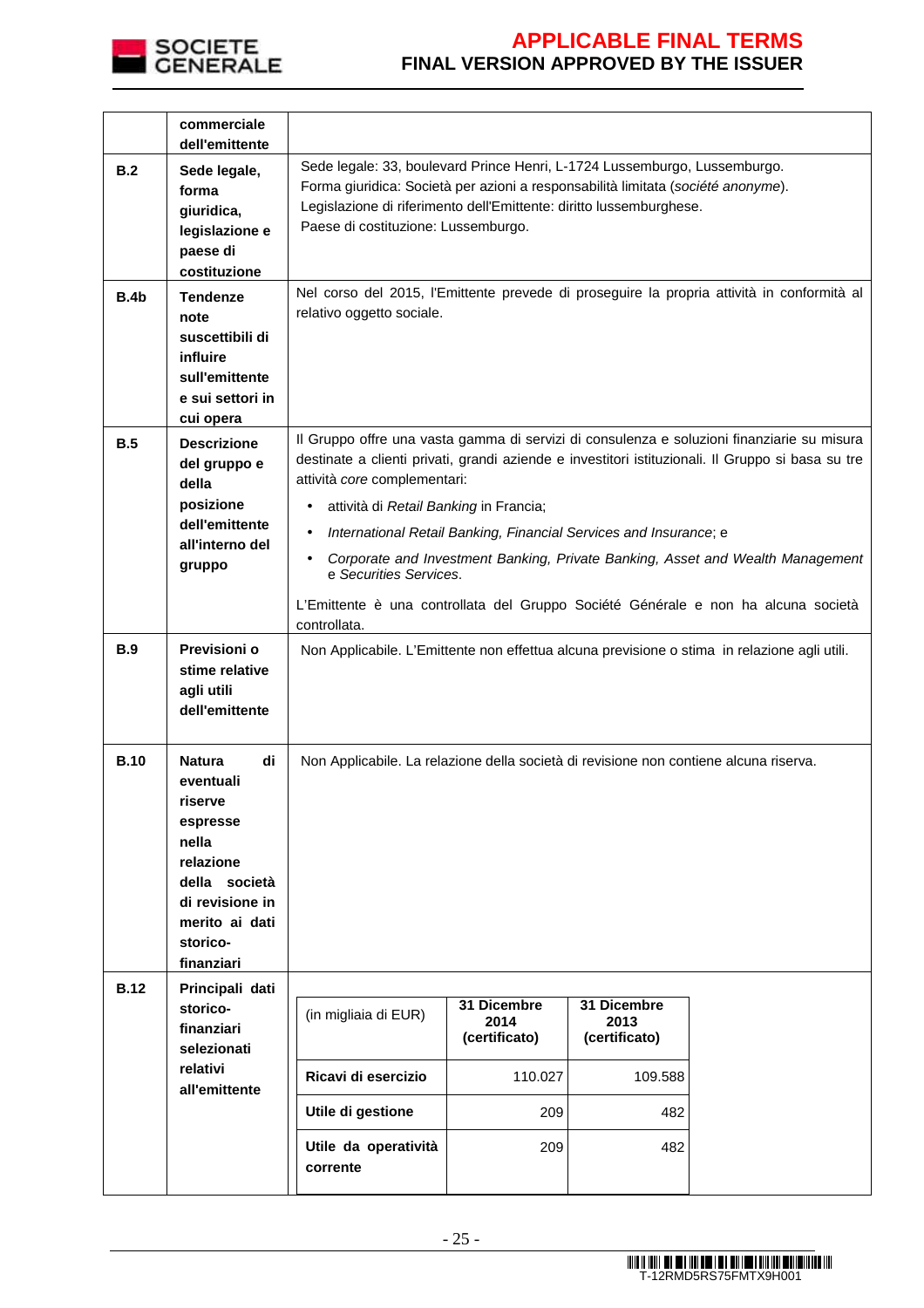

|             |                                                                                                                                                                                                         | <b>Totale attivo</b>                                                                                        | 23.567.256 | 21.349.619 |                                                                                                                                                                            |
|-------------|---------------------------------------------------------------------------------------------------------------------------------------------------------------------------------------------------------|-------------------------------------------------------------------------------------------------------------|------------|------------|----------------------------------------------------------------------------------------------------------------------------------------------------------------------------|
|             |                                                                                                                                                                                                         |                                                                                                             |            |            |                                                                                                                                                                            |
|             |                                                                                                                                                                                                         |                                                                                                             |            |            |                                                                                                                                                                            |
|             | Assenza<br>di<br>cambiamenti<br>sostanzialme<br>nte<br>pregiudizievol<br>delle<br>prospettive<br>dell'emittente<br>dalla data di<br>pubblicazione<br>dell'ultimo<br>bilancio<br>certificato             | successivamente alla data del 31 dicembre 2014.                                                             |            |            | Non si è verificato alcun cambiamento negativo rilevante nelle prospettive dell'Emittente                                                                                  |
|             | <b>Cambiamenti</b><br>significativi<br>relativi alla<br>situazione<br>finanziaria o<br>commerciale<br>dell'emittente<br>successivi al<br>periodo cui si<br>riferiscono i<br>dati storico-<br>finanziari | 2014.                                                                                                       |            |            | Non Applicabile. Non si è verificato alcun cambiamento rilevante nella posizione<br>finanziaria o di negoziazione dell'Emittente successivamente alla data del 31 dicembre |
| <b>B.13</b> | Eventi recenti<br>relativi<br>all'emittente<br>che rilevano,<br>in misura<br>sostanziale, ai<br>fini della<br>valutazione<br>della<br>solvibilità<br>dell'emittente                                     | misura sostanziale, ai fini della valutazione della solvibilità dell'Emittente.                             |            |            | Non Applicabile. Non si sono verificati eventi recenti relativi all'Emittente che rilevano, in                                                                             |
| <b>B.14</b> | Dichiarazione<br>in ordine alla<br>dipendenza                                                                                                                                                           | all'Elemento B.5 che precede.<br>All'interno del Gruppo, SG Issuer fa capo a Société Générale Bank & Trust. |            |            | Per le informazioni sulla posizione dell'Emittente all'interno del Gruppo si rimanda                                                                                       |
|             | dell'emittente<br>da altre entità<br>del gruppo                                                                                                                                                         |                                                                                                             |            |            |                                                                                                                                                                            |
| <b>B.15</b> | Descrizioni                                                                                                                                                                                             |                                                                                                             |            |            | L'attività principale di SG Issuer è rappresentata dalla raccolta di fondi tramite l'emissione                                                                             |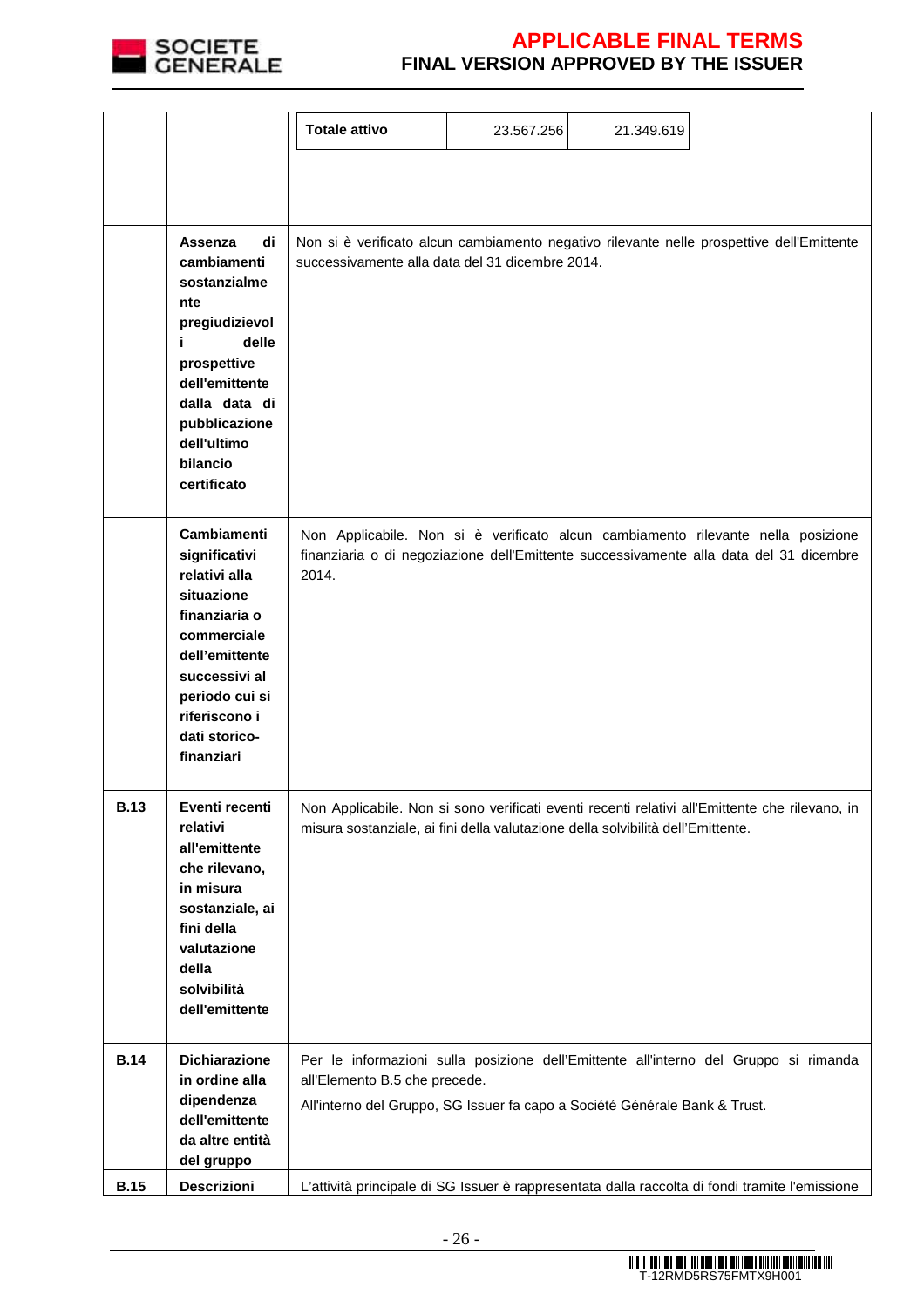

|             | delle attività<br>principali<br>dell'emittente                                                                                                                                                                       | di titoli di debito destinati al collocamento presso clienti istituzionali o retail tramite<br>collocatori associati a Société Générale. I fondi derivanti all'emissione di tali titoli di debito<br>vengono quindi concessi in prestito a Société Générale ed altri membri del Gruppo.                                                                                                                                                                                                                                                                                                                                                                                                                                                                                                                                                                                |
|-------------|----------------------------------------------------------------------------------------------------------------------------------------------------------------------------------------------------------------------|------------------------------------------------------------------------------------------------------------------------------------------------------------------------------------------------------------------------------------------------------------------------------------------------------------------------------------------------------------------------------------------------------------------------------------------------------------------------------------------------------------------------------------------------------------------------------------------------------------------------------------------------------------------------------------------------------------------------------------------------------------------------------------------------------------------------------------------------------------------------|
| <b>B.16</b> | Per quanto a<br>conoscenza<br>dell'emittente,<br>soggetto da<br>cui l'emittente<br>è controllato<br>o partecipato,<br>direttamente<br>O<br>indirettament<br>e, e<br>descrizione<br>della natura di<br>tale controllo | SG Issuer è una società controllata al 100 percento da Société Générale Bank & Trust<br>S.A., che è a sua volta un'entità interamente controllata da Société Générale e<br>interamente consolidata.                                                                                                                                                                                                                                                                                                                                                                                                                                                                                                                                                                                                                                                                    |
| <b>B.18</b> | Natura e<br>ambito della<br>garanzia                                                                                                                                                                                 | I Certificati sono garantiti incondizionatamente e irrevocabilmente da Société Générale (il<br>Garante) ai sensi della Garanzia datata 28 ottobre 2014.<br>La Garanzia costituisce un'obbligazione diretta, incondizionata, non garantita e generale<br>del Garante, ed è e sarà pari passu rispetto a tutte le altre obbligazioni, esistenti e future,<br>dirette, incondizionate, non garantite e generali del Garante, ivi comprese quelle relative<br>ai depositi.                                                                                                                                                                                                                                                                                                                                                                                                 |
| <b>B.19</b> | Informazioni<br>relative al<br>garante come<br>se questi fosse<br>l'emittente del<br>medesimo tipo<br>di titoli oggetto<br>della garanzia                                                                            | Le informazioni in merito a Société Générale come se questa fosse l'emittente del<br>medesimo tipo di Certificati oggetto della Garanzia sono di seguito riportate,<br>rispettivamente, in conformità a quanto previsto rispettivamente agli Elementi B.19 / B.1,<br>B.19 / B.2, B.19 / B.4b, B.19 / B.5, B.19 / B.9, B.19 / B.10, B.19 / B.12, B.19 / B.13, B.19 /<br>B.14, B.19 / B.15 e B.19 / B.16, di seguito rispettivamente:                                                                                                                                                                                                                                                                                                                                                                                                                                    |
|             |                                                                                                                                                                                                                      | B.19/ B.1: Société Générale                                                                                                                                                                                                                                                                                                                                                                                                                                                                                                                                                                                                                                                                                                                                                                                                                                            |
|             |                                                                                                                                                                                                                      | B.19/ B.2: Sede legale: 29, boulevard Haussmann, 75009 Parigi, Francia.                                                                                                                                                                                                                                                                                                                                                                                                                                                                                                                                                                                                                                                                                                                                                                                                |
|             |                                                                                                                                                                                                                      | Forma giuridica: Società per azioni a responsabilità limitata (société anonyme).                                                                                                                                                                                                                                                                                                                                                                                                                                                                                                                                                                                                                                                                                                                                                                                       |
|             |                                                                                                                                                                                                                      | Legislazione di riferimento dell'Emittente: diritto francese.                                                                                                                                                                                                                                                                                                                                                                                                                                                                                                                                                                                                                                                                                                                                                                                                          |
|             |                                                                                                                                                                                                                      | Paese di costituzione: Francia.                                                                                                                                                                                                                                                                                                                                                                                                                                                                                                                                                                                                                                                                                                                                                                                                                                        |
|             |                                                                                                                                                                                                                      | B.19/ B.4b:                                                                                                                                                                                                                                                                                                                                                                                                                                                                                                                                                                                                                                                                                                                                                                                                                                                            |
|             |                                                                                                                                                                                                                      | Il 2014 è stato un altro anno difficile per l'economia, con le attività a livello globale che<br>hanno fatto registrare solo una crescita moderata, diversa da regione a regione. Tale<br>tendenza continuerà probabilmente anche nel 2015, anno che si sta preparando a offrire<br>una ripresa a livello globale inferiore alle attese, tra mille incertezze sia di natura<br>geopolitica che in termini di mercati delle materie prime e dei cambi.                                                                                                                                                                                                                                                                                                                                                                                                                  |
|             |                                                                                                                                                                                                                      | La zona Euro sta faticando a ritornare a una crescita più dinamica, rallentando così la<br>riduzione del disavanzo pubblico. I tassi di interesse dovrebbero rimanere ai livelli minimi,<br>ma il rischio di deflazione dovrebbe essere tenuto sotto controllo grazie all'intervento della<br>BCE che ha annunciato l'adozione di una politica monetaria più accomodante e l'utilizzo<br>del proprio bilancio per sostenere la crescita. Il deprezzamento dell'Euro e il calo dei prezzi<br>del petrolio dovrebbero contribuire a migliorare le esportazioni e a stimolare la domanda<br>interna. L'economia USA dovrebbe continuare a rimanere positiva e si prevede che la Fed<br>avvierà le proprie attività di stretta monetaria verso metà anno. I paesi emergenti stanno<br>vivendo una fase di crescita più moderata, specialmente per quanto riguarda la Cina. |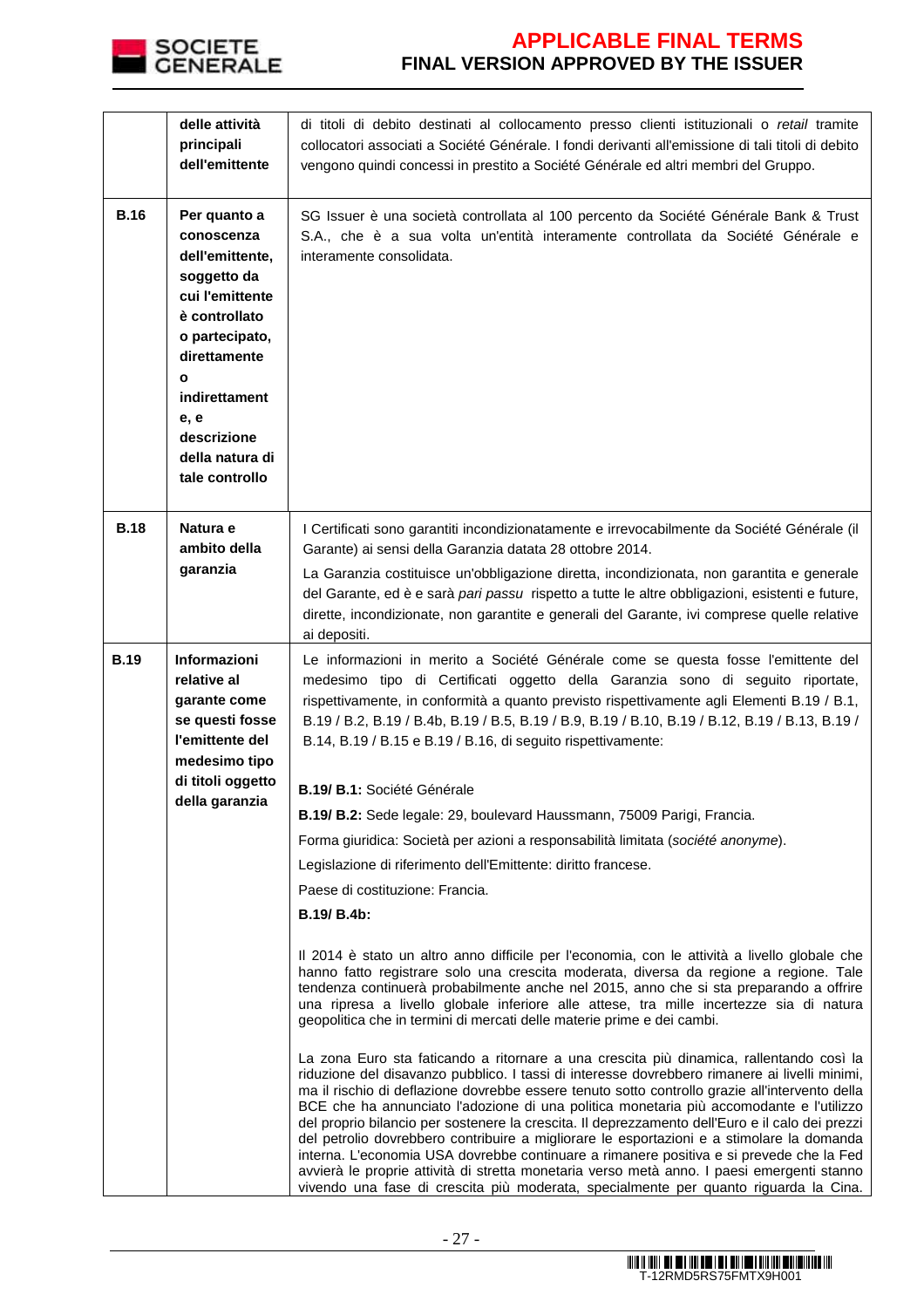

| L'economia russa si trova ad affrontare le conseguenze della crisi in Ucraina e del crollo<br>dei prezzi delle materie prime.                                                                                                                                                                                                                                                                                                                     |                                 |                                                                      |                                            |                              |
|---------------------------------------------------------------------------------------------------------------------------------------------------------------------------------------------------------------------------------------------------------------------------------------------------------------------------------------------------------------------------------------------------------------------------------------------------|---------------------------------|----------------------------------------------------------------------|--------------------------------------------|------------------------------|
| Dal punto di vita normativo, il 2014 ha visto l'implementazione della Unione Bancaria. La<br>Banca Centrale Europea ha assunto la guida del Sistema Unico di Vigilanza, controllando<br>circa 130 banche della zona Euro, allo scopo di rafforzare il sistema bancario, ripristinare la<br>fiducia degli operatori economici, armonizzare le norme di vigilanza bancaria e ridurre il<br>collegamento tra banche e rispettive autorità nazionali. |                                 |                                                                      |                                            |                              |
| In termini di coefficienti normativi, il Gruppo è già in grado di soddisfare i nuovi requisiti.                                                                                                                                                                                                                                                                                                                                                   |                                 |                                                                      |                                            |                              |
| <b>B.19/ B.5:</b>                                                                                                                                                                                                                                                                                                                                                                                                                                 |                                 |                                                                      |                                            |                              |
| Il Gruppo offre una vasta gamma di servizi di consulenza e soluzioni finanziarie su misura<br>destinate a clienti privati, grandi aziende e investitori istituzionali. Il Gruppo si basa su tre<br>attività core complementari:                                                                                                                                                                                                                   |                                 |                                                                      |                                            |                              |
| attività di Retail Banking in Francia;                                                                                                                                                                                                                                                                                                                                                                                                            |                                 |                                                                      |                                            |                              |
| International Retail Banking, Financial Services and Insurance; e                                                                                                                                                                                                                                                                                                                                                                                 |                                 |                                                                      |                                            |                              |
| Corporate and Investment Banking, Private Banking, Asset and Wealth Management<br>e Securities Services.                                                                                                                                                                                                                                                                                                                                          |                                 |                                                                      |                                            |                              |
| Société Générale è la capogruppo del Gruppo Société Générale.                                                                                                                                                                                                                                                                                                                                                                                     |                                 |                                                                      |                                            |                              |
| B.19/ B.9:                                                                                                                                                                                                                                                                                                                                                                                                                                        |                                 |                                                                      |                                            |                              |
| Non Applicabile. L'Emittente non effettua alcuna previsione o stima in relazione agli utili                                                                                                                                                                                                                                                                                                                                                       |                                 |                                                                      |                                            |                              |
| B.19/B.10:                                                                                                                                                                                                                                                                                                                                                                                                                                        |                                 |                                                                      |                                            |                              |
| Non Applicabile. La relazione della società di revisione non contiene alcuna riserva.                                                                                                                                                                                                                                                                                                                                                             |                                 |                                                                      |                                            |                              |
| B.19/B.12:                                                                                                                                                                                                                                                                                                                                                                                                                                        |                                 |                                                                      |                                            |                              |
|                                                                                                                                                                                                                                                                                                                                                                                                                                                   | <b>Trimestre 2</b>              | <b>Esercizio</b>                                                     | <b>Trimestre</b>                           | <b>Esercizio</b>             |
|                                                                                                                                                                                                                                                                                                                                                                                                                                                   | $-2015$<br>(non<br>certificato) | 2014<br>(certificato,<br>salvo<br>quanto<br>altrimenti<br>menzionato | $2 - 2014$<br>(non<br>certificato<br>$(*)$ | 2013<br>(certificato)<br>(1) |
|                                                                                                                                                                                                                                                                                                                                                                                                                                                   |                                 | $(*)$                                                                |                                            |                              |
| Risultati (in milioni di<br>EUR)                                                                                                                                                                                                                                                                                                                                                                                                                  |                                 |                                                                      |                                            |                              |
| Risultato netto delle<br>attività bancarie                                                                                                                                                                                                                                                                                                                                                                                                        | 13,222                          | 23, 561                                                              | $5,656$ (*)                                | 22,433                       |
| Reddito Operativo                                                                                                                                                                                                                                                                                                                                                                                                                                 | 3,319                           | 4, 557 $(*)$                                                         | 916 $(*)$                                  | 2,336                        |
| Risultato netto prima<br>delle<br>partecipazioni<br>non di controllo                                                                                                                                                                                                                                                                                                                                                                              | 2,421                           | 2, 978 $(*)$                                                         | 239 $(*)$                                  | 2,394                        |
| Risultato netto                                                                                                                                                                                                                                                                                                                                                                                                                                   | 2,219                           | 2, 679 $(*)$                                                         | 169 $(*)$                                  | 2,044                        |
| Retail<br>Banking<br>in<br>Francia                                                                                                                                                                                                                                                                                                                                                                                                                | 692                             | $1, 204$ (*)                                                         | 291 $(*)$                                  | 1,196                        |
| International<br>Retail<br>Banking & Financial<br>Services                                                                                                                                                                                                                                                                                                                                                                                        | 451                             | 370 (*)                                                              | $(343)$ $(*)$                              | 983                          |
| Global Banking<br>and<br><b>Investor Solutions</b>                                                                                                                                                                                                                                                                                                                                                                                                | 1,213                           | 1, 909 $(*)$                                                         | 430 $(*)$                                  | 1,206                        |
| Corporate Centre                                                                                                                                                                                                                                                                                                                                                                                                                                  | (137)                           | $(804)$ $(*)$                                                        | (209) (*)                                  | (1, 341)                     |
| Costo netto del rischio<br>Rapporto Costo/reddito                                                                                                                                                                                                                                                                                                                                                                                                 | (1, 337)<br>64.8%               | (2, 967)                                                             | $(667)$ $(*)$<br>72% (*)                   | (4,050)<br>67.0%             |
| (2)                                                                                                                                                                                                                                                                                                                                                                                                                                               |                                 | 68% (*)                                                              |                                            |                              |
| ROE dopo le imposte<br>(3)                                                                                                                                                                                                                                                                                                                                                                                                                        | 9.1%                            | 5.3%                                                                 | $0.8\%$ (*)                                | 4.1%                         |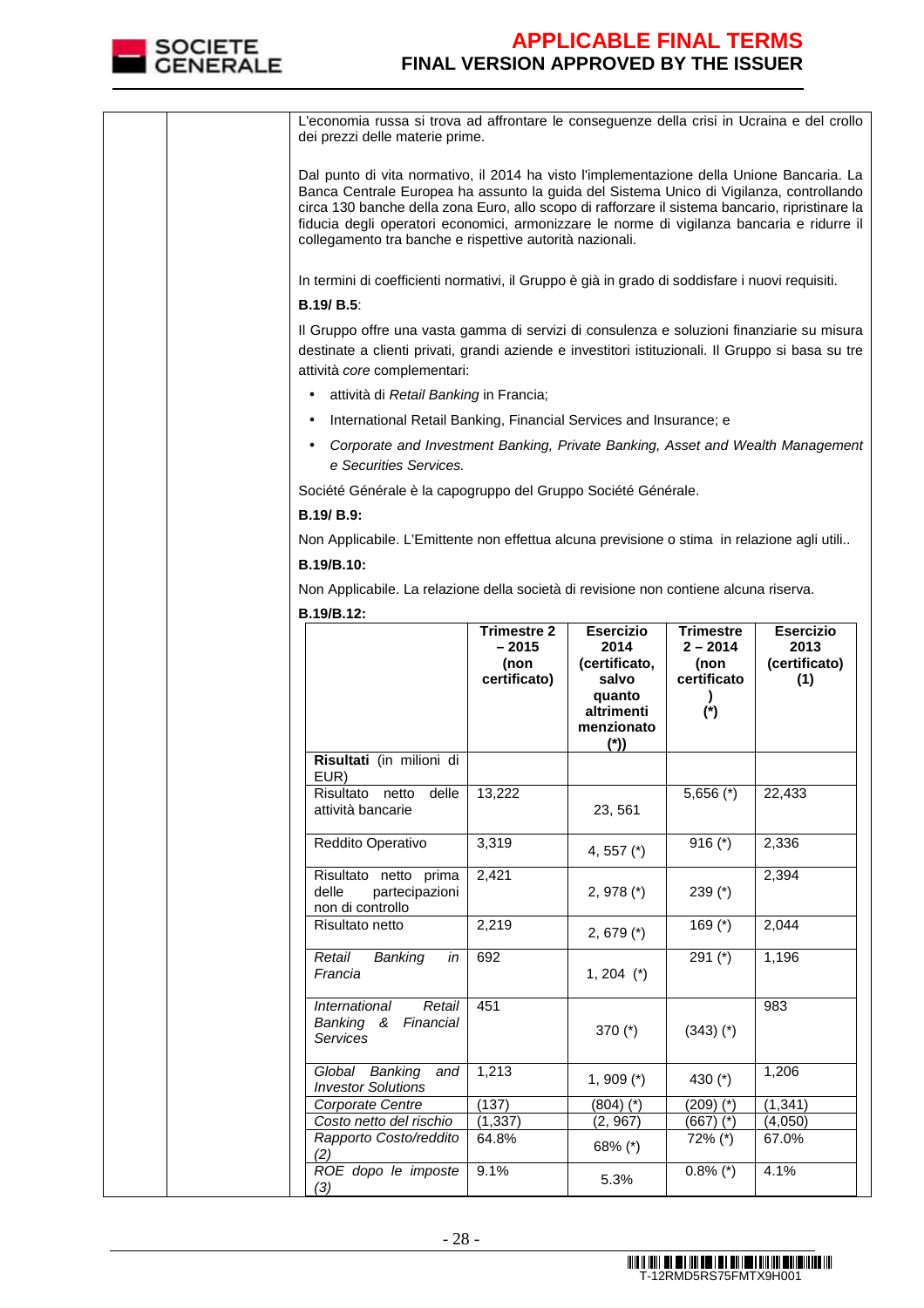

| Tier 1 Ratio                                                                                                                                                                                                                                                                                                                                                                                                                                                                                                                                                                                                                                                                                                                                                                                                                                             | 12.7%   | 12.6%     | 11.8%     | 11.8%   |
|----------------------------------------------------------------------------------------------------------------------------------------------------------------------------------------------------------------------------------------------------------------------------------------------------------------------------------------------------------------------------------------------------------------------------------------------------------------------------------------------------------------------------------------------------------------------------------------------------------------------------------------------------------------------------------------------------------------------------------------------------------------------------------------------------------------------------------------------------------|---------|-----------|-----------|---------|
| Attivo (in miliardi di                                                                                                                                                                                                                                                                                                                                                                                                                                                                                                                                                                                                                                                                                                                                                                                                                                   |         |           |           |         |
| EUR)                                                                                                                                                                                                                                                                                                                                                                                                                                                                                                                                                                                                                                                                                                                                                                                                                                                     |         |           |           |         |
|                                                                                                                                                                                                                                                                                                                                                                                                                                                                                                                                                                                                                                                                                                                                                                                                                                                          |         |           |           |         |
| Totale attivo e passivo                                                                                                                                                                                                                                                                                                                                                                                                                                                                                                                                                                                                                                                                                                                                                                                                                                  | 1,359.5 | 1,308.2   | 1,265.8   | 1,214.2 |
|                                                                                                                                                                                                                                                                                                                                                                                                                                                                                                                                                                                                                                                                                                                                                                                                                                                          |         |           |           |         |
| Finanziamenti a clienti                                                                                                                                                                                                                                                                                                                                                                                                                                                                                                                                                                                                                                                                                                                                                                                                                                  | 370.2   | 344.4     | 318.6     | 332.7   |
|                                                                                                                                                                                                                                                                                                                                                                                                                                                                                                                                                                                                                                                                                                                                                                                                                                                          |         |           |           |         |
| Depositi clienti                                                                                                                                                                                                                                                                                                                                                                                                                                                                                                                                                                                                                                                                                                                                                                                                                                         | 377.2   | 349.7     | 315.8     | 334.2   |
|                                                                                                                                                                                                                                                                                                                                                                                                                                                                                                                                                                                                                                                                                                                                                                                                                                                          |         |           |           |         |
| Patrimonio Netto (in                                                                                                                                                                                                                                                                                                                                                                                                                                                                                                                                                                                                                                                                                                                                                                                                                                     |         |           |           |         |
| miliardi di EUR)                                                                                                                                                                                                                                                                                                                                                                                                                                                                                                                                                                                                                                                                                                                                                                                                                                         |         |           |           |         |
|                                                                                                                                                                                                                                                                                                                                                                                                                                                                                                                                                                                                                                                                                                                                                                                                                                                          |         |           |           |         |
| Patrimonio netto del                                                                                                                                                                                                                                                                                                                                                                                                                                                                                                                                                                                                                                                                                                                                                                                                                                     | 56.1    | 55.2      | 51.1      | 50.9    |
| Gruppo                                                                                                                                                                                                                                                                                                                                                                                                                                                                                                                                                                                                                                                                                                                                                                                                                                                   |         |           |           |         |
| Totale patrimonio netto                                                                                                                                                                                                                                                                                                                                                                                                                                                                                                                                                                                                                                                                                                                                                                                                                                  | 59.6    | 58.8      | 54.1      | 54.0    |
| consolidato                                                                                                                                                                                                                                                                                                                                                                                                                                                                                                                                                                                                                                                                                                                                                                                                                                              |         |           |           |         |
|                                                                                                                                                                                                                                                                                                                                                                                                                                                                                                                                                                                                                                                                                                                                                                                                                                                          |         |           |           |         |
|                                                                                                                                                                                                                                                                                                                                                                                                                                                                                                                                                                                                                                                                                                                                                                                                                                                          |         |           |           |         |
| Rendiconto                                                                                                                                                                                                                                                                                                                                                                                                                                                                                                                                                                                                                                                                                                                                                                                                                                               |         |           |           |         |
| finanziario (in miliardi                                                                                                                                                                                                                                                                                                                                                                                                                                                                                                                                                                                                                                                                                                                                                                                                                                 |         |           |           |         |
| di EUR)                                                                                                                                                                                                                                                                                                                                                                                                                                                                                                                                                                                                                                                                                                                                                                                                                                                  |         |           |           |         |
| Flusso netto (deflusso)                                                                                                                                                                                                                                                                                                                                                                                                                                                                                                                                                                                                                                                                                                                                                                                                                                  | 22,255  | (10, 183) | <b>NC</b> | (981)   |
| contanti<br>in.<br>е                                                                                                                                                                                                                                                                                                                                                                                                                                                                                                                                                                                                                                                                                                                                                                                                                                     |         |           |           |         |
| equivalenti a contanti                                                                                                                                                                                                                                                                                                                                                                                                                                                                                                                                                                                                                                                                                                                                                                                                                                   |         |           |           |         |
|                                                                                                                                                                                                                                                                                                                                                                                                                                                                                                                                                                                                                                                                                                                                                                                                                                                          |         |           |           |         |
| IFRIC 21.<br>(3) ROE del Gruppo calcolato escludendo le voci non economiche, gli accantonamenti<br>collettivi in materia di contenzioso, PEL/CEL e aggiustate per effetto del IFRIC 21.<br>L'aggiustamento relativo a IFRIC 21 corregge, per ogni trimestre, 25% delle tasse<br>sostenute nella loro integrità nel primo semestre con riferimento all'esercizio finanziario.<br>ROE in termini assoluti in 1^ Semestre 14: 5.1%, in 2^ Trimestre 14: 9.3%.<br>(*) I dati per l'esercizio 2014 sono stati modificati, per riflettere l'implementazione, in data<br>1 gennaio 2015, dello standard IFRIC 21, che ha comportato la pubblicazione di dati<br>rettificati del precedente esercizio. Dalla data del 31 dicembre 2014 non si è verificato<br>alcun cambiamento sostanzialmente pregiudizievole in relazione alle prospettive<br>dell'Emittente. |         |           |           |         |
| Dalla data del 31 dicembre 2014 non si è verificato alcun cambiamento sostanzialmente<br>pregiudizievole in relazione alle prospettive dell'Emittente.                                                                                                                                                                                                                                                                                                                                                                                                                                                                                                                                                                                                                                                                                                   |         |           |           |         |
|                                                                                                                                                                                                                                                                                                                                                                                                                                                                                                                                                                                                                                                                                                                                                                                                                                                          |         |           |           |         |
| Non Applicabile. Successivamente al 30 giugno 2015 non si è verificato alcun                                                                                                                                                                                                                                                                                                                                                                                                                                                                                                                                                                                                                                                                                                                                                                             |         |           |           |         |
| cambiamento rilevante in relazione alla situazione finanziaria o commerciale dell'Emittente.                                                                                                                                                                                                                                                                                                                                                                                                                                                                                                                                                                                                                                                                                                                                                             |         |           |           |         |
| <b>B.19/B.13:</b><br>Non Applicabile. Non si sono verificati eventi recenti relativi all'Emittente che rilevano, in<br>misura sostanziale, ai fini della valutazione della solvibilità dell'Emittente.<br>B.19/ B.14:                                                                                                                                                                                                                                                                                                                                                                                                                                                                                                                                                                                                                                    |         |           |           |         |
| Per le informazioni sulla posizione dell'Emittente all'interno del Gruppo si rimanda                                                                                                                                                                                                                                                                                                                                                                                                                                                                                                                                                                                                                                                                                                                                                                     |         |           |           |         |
| all'Elemento B.5 che precede.                                                                                                                                                                                                                                                                                                                                                                                                                                                                                                                                                                                                                                                                                                                                                                                                                            |         |           |           |         |
| Société Générale è la holding finale del Gruppo. Tuttavia, Société Générale gestisce anche                                                                                                                                                                                                                                                                                                                                                                                                                                                                                                                                                                                                                                                                                                                                                               |         |           |           |         |
| una propria attività e non opera semplicemente in qualità di holding rispetto alle proprie                                                                                                                                                                                                                                                                                                                                                                                                                                                                                                                                                                                                                                                                                                                                                               |         |           |           |         |
| controllate.                                                                                                                                                                                                                                                                                                                                                                                                                                                                                                                                                                                                                                                                                                                                                                                                                                             |         |           |           |         |
| B.19/ B.15:                                                                                                                                                                                                                                                                                                                                                                                                                                                                                                                                                                                                                                                                                                                                                                                                                                              |         |           |           |         |
| Si rimanda all'Elemento B.19/B.5 che precede.                                                                                                                                                                                                                                                                                                                                                                                                                                                                                                                                                                                                                                                                                                                                                                                                            |         |           |           |         |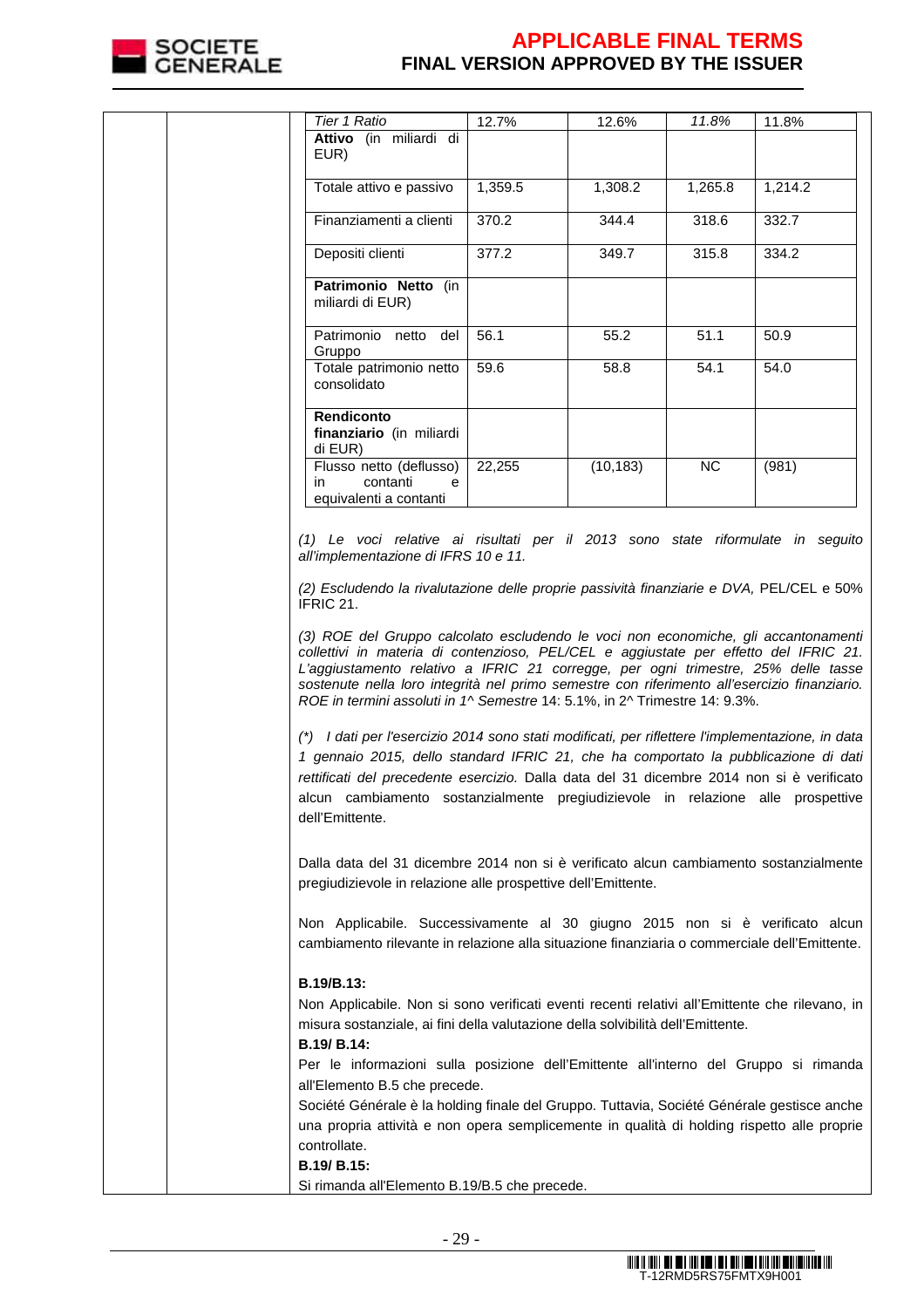

**The Co** 

# **APPLICABLE FINAL TERMS FINAL VERSION APPROVED BY THE ISSUER**

 $\overline{\phantom{0}}$ 

|  | <b>B.19/ B.16:</b>                                                                         |
|--|--------------------------------------------------------------------------------------------|
|  | Non Applicabile. Per quanto a sua conoscenza, Société Générale non è controllata né        |
|  | partecipata, direttamente o indirettamente (ai sensi delle leggi francesi), da alcun'altra |
|  | entità.                                                                                    |

| Sezione C - Strumenti finanziari |                                                                                                                              |                                                                                                                                                                                                                                                                                                                 |  |  |  |
|----------------------------------|------------------------------------------------------------------------------------------------------------------------------|-----------------------------------------------------------------------------------------------------------------------------------------------------------------------------------------------------------------------------------------------------------------------------------------------------------------|--|--|--|
| C.1                              | Tipologia e<br>classe dei titoli<br>oggetto<br>dell'offerta e/o                                                              | I Certificati sono strumenti derivati indicizzati ad azioni.                                                                                                                                                                                                                                                    |  |  |  |
|                                  |                                                                                                                              | Codice ISIN: XS1265871043                                                                                                                                                                                                                                                                                       |  |  |  |
|                                  | ammessi alle                                                                                                                 | Codice Common: 126587104                                                                                                                                                                                                                                                                                        |  |  |  |
|                                  | contrattazioni,<br>ivi compresi i                                                                                            |                                                                                                                                                                                                                                                                                                                 |  |  |  |
|                                  | rispettivi                                                                                                                   |                                                                                                                                                                                                                                                                                                                 |  |  |  |
|                                  | codici<br>identificativi                                                                                                     |                                                                                                                                                                                                                                                                                                                 |  |  |  |
| C.2                              | Valuta dei titoli                                                                                                            | <b>EUR</b>                                                                                                                                                                                                                                                                                                      |  |  |  |
|                                  | oggetto di<br>emissione                                                                                                      |                                                                                                                                                                                                                                                                                                                 |  |  |  |
| C.5                              | Descrizione di<br>eventuali                                                                                                  | Non sussiste alcuna limitazione alla libera trasferibilità dei Certificati, ferme restando le<br>restrizioni di vendita e trasferimento eventualmente in vigore in talune giurisdizioni.                                                                                                                        |  |  |  |
|                                  | limitazioni alla                                                                                                             |                                                                                                                                                                                                                                                                                                                 |  |  |  |
|                                  | libera<br>trasferibilità                                                                                                     |                                                                                                                                                                                                                                                                                                                 |  |  |  |
|                                  | dei titoli                                                                                                                   |                                                                                                                                                                                                                                                                                                                 |  |  |  |
| C.8                              | Diritti connessi<br>ai titoli, tra cui<br>i relativi limiti e<br>priorità, e le<br>procedure per<br>il relativo<br>esercizio | Diritti connessi ai titoli:                                                                                                                                                                                                                                                                                     |  |  |  |
|                                  |                                                                                                                              | I Certificati, salvo ove rimborsati in anticipo, daranno diritto a ciascun titolare dei<br>Certificati (un Titolare dei Certificati) di ricevere un importo di rimborso che potrebbe<br>risultare inferiore, uguale o maggiore rispetto all'importo inizialmente investito (si<br>rimanda all'Elemento C.18).   |  |  |  |
|                                  |                                                                                                                              | Il Titolare dei Certificati avrà diritto a pretendere l'immediato pagamento di qualunque<br>importo nel caso in cui:                                                                                                                                                                                            |  |  |  |
|                                  |                                                                                                                              | - l'Emittente non paghi o non rispetti gli altri obblighi ai sensi dei Certificati                                                                                                                                                                                                                              |  |  |  |
|                                  |                                                                                                                              | - il Garante non adempia ai propri obblighi ai sensi della Garanzia o la garanzia di<br>Société Générale non sia più valida ;                                                                                                                                                                                   |  |  |  |
|                                  |                                                                                                                              | - risultino pendenti procedimenti di insolvenza o fallimento nei confronti dell'Emittente.                                                                                                                                                                                                                      |  |  |  |
|                                  |                                                                                                                              | La modifica dei termini contrattuali dei Certificati richiede necessariamente il consenso<br>dei Titolari dei Certificati ai sensi delle disposizioni di un accordo di agenzia, reso<br>disponibile ai Titolari dei Certificati su richiesta dell'Emittente.                                                    |  |  |  |
|                                  |                                                                                                                              | - L'Emittente accetta la competenza esclusiva dei tribunali inglesi in favore dei Titolari<br>dei Certificati in relazione a qualunque controversia nei confronti dell'Emittente, e che<br>tali Titolari dei Certificati possano promuovere un'azione legale innanzi a qualunque<br>altro tribunale competente. |  |  |  |
|                                  |                                                                                                                              | Priorità                                                                                                                                                                                                                                                                                                        |  |  |  |
|                                  |                                                                                                                              | I Certificati sono obbligazioni dirette, incondizionate, non garantite e non subordinate<br>dell'Emittente e saranno pari passu rispetto a tutte le altre obbligazioni dirette,<br>incondizionate, non garantite e non subordinate dell'Emittente, presenti e future, in                                        |  |  |  |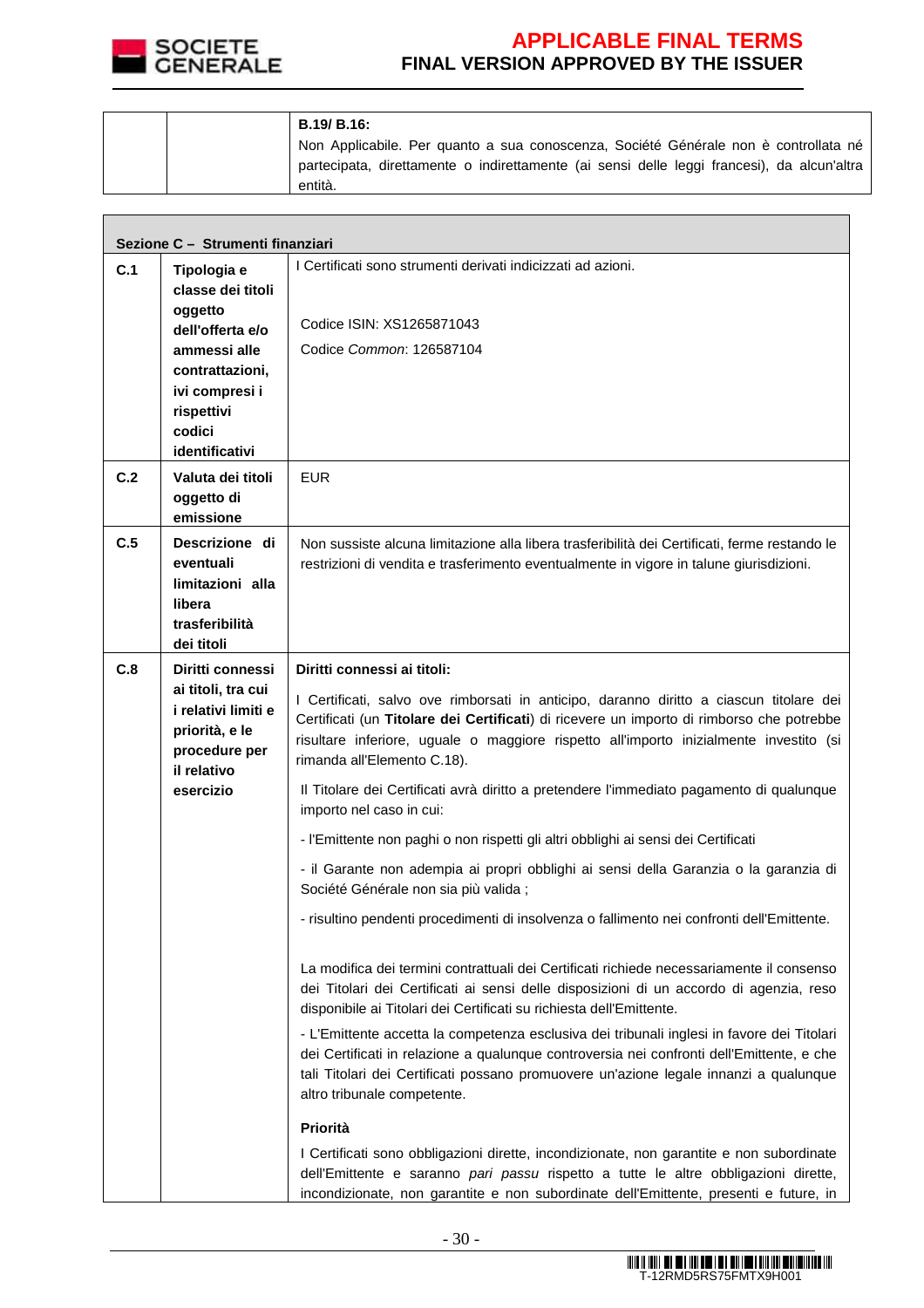

|      |                                                                                          | circolazione.                                                                                                                                                                                                                                                                                                                                                                                                                                                                                                                                                                                                                                                                                                             |
|------|------------------------------------------------------------------------------------------|---------------------------------------------------------------------------------------------------------------------------------------------------------------------------------------------------------------------------------------------------------------------------------------------------------------------------------------------------------------------------------------------------------------------------------------------------------------------------------------------------------------------------------------------------------------------------------------------------------------------------------------------------------------------------------------------------------------------------|
|      |                                                                                          | Limiti ai diritti connessi ai titoli:                                                                                                                                                                                                                                                                                                                                                                                                                                                                                                                                                                                                                                                                                     |
|      |                                                                                          | - in caso di rettifiche che interessino le attività sottostanti, l'Emittente potrà modificare i<br>termini e le condizioni o, nel caso in cui si verifichino eventi di natura straordinaria che<br>interessino gli strumenti sottostanti, l'Emittente potrà sostituire gli strumenti sottostanti<br>con nuovi strumenti sottostanti, monetizzare tutti o parte degli importi dovuti sino alla<br>data di scadenza dei Certificati, posticipare la data di scadenza dei Certificati,<br>rimborsare anticipatamente i Certificati sulla base del loro valore di mercato, o detrarre<br>da qualunque importo dovuto il maggiore costo per la copertura, e in ciascun caso<br>senza in consenso dei Titolari dei Certificati; |
|      |                                                                                          | - l'Emittente potrà rimborsare anticipatamente i Certificati sulla base del loro valore di<br>mercato per motivi di natura fiscale o normativa;                                                                                                                                                                                                                                                                                                                                                                                                                                                                                                                                                                           |
|      |                                                                                          | - i diritti al pagamento di capitale e interessi si prescriveranno entro un periodo di dieci<br>anni (per quanto riguarda il capitale) e cinque anni (per quanto riguarda gli interessi) a<br>decorrere dalla data in cui il pagamento di detti importi è divenuto per la prima volta<br>esigibile e non sia stato onorato.                                                                                                                                                                                                                                                                                                                                                                                               |
|      |                                                                                          | - in caso di mancato pagamento da parte dell'Emittente, i Titolari dei Certificati non<br>avranno il diritto di intraprendere alcuna iniziativa né alcun procedimento volti ad<br>ottenere lo scioglimento, l'amministrazione o la liquidazione (o analogo procedimento)<br>dell'Emittente. Ciononostante, i Titolari dei Certificati continueranno ad avere il diritto<br>di pretendere dal Garante il pagamento di qualunque importo non ancora pagato.                                                                                                                                                                                                                                                                 |
|      |                                                                                          | <b>Tassazione</b>                                                                                                                                                                                                                                                                                                                                                                                                                                                                                                                                                                                                                                                                                                         |
|      |                                                                                          | Tutti i pagamenti relativi ai Certificati, alle Ricevute e alle Cedole o previsti ai sensi<br>della Garanzia saranno effettuati senza ritenute o detrazioni in relazione a o in<br>acconto a fronte di alcuna tassa, imposta, accertamento od onere governativo di<br>qualunque natura imposti, esatti, riscossi, trattenuti o accertati, al presente o in futuro,<br>da o per conto di qualunque Autorità Fiscale, salvo ove tale ritenuta o detrazione sia<br>richiesta a norma di legge.                                                                                                                                                                                                                               |
|      |                                                                                          | Nel caso in cui sia necessario detrarre o trattenere qualunque importo in relazione a o<br>per conto di qualunque Autorità Fiscale, il relativo Emittente o, a seconda dei casi, il<br>Garante provvederà (salvo che in determinate circostanze), nella misura massima<br>consentita dalla legge, a versare tale importo aggiuntivo ove necessario, in modo che<br>ciascun Titolare dei Certificati, Titolare delle Ricevute o Titolare delle Cedole<br>percepisca, dopo la detrazione o ritenuta a fronte di tali tasse, imposte, accertamenti<br>od oneri governativi, l'intero importo in quel momento dovuto ed esigibile.                                                                                            |
|      |                                                                                          | Legge applicabile                                                                                                                                                                                                                                                                                                                                                                                                                                                                                                                                                                                                                                                                                                         |
|      |                                                                                          | I Certificati e qualsiasi altro obbligo extracontrattuale derivante da o relativo ai<br>Certificati saranno disciplinati da e interpretati in conformità al diritto inglese.                                                                                                                                                                                                                                                                                                                                                                                                                                                                                                                                              |
| C.11 | Se i titoli offerti<br>sono o saranno<br>oggetto di una<br>domanda di<br>ammissione alla | Sarà presentata domanda di ammissione alla negoziazione dei Certificati su EuroTLX,<br>un Sistema di Negoziazione Multilaterale organizzato e gestito da EuroTLX Sim S.p.A                                                                                                                                                                                                                                                                                                                                                                                                                                                                                                                                                |
|      | negoziazione ai                                                                          |                                                                                                                                                                                                                                                                                                                                                                                                                                                                                                                                                                                                                                                                                                                           |
|      | fini di ottenerne<br>la distribuzione                                                    |                                                                                                                                                                                                                                                                                                                                                                                                                                                                                                                                                                                                                                                                                                                           |
|      | su un mercato                                                                            |                                                                                                                                                                                                                                                                                                                                                                                                                                                                                                                                                                                                                                                                                                                           |
|      | regolamentato o<br>in altri mercati                                                      |                                                                                                                                                                                                                                                                                                                                                                                                                                                                                                                                                                                                                                                                                                                           |
|      | equivalenti, con                                                                         |                                                                                                                                                                                                                                                                                                                                                                                                                                                                                                                                                                                                                                                                                                                           |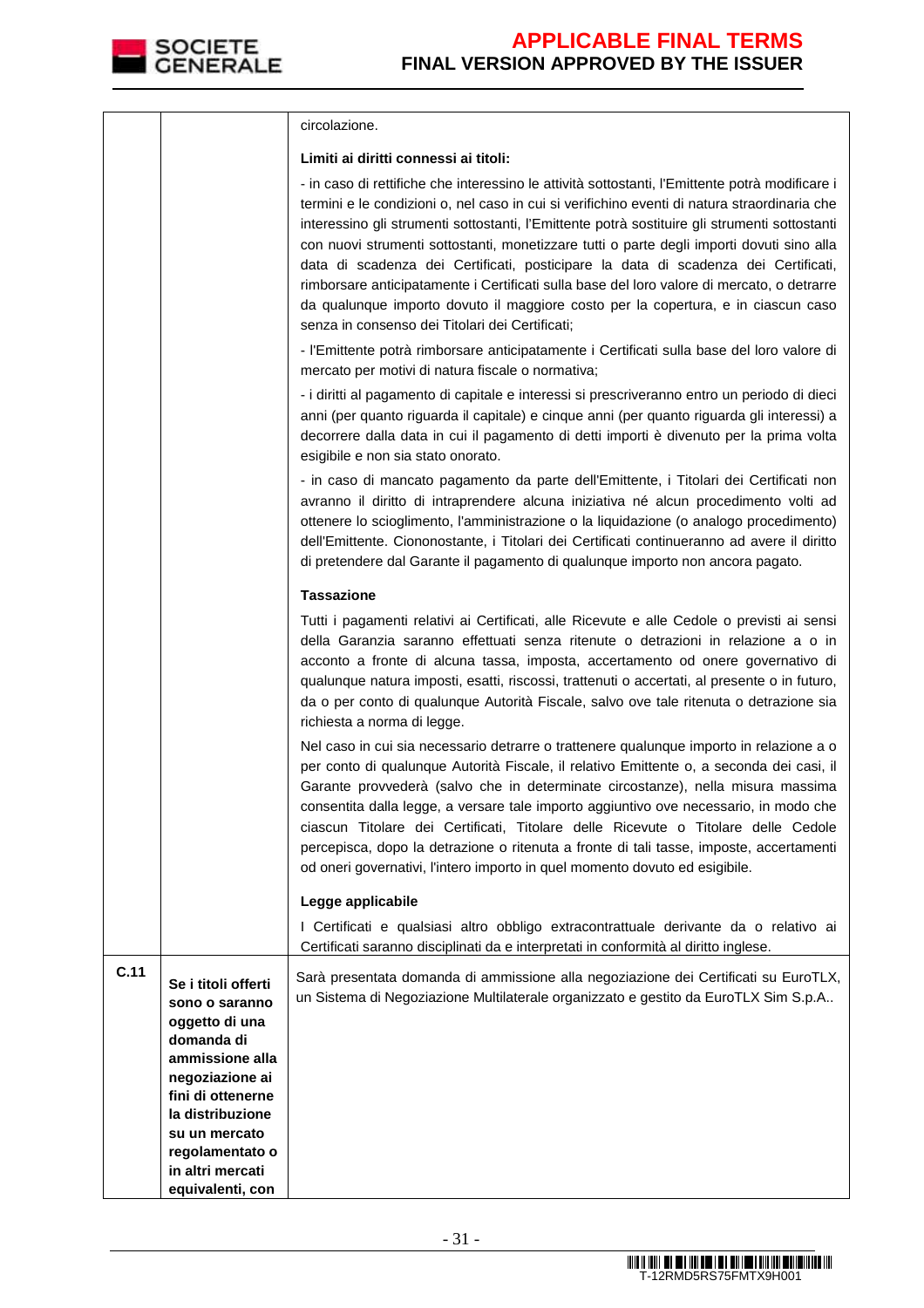

|      | indicazione dei<br>mercati in<br>questione                                                                                   |                                                                                                                                                                                                                                                                                                                                                                                                                                   |
|------|------------------------------------------------------------------------------------------------------------------------------|-----------------------------------------------------------------------------------------------------------------------------------------------------------------------------------------------------------------------------------------------------------------------------------------------------------------------------------------------------------------------------------------------------------------------------------|
| C.15 | Modo in cui il<br>valore dello<br>strumento(i)<br>sottostante(i)<br>incide sul<br>valore<br>dell'investiment<br>$\mathbf{o}$ | Il valore dei Certificati, il pagamento a un Titolare dei Certificati di un importo a titolo di<br>rimborso anticipato automatico in una data di rimborso anticipato automatico e il<br>pagamento di un importo di rimborso ad un Titolare dei Certificati alla data di<br>scadenza, dipenderanno dalla performance del sottostante o dei sottostanti alla<br>relativa data di valutazione (o alle relative date di valutazione). |
|      |                                                                                                                              | Il valore dei Certificati è correlato alla performance positiva o negativa dello strumento<br>sottostante. Gli importi da pagare sono determinati in base alla condizione che risulta<br>soddisfatta (o non soddisfatta) nel caso in cui la performance dello strumento<br>sottostante sia maggiore rispetto a, o pari a, l'andamento di una barriera predefinita.                                                                |
| C.16 | Data di<br>scadenza e                                                                                                        | La data di scadenza dei Certificati sarà il 06/11/2020 e la data di riferimento finale sarà<br>l'ultima data di valutazione.                                                                                                                                                                                                                                                                                                      |
|      | data di<br>riferimento<br>finale                                                                                             | La data di scadenza può essere modificata ai sensi di quanto disposto nel precedente<br>Elemento C.8 e del successivo Elemento C.18.                                                                                                                                                                                                                                                                                              |
| C.17 | di<br><b>Procedure</b><br>regolamento<br>dei<br>titoli<br>derivati                                                           | Consegna per contanti                                                                                                                                                                                                                                                                                                                                                                                                             |
| C.18 | Come si ottiene<br>il.<br>rendimento                                                                                         | Salvo laddove i Certificati vengano rimborsati in anticipo, il rendimento sui titoli derivati<br>avrà le seguenti caratteristiche:                                                                                                                                                                                                                                                                                                |
|      | valori<br>sui<br>mobiliari<br>derivati                                                                                       | Denominazione specificata: EUR 100                                                                                                                                                                                                                                                                                                                                                                                                |

| Importo del Rimborso Anticipato<br>Automatico:                                                 | Salvo ove rimborsati in anticipo, nel caso in<br>cui si sia verificato un Evento di Rimborso<br>Anticipato Automatico, allora l'Emittente<br>rimborserà in anticipo i Certificati alla Data di<br>Rimborso Anticipato Automatico(i) (i da 1 a<br>9) ai sensi delle seguenti previsioni in<br>relazione a ciascun Certificato: |
|------------------------------------------------------------------------------------------------|-------------------------------------------------------------------------------------------------------------------------------------------------------------------------------------------------------------------------------------------------------------------------------------------------------------------------------|
|                                                                                                | Rimborso<br>Importo<br>del<br>Anticipato<br>Automatico(i) = Denominazione Specificata x<br>$[(100\% + i \times 4, 6\%)]$                                                                                                                                                                                                      |
| <b>Rimborso</b><br>Date)<br>del<br>Data<br>(o<br><b>Anticipato Automatico:</b><br>(GG/MM/AAAA) | Data di Rimborso Anticipato Automatico(i) (i<br>da 1<br>a 9): 06/05/2016; 07/11/2016;<br>06/11/2017; 07/05/2018;<br>08/05/2017;<br>06/11/2018;<br>06/05/2019;<br>06/11/2019;<br>06/05/2020.                                                                                                                                   |
| Importo di Esercizio Finale:                                                                   |                                                                                                                                                                                                                                                                                                                               |
|                                                                                                | Salvo ove rimborsati in anticipo, l'Emittente<br>rimborserà i Certificati alla Data di Esercizio<br>Finale, ai sensi delle seguenti previsioni in                                                                                                                                                                             |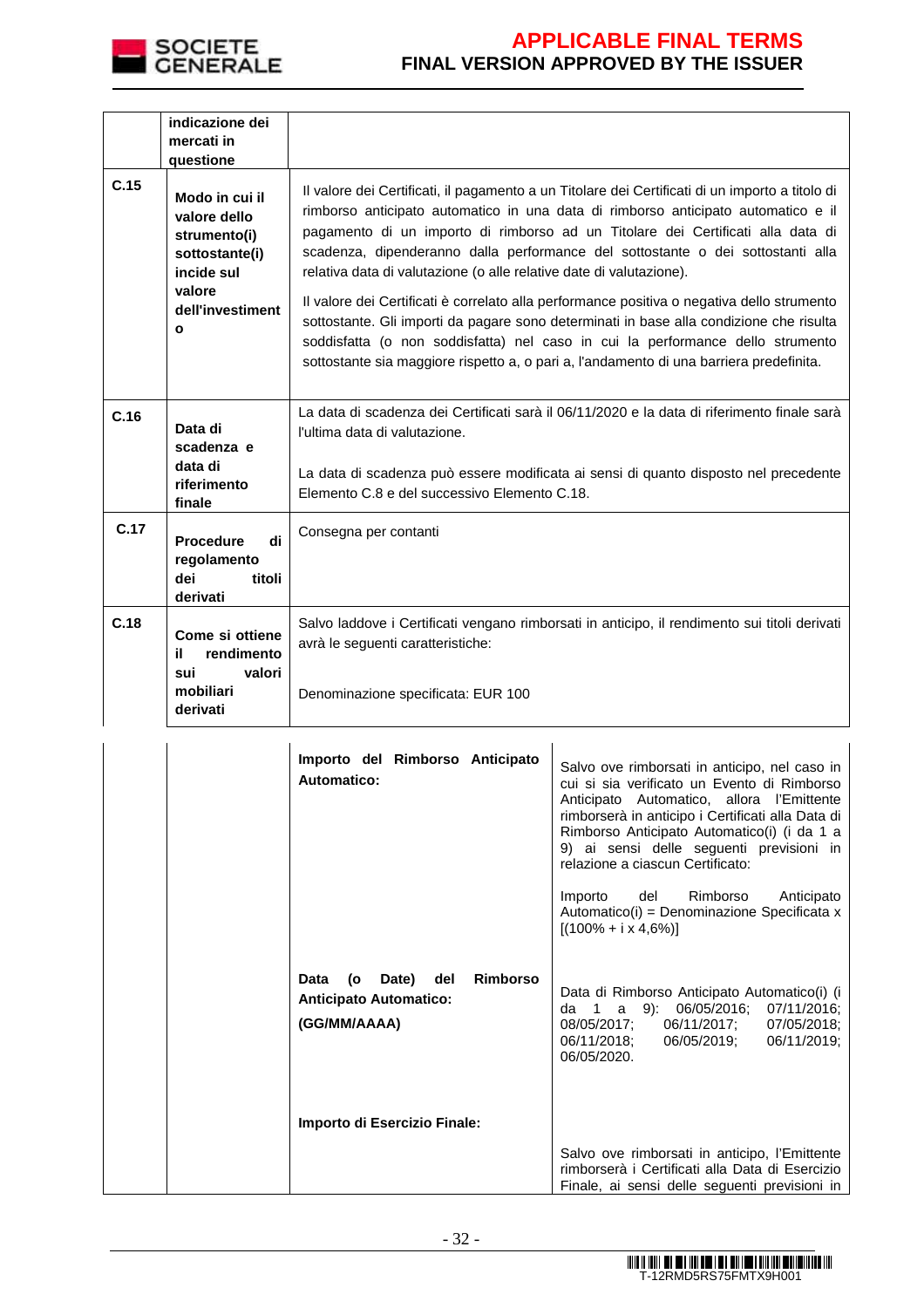

|                                                             | relazione a ciascun Certificato:                                                                                                                                                                         |
|-------------------------------------------------------------|----------------------------------------------------------------------------------------------------------------------------------------------------------------------------------------------------------|
|                                                             | Scenario 1:                                                                                                                                                                                              |
|                                                             | Se alla Data di Valutazione(10), Performance<br>(10) è superiore o pari a 0%, allora:                                                                                                                    |
|                                                             | Importo di Esercizio Finale = Denominazione<br>Specificata x [(100% + 10x4,6%)]                                                                                                                          |
|                                                             | Scenario 2:                                                                                                                                                                                              |
|                                                             | alla<br>Se<br>Data<br>di<br>Valutazione(10),<br>Performance(10) è<br>inferiore<br>a<br>0%<br>e<br>Performance(10) è superiore o uguale a -<br>30%, allora:                                               |
|                                                             | Importo di Esercizio Finale = Denominazione<br>Specificata x 100%                                                                                                                                        |
|                                                             | Scenario 3:                                                                                                                                                                                              |
|                                                             | Se<br>alla<br>Valutazione(10),<br>Data<br>di<br>Performance(10) è inferiore a -30%, allora:                                                                                                              |
|                                                             | Importo di Esercizio Finale = Denominazione<br>Specificata x (100% + Performance(10))                                                                                                                    |
| Definizioni relative alla(e) data(e):                       |                                                                                                                                                                                                          |
| Data di Valutazione(0):<br>(GG/MM/AAAA)                     | 03/11/2015                                                                                                                                                                                               |
| Data di Valutazione(i); (i da 1 a 10)<br>(GG/MM/AAAA)       | 29/04/2016;<br>31/10/2016;<br>01/05/2017;<br>30/10/2017;<br>30/04/2018;<br>30/10/2018;<br>29/04/2020;<br>29/04/2019;<br>30/10/2019;<br>30/10/2020                                                        |
| Definizioni relative al Prodotto:                           | Applicabile, nel rispetto delle previsioni dei<br>Termini e Condizioni Aggiuntivi relativi alle<br>Formule.                                                                                              |
| Performance(i)<br>(i da 1 a 10)                             | Indica $(S(i) / S(0)) - 100\%$ , come definito alla<br>Condizione 4.1 dei Termini e Condizioni<br>Aggiuntivi relativi alle Formule.                                                                      |
| S(i)<br>da<br>10)<br>(i<br>0<br>a                           | Indica in relazione ad ogni Data<br>di<br>Valutazione(i) il Prezzo di Chiusura del<br>Sottostante(k), come definito alla Condizione<br>4.0 dei Termini e Condizioni Aggiuntivi<br>relativi alle Formule. |
| Rimborso<br>Anticipato<br>Evento<br>di<br><b>Automatico</b> | Si intende essersi verificato, come stabilito<br>dall'Agente per il Calcolo, se in una Data di<br>Valutazione(i) (i da 1 a 9), Performance(i) è<br>superiore o pari a 0%.                                |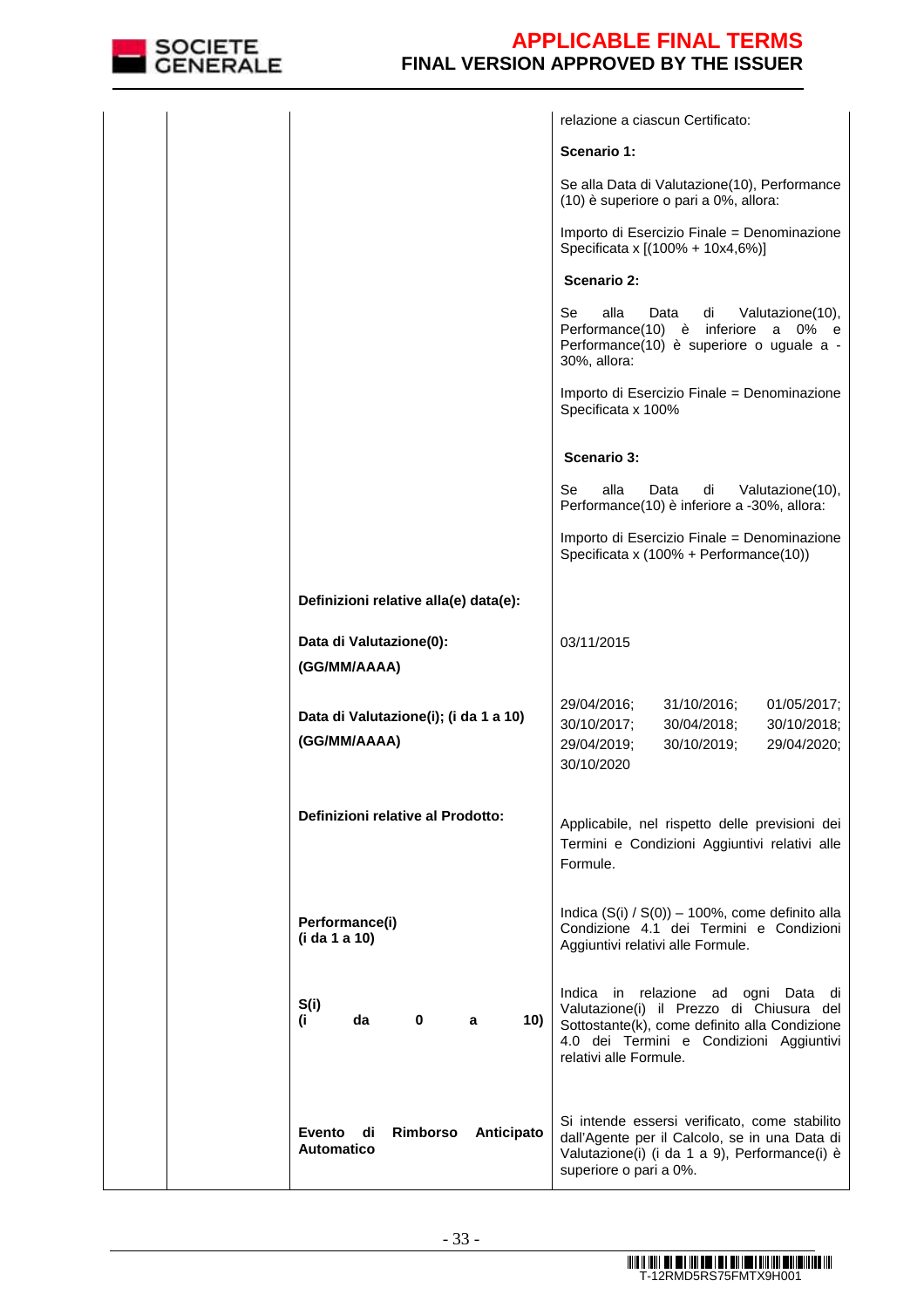

| C.19 | Prezzo di<br>riferimento<br>finale del<br>sottostante                           | Si rimanda al precedente Elemento C.18.<br>Prezzo finale di riferimento: il valore dello(gli) strumento(i) sottostante(i) alla(e)<br>relativa(e) data(e) di rilevamento per il rimborso, subordinatamente al verificarsi di<br>determinati eventi straordinari e rettifiche che interessino tale(i) strumento(i)<br>sottostante(i). |  |
|------|---------------------------------------------------------------------------------|-------------------------------------------------------------------------------------------------------------------------------------------------------------------------------------------------------------------------------------------------------------------------------------------------------------------------------------|--|
| C.20 | Tipo di<br>sottostante e<br>informazioni su<br>dove reperire le<br>informazioni | Il tipo di sottostante è: azione.<br>Le informazioni relative alle entità di riferimento sono disponibili sui seguente(i) sito(i)<br>web, se presenti, o facendone richiesta a Société Générale.                                                                                                                                    |  |
|      | sul sottostante                                                                 | Ticker<br>Soceietà<br>Sito internet<br>Mercato<br>Bloomberg<br>Regolamentato<br>G IM<br>Assicurazioni<br>Borsa Italiana<br>www.generali.com<br>Generali SpA                                                                                                                                                                         |  |

| Sezione D - Rischi |                                                                               |                                                                                                                                                                                                                                                                                                                                                                                                  |  |
|--------------------|-------------------------------------------------------------------------------|--------------------------------------------------------------------------------------------------------------------------------------------------------------------------------------------------------------------------------------------------------------------------------------------------------------------------------------------------------------------------------------------------|--|
| D.2                | Principali informazioni                                                       | Il Gruppo è esposto ai rischi intrinseci della propria attività principale.                                                                                                                                                                                                                                                                                                                      |  |
|                    | relative ai principali<br>rischi specifici<br>dell'emittente e del<br>garante | La gestione del rischio del Gruppo è incentrata sulle seguenti categorie di<br>rischi principali, i quali potrebbero avere effetti sostanzialmente<br>pregiudizievoli sull'attività, sui risultati operativi e sulla situazione<br>finanziaria del Gruppo:                                                                                                                                       |  |
|                    |                                                                               | Rischio di credito e di controparte (ivi compreso il rischio paese):<br>rischio di perdite generate dall'incapacità dei clienti, emittenti o altre<br>controparti del Gruppo di adempiere ai propri impegni finanziari. Il rischio<br>di credito comprende il rischio di controparte collegato alle operazioni di<br>mercato (rischio di sostituzione) oltre alle attività di cartolarizzazione. |  |
|                    |                                                                               | Rischio di mercato: rischio di perdita di valore in relazione agli strumenti<br>finanziari risultante da variazioni dei parametri di mercato, dalla volatilità<br>di detti parametri e dalle correlazioni tra tali fattori.                                                                                                                                                                      |  |
|                    |                                                                               | Rischi operativi: rischio di perdite o sanzioni a seguito di inadeguatezze<br>o mancanze riscontrate nelle procedure o nei sistemi interni, errori umani<br>o eventi esterni;                                                                                                                                                                                                                    |  |
|                    |                                                                               | Rischio strutturale di tasso di interesse e di cambio: rischio di perdite<br>o deprezzamenti dell'attivo del Gruppo a seguito di variazioni dei tassi di<br>interesse o dei cambi.                                                                                                                                                                                                               |  |
|                    |                                                                               | Rischio liquidità: rischio che il Gruppo non sia in grado di soddisfare, al<br>loro manifestarsi, le proprie esigenze di liquidità o di garanzia a costi<br>ragionevoli.                                                                                                                                                                                                                         |  |
|                    |                                                                               | La Garanzia costituisce un obbligo contrattuale generale e non garantito<br>del Garante e di nessun altro soggetto; gli eventuali pagamenti relativi ali<br>Certificati dipende inoltre dall'affidabilità creditizia del Garante.                                                                                                                                                                |  |
|                    |                                                                               | Si richiama l'attenzione di coloro che desiderano investire nei Certificati<br>che beneficiano della Garanzia, sul fatto che, in caso di mancato                                                                                                                                                                                                                                                 |  |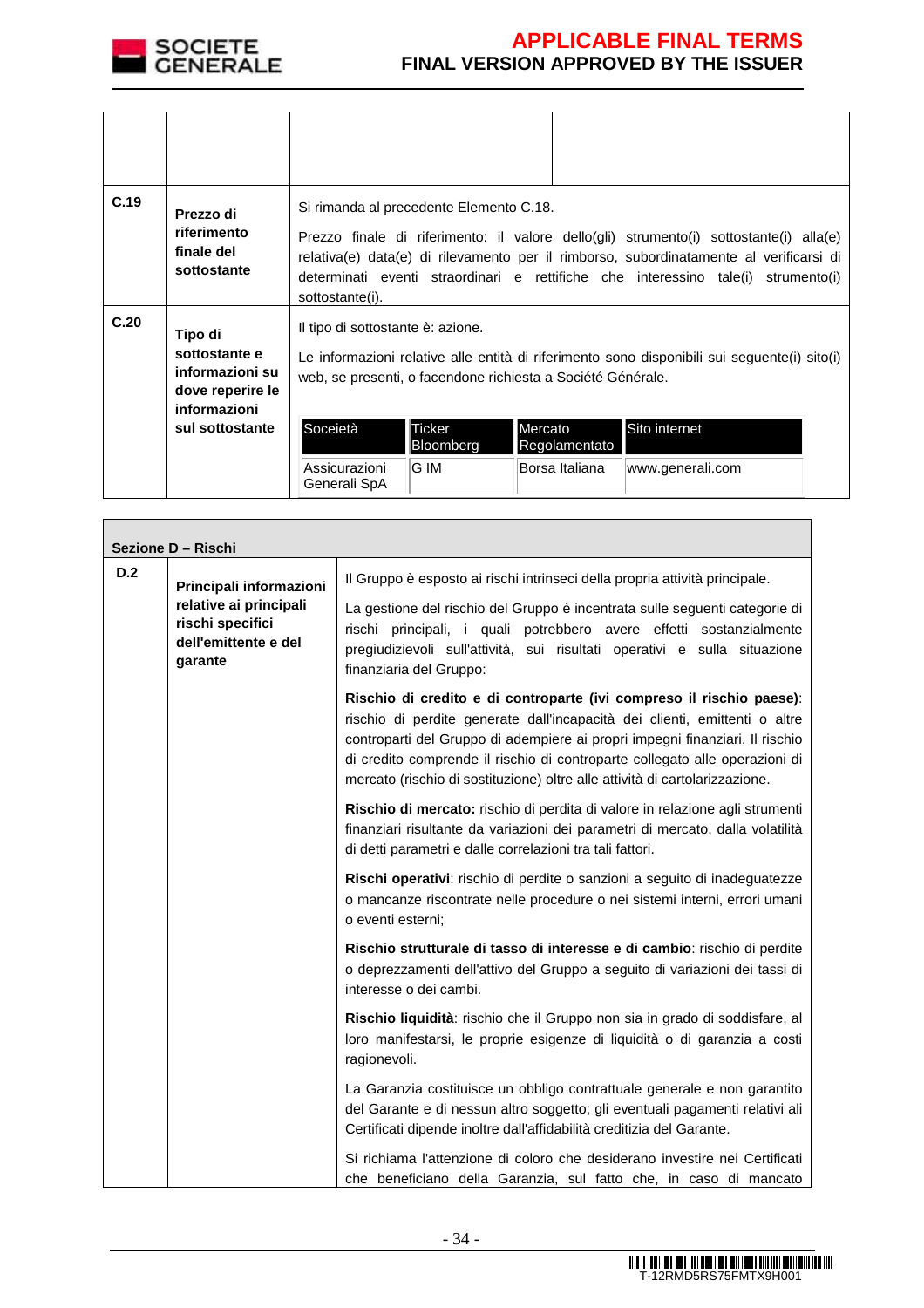

|     |                                                                                                                                        | pagamento da parte di un Emittente, gli importi cui hanno diritto i Titolari<br>dei Certificati si limiteranno agli importi ottenuti tramite un'apposita azione<br>da promuoversi ai sensi della Garanzia e delle disposizioni rilevanti della<br>Garanzia, e non avranno alcun diritto di istituire alcun procedimento, di<br>natura giudiziaria o altrimenti, né di avanzare alcuna pretesa nei confronti<br>dell'Emittente e, in relazione ai soli Certificati Garantiti, agli importi<br>ottenuti a seguito dell'escussione del relativo Atto di Pegno. |
|-----|----------------------------------------------------------------------------------------------------------------------------------------|-------------------------------------------------------------------------------------------------------------------------------------------------------------------------------------------------------------------------------------------------------------------------------------------------------------------------------------------------------------------------------------------------------------------------------------------------------------------------------------------------------------------------------------------------------------|
|     |                                                                                                                                        | La Garanzia è una mera garanzia di pagamento e non una garanzia<br>relativa alla performance dell'Emittente rilevante né ad alcuno degli altri<br>obblighi dello stesso ai sensi dei Certificati, che beneficiano della<br>Garanzia.                                                                                                                                                                                                                                                                                                                        |
|     |                                                                                                                                        | La Garanzia può coprire solo parte degli obblighi di pagamento del<br>relativo Emittente ai sensi della rispettiva serie di Certificati. In tal caso, i<br>Titolari dei Certificati potrebbero essere comunque esposti al rischio che i<br>pagamenti ai sensi della Garanzia siano inferiori agli importi dovuti<br>dall'Emittente ai sensi dei Certificati.                                                                                                                                                                                                |
|     |                                                                                                                                        | Société Générale opererà in qualità di emittente ai sensi del Programma,<br>di Garante dei Certificati emesse dall'Emittente e di fornitore di strumenti<br>di copertura per l'Emittente. Di conseguenza, gli investitori saranno<br>esposti non solo al rischio di credito del Garante, ma anche ai rischi<br>operativi derivanti dalla mancanza di indipendenza del Garante con<br>riguardo all'assunzione dei propri doveri e obblighi in qualità di Garante e<br>fornitore di strumenti di copertura.                                                   |
|     |                                                                                                                                        | I potenziali conflitti di interesse e i rischi operativi derivanti da tale<br>mancanza di indipendenza dovrebbero in parte essere mitigati dal fatto<br>che all'interno del Garante, l'implementazione della Garanzia e la<br>fornitura di strumenti di copertura compente a divisioni differenti, ognuna<br>gestita come unità operativa distinta, segregata da barriere informative (i<br>cosiddetti Chinese Walls) e gestita da team diversi.                                                                                                            |
|     |                                                                                                                                        | L'Emittente e il Garante, e qualunque delle rispettive controllate e/o<br>affiliate, in relazione alle altre rispettive attività commerciali, potrebbero<br>essere in possesso di, o acquisire, informazioni rilevanti in merito alle<br>attività sottostanti. Tali attività e informazioni potrebbero comportare<br>conseguenze negative per i Titolari dei Certificati.                                                                                                                                                                                   |
|     |                                                                                                                                        | L'Emittente e il Garante e qualunque delle rispettive controllate e/o<br>affiliate potrebbero operare in altre vesti in relazione ali Certificati, ad<br>esempio in qualità di market maker, agente per il calcolo o agente.<br>Pertanto, potrebbero verificarsi potenziali conflitti di interesse.                                                                                                                                                                                                                                                         |
|     |                                                                                                                                        | In relazione all'offerta dei Certificati, l'Emittente e il Garante e/o le<br>rispettive affiliate potrebbe stipulate uno o più operazioni di copertura con<br>riguardo a uno o più attività di riferimento o relativi derivati, suscettibili di<br>incidere sul prezzo di mercato, sulla liquidità o sul valore dei Certificati.                                                                                                                                                                                                                            |
| D.6 | Principali informazioni<br>relative ai<br>principali<br>rischi<br>specifici<br>dei<br>titoli e avvertenze in<br>merito ai rischi<br>di | I Certificati possono prevedere un rimborso anticipato automatico al<br>verificarsi di un evento specifico. Conseguentemente, questo potrebbe<br>impedire ai Titolari dei Certificati di beneficiare della performance<br>dello(gli)<br>nell'arco<br>strumento(i)<br>sottostante(i)<br>dell'intero<br>periodo                                                                                                                                                                                                                                               |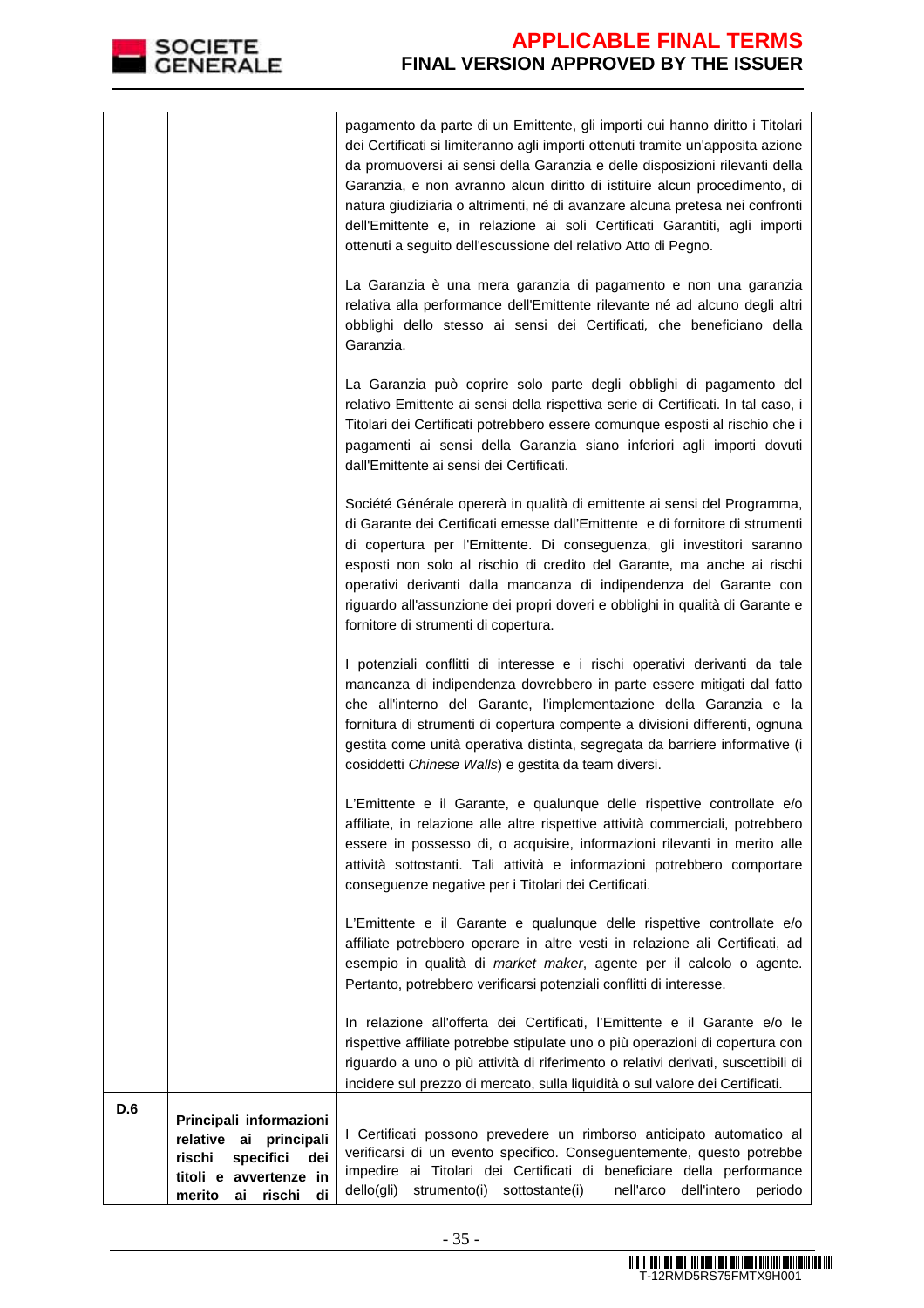

Г

|         | perdita del valore di        | inizialmente previsto.                                                                                                                                                                                                                                                                                                                                                                                                                                                                                                                                                                                                                                                                   |
|---------|------------------------------|------------------------------------------------------------------------------------------------------------------------------------------------------------------------------------------------------------------------------------------------------------------------------------------------------------------------------------------------------------------------------------------------------------------------------------------------------------------------------------------------------------------------------------------------------------------------------------------------------------------------------------------------------------------------------------------|
| tutto   | del<br>$\mathbf{o}$<br>parte |                                                                                                                                                                                                                                                                                                                                                                                                                                                                                                                                                                                                                                                                                          |
| proprio | investimento                 | I termini e le condizioni dei Certificati possono prevedere disposizioni ai                                                                                                                                                                                                                                                                                                                                                                                                                                                                                                                                                                                                              |
| da      | degli<br>parte               | sensi delle quali il verificarsi di determinate turbative di mercato potrebbe                                                                                                                                                                                                                                                                                                                                                                                                                                                                                                                                                                                                            |
|         | investitori                  | comportare ritardi nel regolamento dei Certificati ovvero determinate                                                                                                                                                                                                                                                                                                                                                                                                                                                                                                                                                                                                                    |
|         |                              | modifiche. Inoltre, nel caso di eventi che interessino gli strumenti                                                                                                                                                                                                                                                                                                                                                                                                                                                                                                                                                                                                                     |
|         |                              | sottostanti, i termini e le condizioni dei Certificati consentono all'Emittente                                                                                                                                                                                                                                                                                                                                                                                                                                                                                                                                                                                                          |
|         |                              | di sostituire gli strumenti sottostanti con strumenti sottostanti nuovi,                                                                                                                                                                                                                                                                                                                                                                                                                                                                                                                                                                                                                 |
|         |                              | cessare l'esposizione agli strumenti sottostanti e applicare un tasso di                                                                                                                                                                                                                                                                                                                                                                                                                                                                                                                                                                                                                 |
|         |                              | riferimento ai proventi così ottenuti fino alla data di scadenza dei                                                                                                                                                                                                                                                                                                                                                                                                                                                                                                                                                                                                                     |
|         |                              | Certificati, posticipare la data di scadenza dei Certificati, rimborsare                                                                                                                                                                                                                                                                                                                                                                                                                                                                                                                                                                                                                 |
|         |                              | anticipatamente i Certificati sulla base del relativo valore di mercato, o                                                                                                                                                                                                                                                                                                                                                                                                                                                                                                                                                                                                               |
|         |                              | detrarre da qualunque importo dovuto il maggiore costo di copertura, e in                                                                                                                                                                                                                                                                                                                                                                                                                                                                                                                                                                                                                |
|         |                              | ciascun caso senza il consenso dei Titolari dei Certificati.                                                                                                                                                                                                                                                                                                                                                                                                                                                                                                                                                                                                                             |
|         |                              | I pagamenti (sia in relazione al capitale sia agli interessi, e sia a<br>scadenza che altrimenti) relativi ai Certificati sono calcolati con<br>riferimento a uno o più sottostanti, il rendimento dei Certificati si basa<br>sulle variazioni del sottostante, il quale può cambiare. Si richiama<br>l'attenzione dei potenziali investitori sul fatto che i Certificati potrebbero<br>essere volatili e che gli investitori potrebbero non percepire alcun<br>interesse e perdere tutto il o una parte sostanziale del capitale.<br>Nel corso della vita dei Certificati, il valore di mercato degli stessi<br>potrebbe risultare inferiore al capitale investito. Inoltre, in caso di |
|         |                              | insolvenza da parte dell'Emittente e/o del Garante potrebbe verificarsi la<br>perdita totale del capitale investito.                                                                                                                                                                                                                                                                                                                                                                                                                                                                                                                                                                     |
|         |                              | Si richiama l'attenzione degli investitori sul fatto che potrebbero<br>incorrere nella perdita totale o parziale del proprio investimento.                                                                                                                                                                                                                                                                                                                                                                                                                                                                                                                                               |

| Sezione E - Offerta |                                                               |                                                                                                                                                                                                                                                                                                                                                                                                                                                                         |  |
|---------------------|---------------------------------------------------------------|-------------------------------------------------------------------------------------------------------------------------------------------------------------------------------------------------------------------------------------------------------------------------------------------------------------------------------------------------------------------------------------------------------------------------------------------------------------------------|--|
| E.2b                | Motivi dell'offerta e<br>utilizzo dei proventi                | I proventi netti di ciascuna emissione di Certificati saranno utilizzati ai fini<br>del finanziamento generico del Gruppo Société Générale, ivi compreso ai<br>fini del perseguimento del profitto.                                                                                                                                                                                                                                                                     |  |
| E.3                 | Descrizione dei termini<br>e delle condizioni<br>dell'offerta | Giurisdizione(i) dell'Offerta Pubblica: Italia<br><b>Periodo di Offerta:</b> Dal 19/10/2015 al 02/11/2015 eccetto in caso di<br>chiusura anticipata.                                                                                                                                                                                                                                                                                                                    |  |
|                     |                                                               | Il Periodo di Offerta per i Certificati collocati in Italia mediante "offerta"<br>fuori sede" (ai sensi dell'Articolo 30 del Decreto Legislativo No. 58 del<br>24.02.1998, come modificato, il "Testo Unico della Finanza") sarà dal<br>19/10/2015 incluso al 29/10/2015 incluso, eccetto in caso di chiusura<br>anticipata.                                                                                                                                            |  |
|                     |                                                               | Ai sensi dell'Articolo 30, paragrafo 6, del Decreto Legislativo No. 58 del<br>24.02.1998, come modificato, la validità ed opponibilità delle<br>sottoscrizioni mediante "offerta fuori sede" sono sospese per un periodo<br>di sette giorni dalla data della sottoscrizione. Durante tale periodo, gli<br>investitori hanno il diritto di revocare la propria sottoscrizione senza<br>alcun costo o commissione, mediante comunicazione in tal senso al<br>collocatore. |  |
|                     |                                                               | <b>Prezzo di Offerta:</b> I Certificati saranno offerti ad un Prezzo di Emissione<br>di cui un massimo del 5,00% è rappresentato dalla commissione di<br>collocamento pagabile in anticipo da Société Générale al collocatore. Il<br>Prezzo di Emissione è inoltre maggiorato delle eventuali commissioni, se                                                                                                                                                           |  |

٦